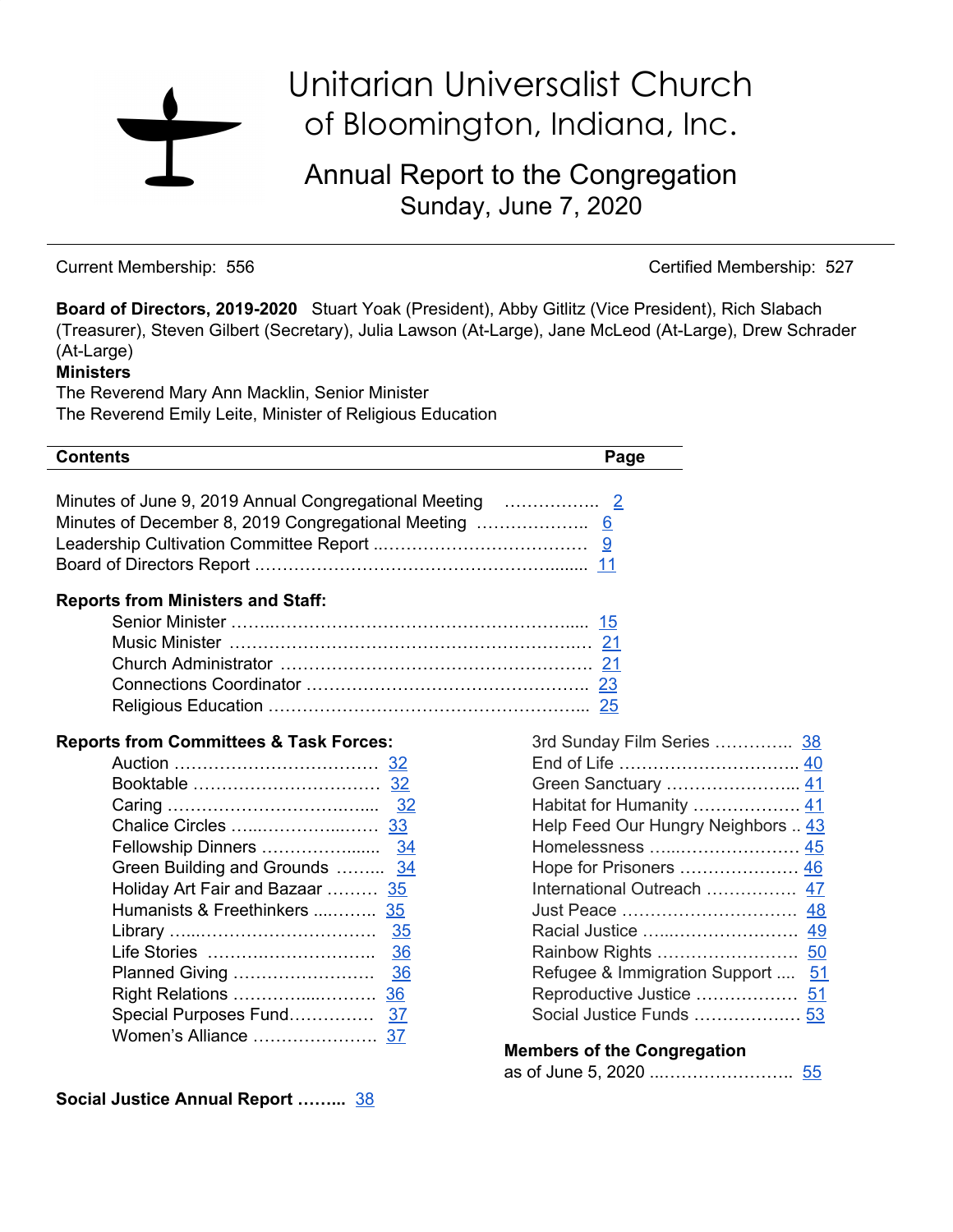# <span id="page-1-0"></span>**Unitarian Universalist Church of Bloomington, Indiana**

| Seeking the Spirit, Building Community, Changing the World |  |
|------------------------------------------------------------|--|
| <b>Approved Congregational Meeting Minutes</b>             |  |
| June 9, 2019                                               |  |

| <b>CALL TO ORDER</b>                                              | $\overline{3}$          |
|-------------------------------------------------------------------|-------------------------|
| <b>INTRODUCTION OF PARLIAMENTARIAN STEVE DILLON</b>               | $\overline{3}$          |
| <b>CHALICE LIGHTING AND OPENING WORDS</b>                         | $\overline{3}$          |
| <b>SENIOR &amp; ASSOCIATE MINISTERS' REPORT</b>                   | $\overline{3}$          |
| <b>UPDATES</b>                                                    | $\overline{3}$          |
| <b>PLANNED GIVING REPORT</b>                                      | 3                       |
| <b>GREEN BUILDINGS AND GROUNDS</b>                                | <u>3</u>                |
| <b>RIGHT RELATIONS COMMITTEE</b>                                  | <u>3</u>                |
| <b>RE VISION TEAM</b>                                             | $\overline{\textbf{4}}$ |
| <b>QUORUM REPORT</b>                                              | $\overline{\textbf{4}}$ |
| <b>MOTION FOR APPROVAL OF MINUTES</b>                             | $\overline{\textbf{4}}$ |
| <b>SPECIAL PURPOSES FUND REPORT</b>                               | 4                       |
| <b>LEADERSHIP CULTIVATION COMMITTEE REPORT</b>                    | $\overline{\textbf{4}}$ |
| <b>MOTION TO APPROVE CANDIDATES FOR BOARD AND SPF</b>             | 4                       |
| <b>BOARD REPORT</b>                                               | $\overline{\textbf{4}}$ |
| <b>TREASURER'S REPORT AND MOTION TO APPROVED 2019-2020 BUDGET</b> | <u>5</u>                |
| <b>SPECIAL SERVICES AWARD RECIPIENTS</b>                          | 5                       |
| <b>ANNOUNCEMENT OF 25% SUNDAY PLATE RECIPIENT</b>                 | $\overline{5}$          |
| <b>MINISTER'S CLOSING WORDS</b>                                   | <u>5</u>                |
| <b>ADJOURNMENT</b>                                                | $\overline{5}$          |

Submitted by Steven Gilbert, Secretary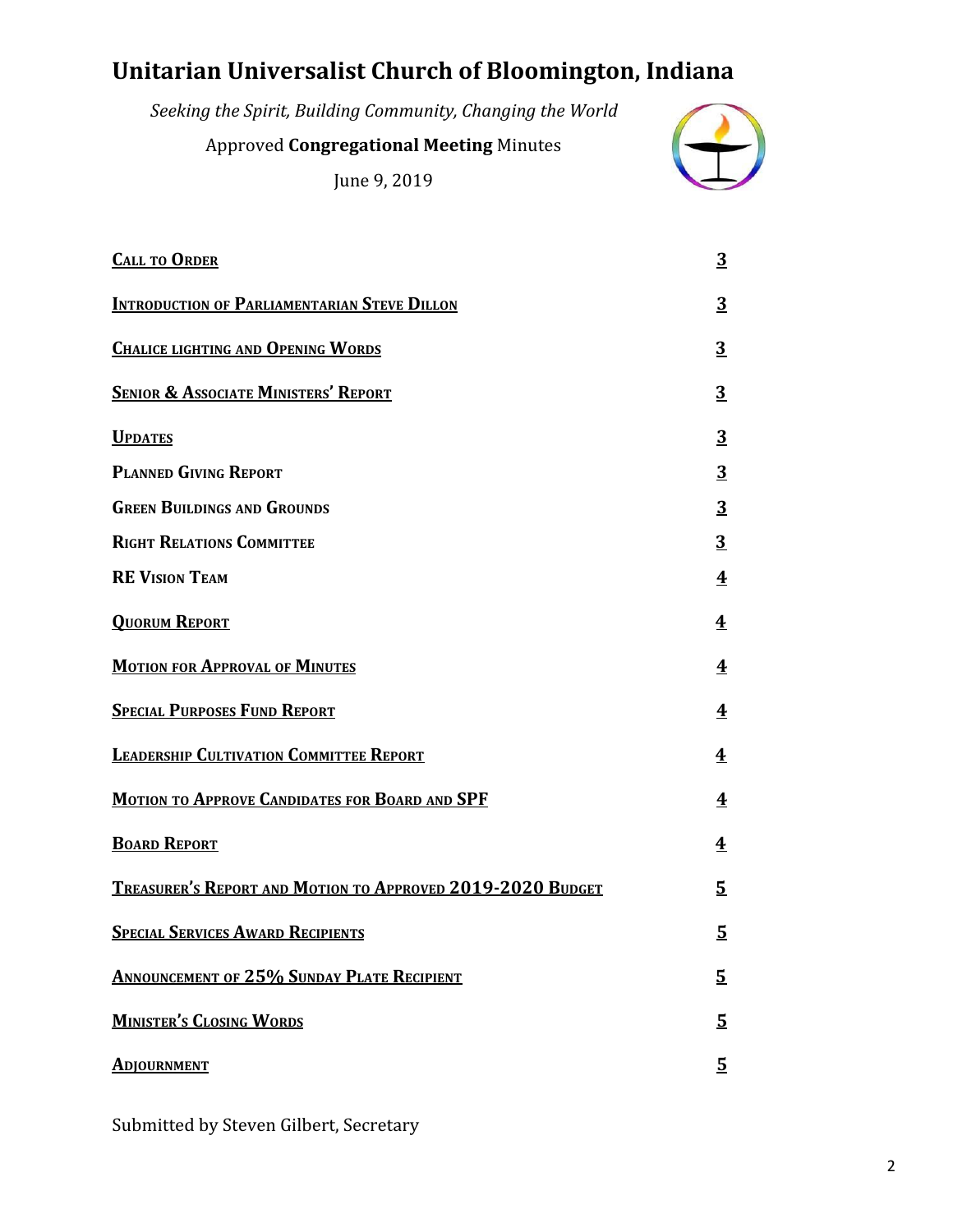ATTACHMENTS:

- A. Senior Minister's Report
- B. Slide Presentation
- C. Proposed Budget 2019-2020
- D. Budget Discussion

### **Call to Order**

Michelle Cook called the meeting to order at 4:00 p.m.

### **Introduction of Parliamentarian Steve Dillon**

### **Chalice lighting and Opening Words**

Reverends Mary Ann Macklin, Scott McNeill, and Emily Manvel Leite lit the chalice and provided the opening words.

### **Senior & Associate Ministers' Report**

Reverend Mary Ann Macklin gave the senior minister's report (Attachment A) followed by a report from associate minister Scott McNeill (Page 16-19 in the 2019 Annual Report)

### **Updates**

#### **Planned Giving Report**

Libby Devoe provided an update on planned giving, reporting that over the last six months Legacy Circle membership increased by 10% to 88 members. Bylaw changes have added flexibility in use of planned giving funds, allowing for such expenditures as grounds improvement, skylights, new carpets and sewer repair work. She urged members to consider making a gift, identifying modes of giving on Slide 5 Attachment B.

#### **Green Buildings and Grounds**

Molly O'Donnell summarized progress that has been made on the repair and upgrading of our buildings and grounds, which she summarized in slides 7-10 Attachment B. This year, the solar panels produced 84% of the electricity used by the church. Molly is currently looking into the cost and practicality of a geothermal installation.

#### **Right Relations Committee**

Amy Makice reviewed the membership and activities of the RRC summarized in slides 12-14 Attachment B, urging members to use the RCC as needed to resolve difficulties.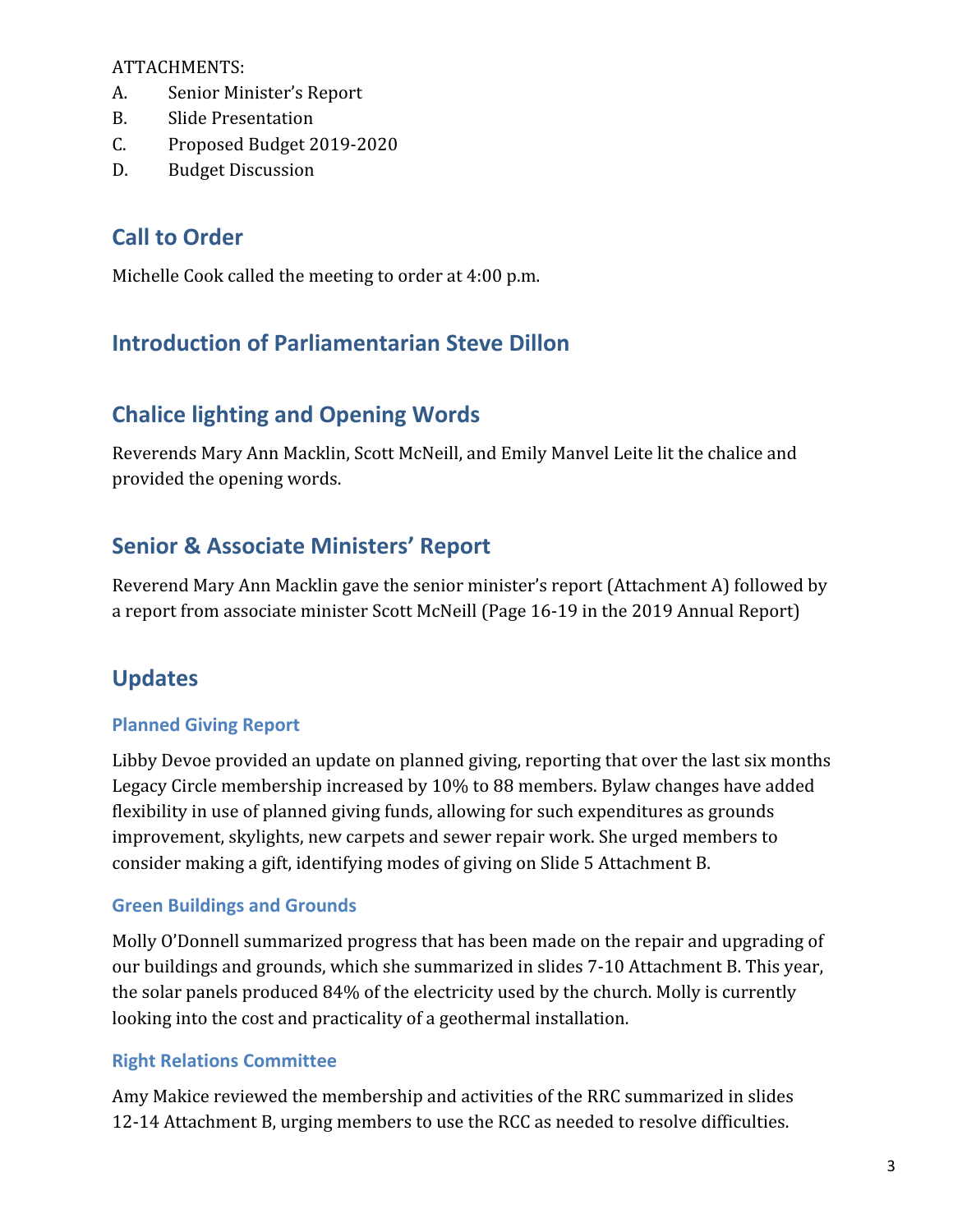#### **RE Vision Team**

Adrienne Summerlot reviewed the work of the RE Vision Team, primarily touching upon activities of the Vision Team as reported on page 25 of the 2019 Annual Report.

### **Quorum Report**

Stuart Yoak announced that 122 members were present at the meeting, which considerably exceeded the 55 members (10%) needed to ensure a quorum.

### **Motion for Approval of Minutes**

Michelle Cook called for a motion to permit the Board of Directors to approve these June 2019 congregational meeting minutes at a future board meeting. Kathy Sideli made a motion to that effect, seconded by Abby Gitlitz. The motion carried.

### **Special Purposes Fund Report**

Helmut Henschel provided the special purposes fund report, summarized in slides 19-21 Attachment B. Helmut noted that the SPF committee controls and may distribute up to four percent of endowment funds in any given year, while it may distribute the general funds at its discretion. While the SPF committee invests the operational funds, only the board decides how to use these funds.

### **Leadership Cultivation Committee Report**

Deb Hutton presented a report on membership and activities of the Leadership Cultivation Committee (slides 23-24 Attachment B) and the slate of candidates selected by the LCC for Board and SPF positions open in 2019-20 (slides 25-26 Attachment B).

### **Motion to Approve Candidates for Board and SPF**

Michelle Cook called for a motion to approve the slate of candidates proposed by the LCC for Board and SPF positions for 2019-20 (slides 25-26 Attachment B). Harv Hegarty so moved, with Ed Robertson seconding. The motion carried.

### **Board Report**

Michelle Cook presented the report from the board, summarized on slides 29-36 Attachment B. Her presentation included a special plea to those present either to make a pledge, to increase their existing pledge or to make a special one-time pledge in order to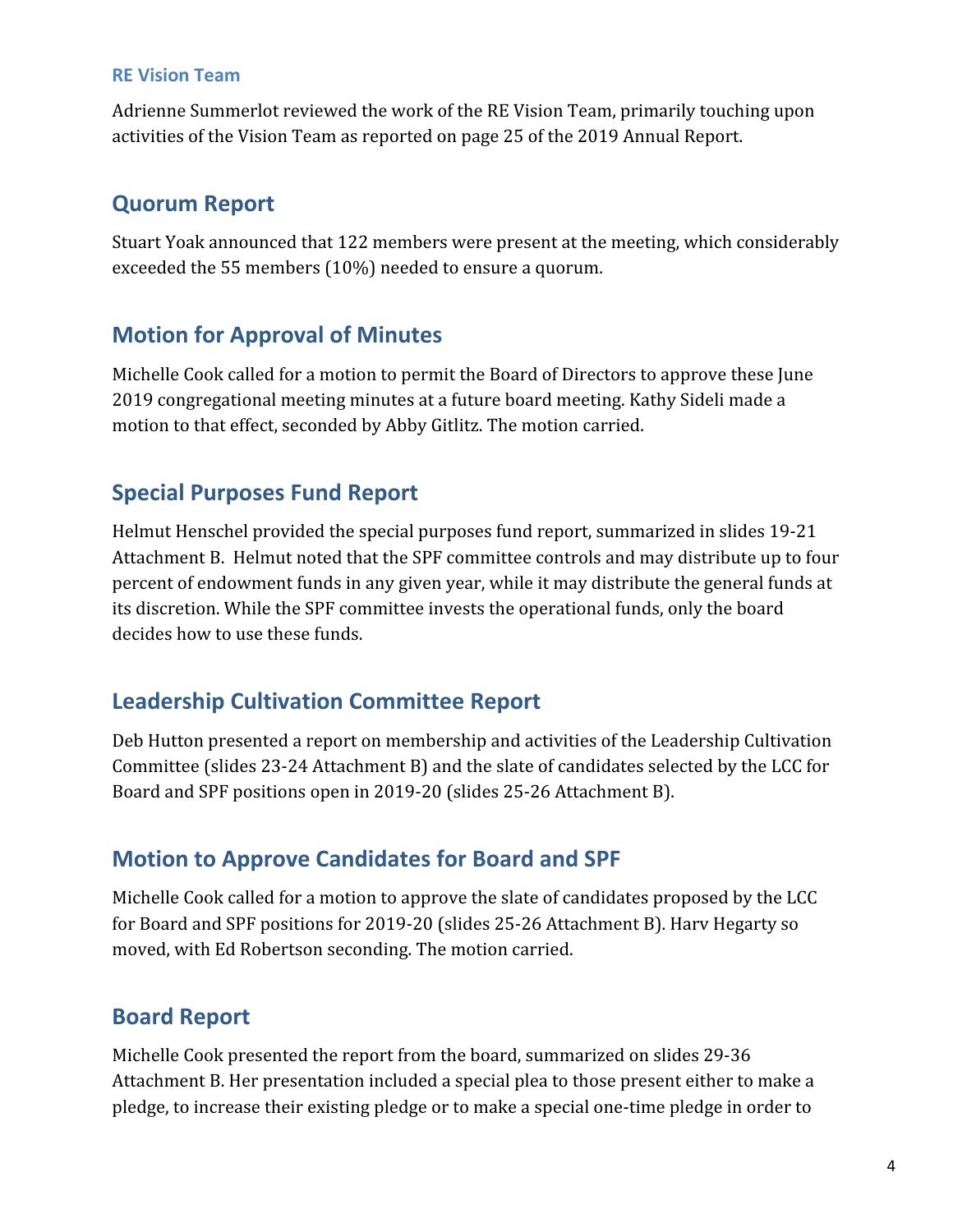reach the \$670K upper budget goal set by the Board. Board members distributed special pledge cards to those present at the meeting for this purpose.

### **Treasurer's Report and Motion to Approved 2019-2020 Budget**

Ed Robbins proposed the budget for the 2019-2020 fiscal year (Attachment C). After a brief introduction to the budget changes (Attachment B, slides 38-39 and items in Attachment D), he called for a motion: to approve the presented budgets and allow the Board to make adjustments to the budget, depending on the level of committed pledges received as of June 30, 2019 - the end of this fiscal year (slide 40, Attachment B). Deb Hutton so moved, with Steve Dillon seconding. The motion carried with no discussion.

### **Special Services Award Recipients**

Reverends Macklin, McNeill and Leite presented special service awards to Ruellen Fessenbecker; to Amy Crozier and her sons, Robert and Charlie Crozier-Hocker; and to Debbie Fish for their outstanding service contributions to the church.

### **Announcement of 25% Sunday Plate Recipient**

Julie Lawson announced that the 25% Sunday Plate Recipient for the 2019-2020 fiscal year will be Volunteers in Medicine.

### **Minister's Closing Words**

Reverends Macklin, McNeill, and Leite provided closing words and extinguished the chalice.

### **Adjournment**

Kathy Sideli moved for adjournment and Doug Cauble seconded. The motion carried. Michelle Cook adjourned the meeting at 5:10 p.m.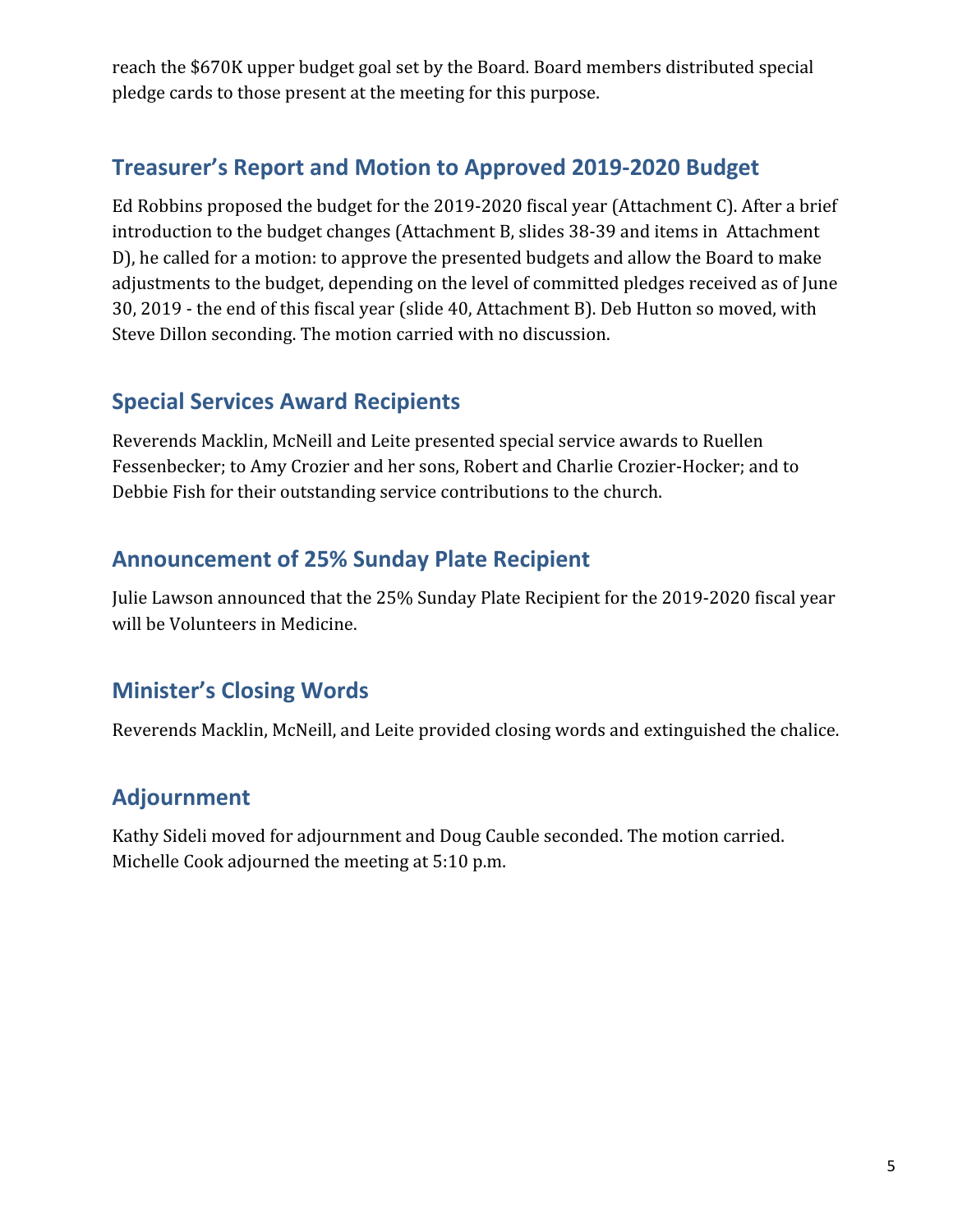# <span id="page-5-0"></span>**Unitarian Universalist Church of Bloomington, Indiana**

| Seeking the Spirit, Building Community, Changing the World |  |
|------------------------------------------------------------|--|
| <b>Approved Congregational Meeting Minutes</b>             |  |
| December 8, 2019                                           |  |

| <b>CALL TO ORDER</b>                          | <u>6</u>       |
|-----------------------------------------------|----------------|
| <b>INTRODUCTIONS AND CHALICE LIGHTING</b>     | <u>6</u>       |
| <b>MINISTERS' REPORTS</b>                     | 7              |
| <b>COMMITTEE REPORTS</b>                      | 7              |
| <b>TREASURER'S REPORT</b>                     | 7              |
| <b>QUORUM REPORT</b>                          | <u>7</u>       |
| <b>MOTION TO APPROVE MINUTES</b>              | 7              |
| <b>BOARD OF DIRECTOR'S REPORT</b>             | $\overline{8}$ |
| <b>DISMANTLING WHITE SUPREMACY INITIATIVE</b> | $\overline{8}$ |
| <b>CLOSING WORDS AND ADJOURNMENT</b>          | 8              |
|                                               |                |

Submitted by Steven Gilbert, Secretary

Reports attached:

- A. Senior Ministers Report
- B. Associate Minister's Report
- C. Reverend Leite's Report

### **Call to Order**

President Stuart Yoak called the meeting to order at 4:03 p.m.

### **Introductions and Chalice Lighting**

President Yoak introduced Guy Loftman as Parliamentarian.

Board Member Sharon Wiseman lit the Chalice.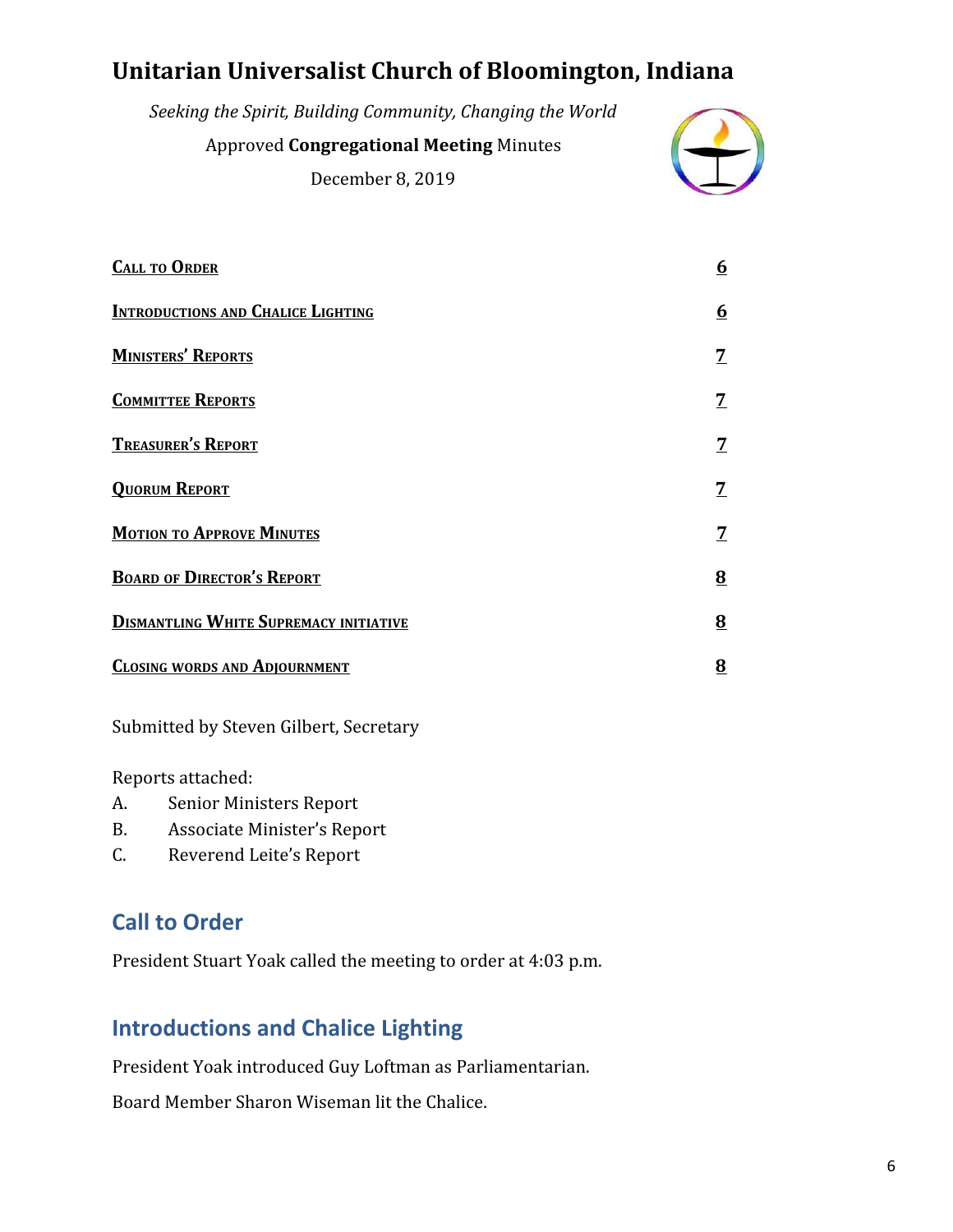### **Ministers' Reports**

Reverend Mary Ann Macklin delivered a brief report (Attachment A) focused primarily upon the need for the church to raise funds to pay off the church mortgage in 2021. To that effect, she distributed cards soliciting commitments from meeting attendees to make pledges in 2020 that are equal to or greater than their 2019 pledges. Board members collected the cards during and after the meeting.

Reverend Scott McNeill delivered the associate minister's report (Attachment B), encouraging congregants to consider participating in the next Regional UU conference in Rockford, Illinois.

Reverend Emily Leite delivered a report (Attachment C) in which she expressed joy at the opportunity to fill in at the pulpit while Rev. Macklin was on sabbatical. She also expressed deep thanks to the staff and others for their support during this period.

### **Committee Reports**

The Planned Giving Committee (Melinda Swenson); Green Buildings and Grounds Committee (Molly O'Donnell); Right Relations Committee (Amy Makice); and Social Justice Grants Committee (Denise Ogren, with input from Dan Wiseman) provided brief reports on their activities.

### **Treasurer's Report**

Rich Slabach provided the treasurer's reports showing that the church is in good financial condition as of October 30, relative to past performance. Data is available in past board reports.

### **Quorum Report**

Currently there are 547 members of the congregation with 10% attendance required to conduct business (55 members). The 87 members attending this meeting exceeded this minimum requirement.

### **Motion to Approve Minutes**

Stuart Yoak called for a motion to allow the Board to approve the December 2019 congregational meeting minutes at a future UUCB Board meeting. The congregation approved a motion and second to that effect with no dissention.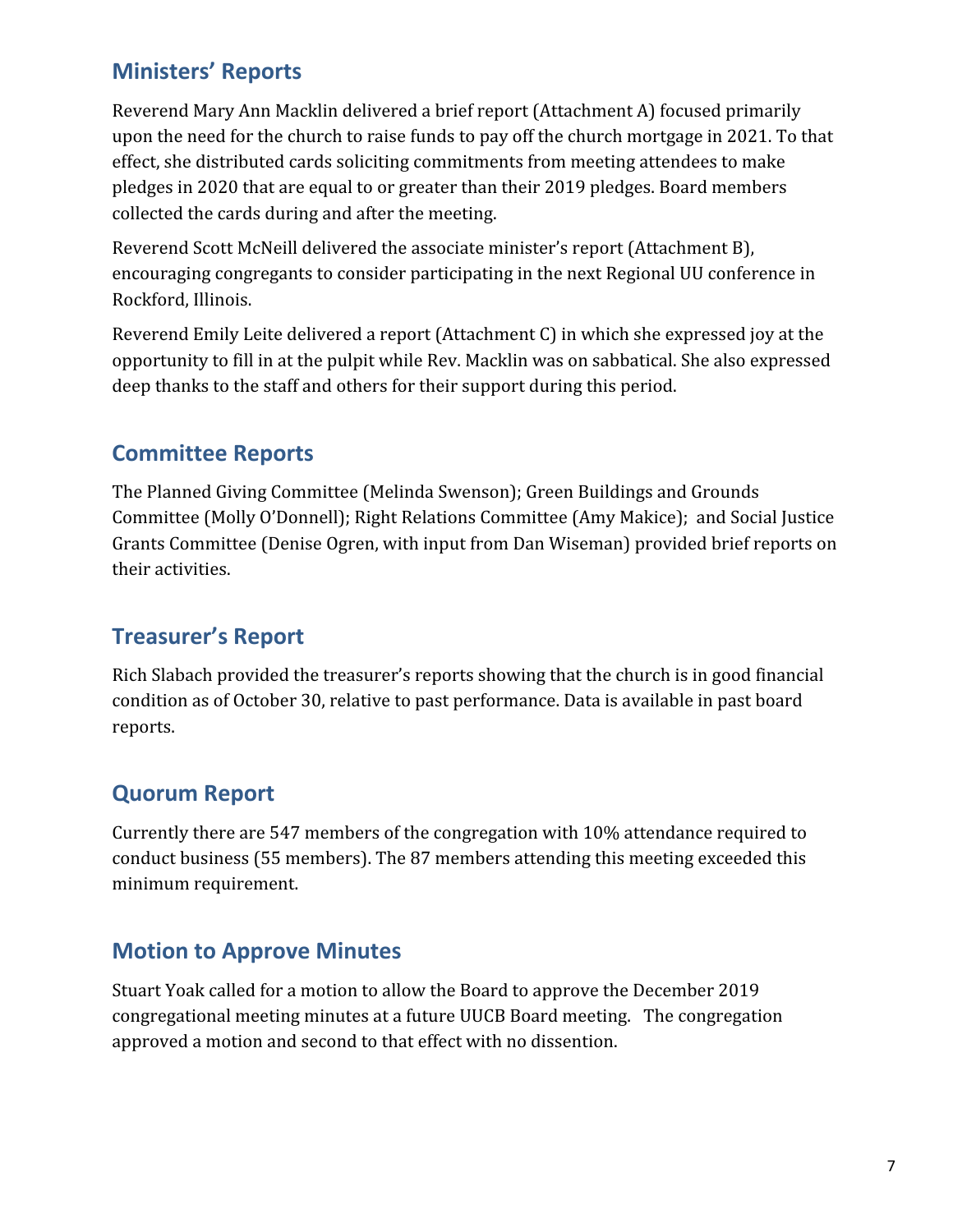### **Board of Director's Report**

President Stuart Yoak provided the Board report, which specifically addressed efforts to upgrade the software and technology of the church; recognized the Special Purposes Funds Committee and its new member and chair, Andrew Appel; and praised the senior church staff members for their contributions to the church, especially in weekly staff meetings, and especially while Rev. Macklin was away.

Stuart then introduced Abby Gitlitz to elaborate upon the launch of an Appreciative Inquiry (AI) initiative, similar to one conducted successfully 12 years ago. Abby identified the members of the AI committee, and said that this initiative in the coming year would include interviews with every member of the congregation, with the goal of determining what the church is doing well, and what ambitions members may have for the church in the future.

### **Dismantling White Supremacy initiative**

Reverend Emily Leite reported on the activities of the Dismantling White Supremacy (DSW) Working Group. DWS is part of a UUA-supported initiative begun this year to identify ways in which white supremacy is reflected in educational materials and processes used in RE, with the goal of removing such unintended messages. Rev. Leite identified several changes that RE has made as a result of this group's studies. Based on DSW criteria, they conclude that UUCB must continue its efforts to eliminate messages of white supremacy both in RE and in its general operation.

### **Closing words and Adjournment**

Rev. Macklin provided brief closing words.

After a motion to adjourn was made and seconded, and President Yoak adjourned the meeting at 5:10 p.m.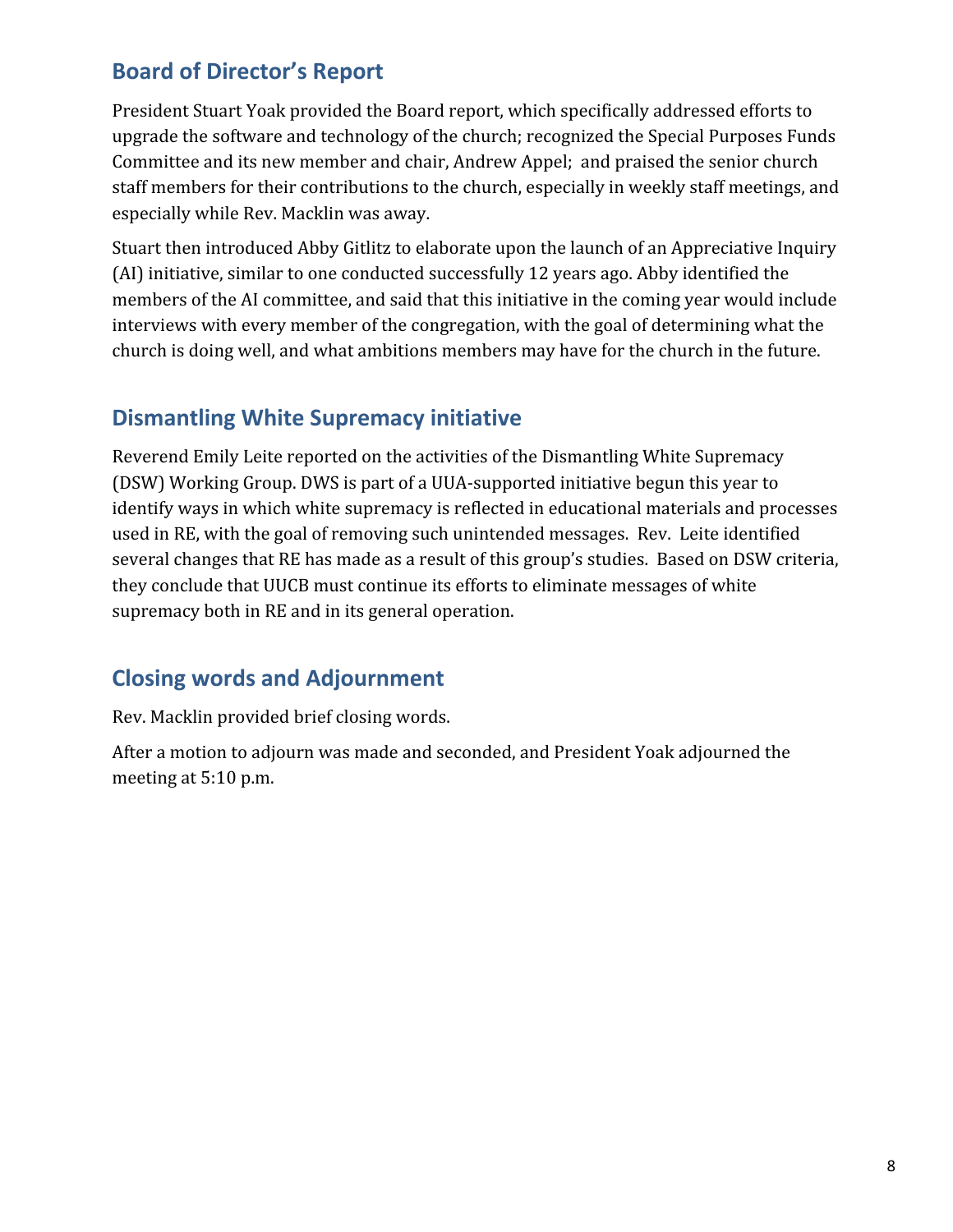### <span id="page-8-0"></span>**UUCB Leadership Cultivation Committee**

The Leadership Cultivation Committee (LCC) cultivates leadership within the congregation throughout the year by learning about members' skills and describing UUCB governance roles in Leadership Conversations, by planning leadership skill workshops open to all members, and by reviewing/updating the scope and requirements of select leadership positions within UUCB. The LCC identifies and nominates members to elected positions on the Board of Directors, LCC, and Special Purposes Fund Committee (SPF), as well as recommending members for non-elected committees, on request.

In 2019-2020 (with group activities cut short by the pandemic), the LCC hosted three Leadership Conversations, one leadership skills workshop, reviewed and documented the position descriptions and terms of office for all elected positions in the UUCB Bylaws, worked to identify two additional members for the Right Relations Committee, worked with Rev. Macklin to update the process to fill elected positions, and identified candidates for election to 11 of the 14 positions of UUCB leadership at the June 7, 2020 Congregational Meeting.

### **Slate for Nomination to Elected Positions at June 7, 2020 Congregational meeting**

#### **BOARD OF DIRECTORS**

#### **STUART YOAK [as President, Board of Directors; 2-year term #1]:**

My wife and I joined UUCB in 2011. Currently, I serve as President of the Board of Directors (appointed), on the Leadership Cultivation Committee, as a Welcomer, and teacher of a UU history class. I have been a member of the Special Projects Funds and Stewardship committees. Previously, as 30-year members of the First Unitarian Church of St. Louis, I served as Board President and chaired the adult education and ministerial internship committees.

#### **ABBY GITLITZ [as Vice President, Board of Directors; 2-year term #1]:**

A lifelong Unitarian Universalist, I grew up at UUCB. I became a member in 1988 to serve on the Board as high school liaison. Since then, I have served on the Board as At Large Member, Secretary, and currently as Vice President (appointed). I have also been a member of ministerial search and stewardship committees and as a middle school OWL facilitator. I look forward to envisioning what the future holds for this vibrant, loving congregation.

#### **STEVEN GILBERT [for Secretary, Board of Directors; 2-year term #2]:**

I joined UUCB ten years ago, and have been Board Secretary for three years (one as a replacement and two in my own right). In addition to meeting my Board responsibilities, I have at various times conducted Chalice Circles, served the winter shelter, helped out with setting up special events, and conducted Exploring UU classes. I greet monthly on Sunday mornings, host and participate in fellowship dinners, and regularly walk with the Wednesday Walkers.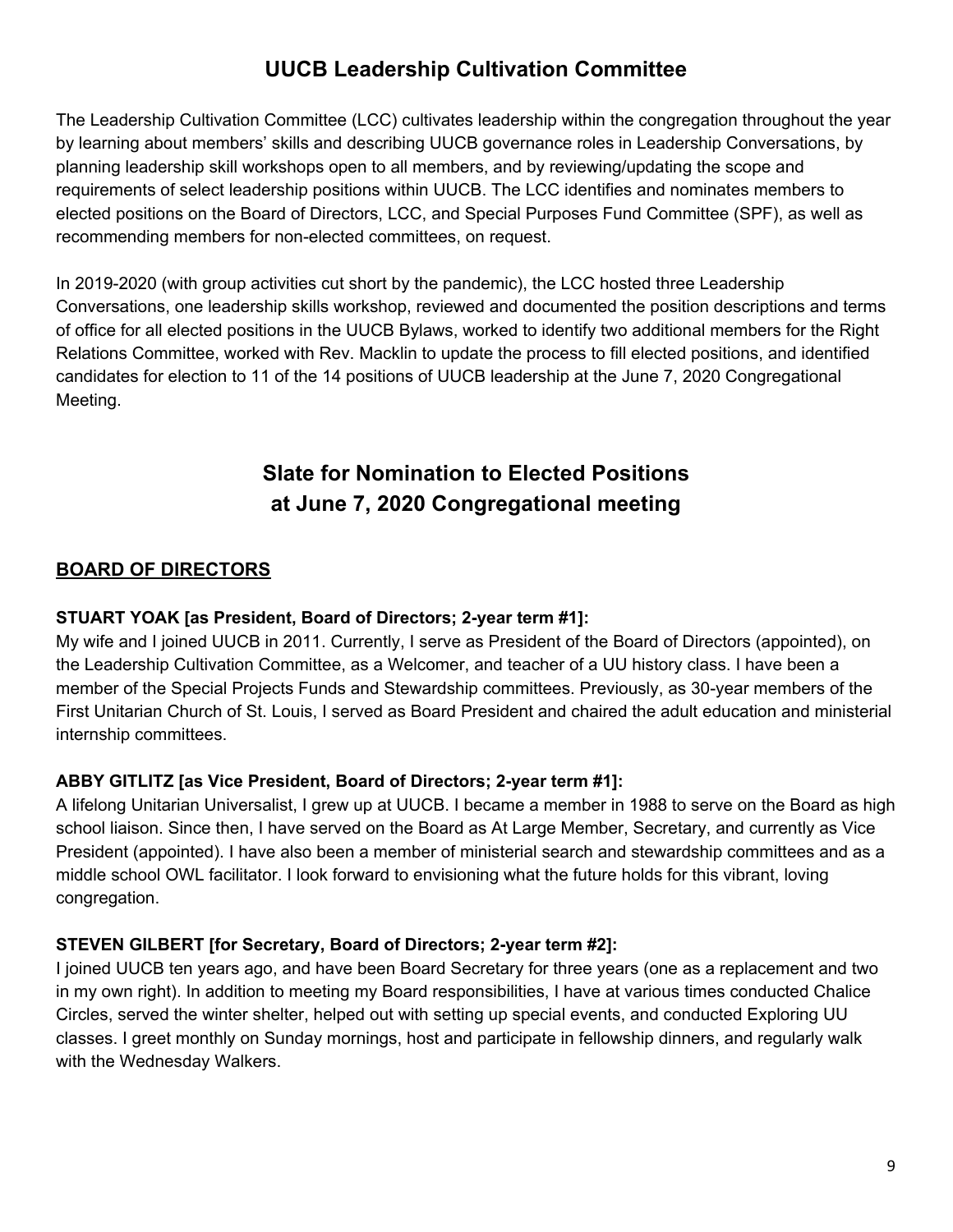#### **JULIA KARIN LAWSON [for At Large Member, Board of Directors; 2-year term #2]:**

Since John and I returned to Bloomington in 2002, I have happily been a choir member. We joined the church a year or two later. I chaired the Bazaar committee from about 2005 until 2015. I was a Coming of Age mentor three times and co-chair with John of the Grounds Committee for several years. I'm a long time Java Crew member and enjoy cooking up dinners for the UU Goods and Services Auction.

#### **JANE McLEOD [for At Large Member, Board of Directors; 2-year term #1]:**

I have attended UUCB since about 2000. An active choir member since then, I have also served as an RE teacher, Coming of Age mentor, chair of the Cookie Walk, and—most recently—as At-Large Board Member (appointed) for 2019-20. Outside of UUCB, I served for three years on the Planning Committee for the Midwest Unitarian Universalist Summer Assembly as Adult Programming Coordinator.

#### **DREW SCHRADER [as At Large Member, Board of Directors; 2-year term #1]:**

My wife and I joined UUCB shortly after moving to Bloomington in 2002. I have served on various task forces and committees, most notably as Co-Chair for the Stewardship Committee for 8 years. In 2013-2014, I served as At Large Board Member and on the Interim Search Committee that brought Rev Watkins, and am currently appointed to the Board. I have also been an RE facilitator for YRUU and YUUMs, recently training as an OWL facilitator.

#### **SPECIAL PURPOSES FUND COMMITTEE**

### **ANDREW APPEL [for Member, Special Purposes Funds Committee (SPF); 3-year term]:**

I first attended this congregation in the summer of 2001. I started singing with the choir that fall and 'signed the book' the following spring. Starting with the 2002-2003 fiscal year, I served for 6 years as Board Treasurer. I was also on the inaugural Planned Giving Committee and served as both member and chair of the Special Purposes Fund previously (and currently appointed). In addition, I enjoyed being an RE teacher and coffee hour volunteer.

### **RUTH AYDT [for Member, Special Purposes Fund Committee (SPF); 3-year term]:**

Since joining UUCB in 2011, I have worked on Race and Criminal Justice issues, served on the Stewardship Committee, and participated in Chalice Circles, among other activities. I am proud of UUCB congregants' ongoing efforts to grow as individuals, as a congregation, and beyond. If elected to serve on the SPF Committee, I will do my best to ensure that our financial resources are honored and directed to support UUCB's mission in alignment with UU values.

### **LEADERSHIP CULTIVATION COMMITTEE**

### **PAT BRANTLINGER [for Member, Leadership Cultivation Committee (LCC); 3-year term]:**

I grew up in a Unitarian household in Indianapolis, whose head of household was my grandmother, who had been ordained as a Universalist minister in 1920. My wife and I started coming to UUCB on arrival to Bloomington in 1968, but then got busy with raising kids and our academic careers. I rejoined UUCB in 2012 and since then have been a Board member, Coming of Age mentor, RE teacher, member of four Chalice Circles, and current LCC member (appointed).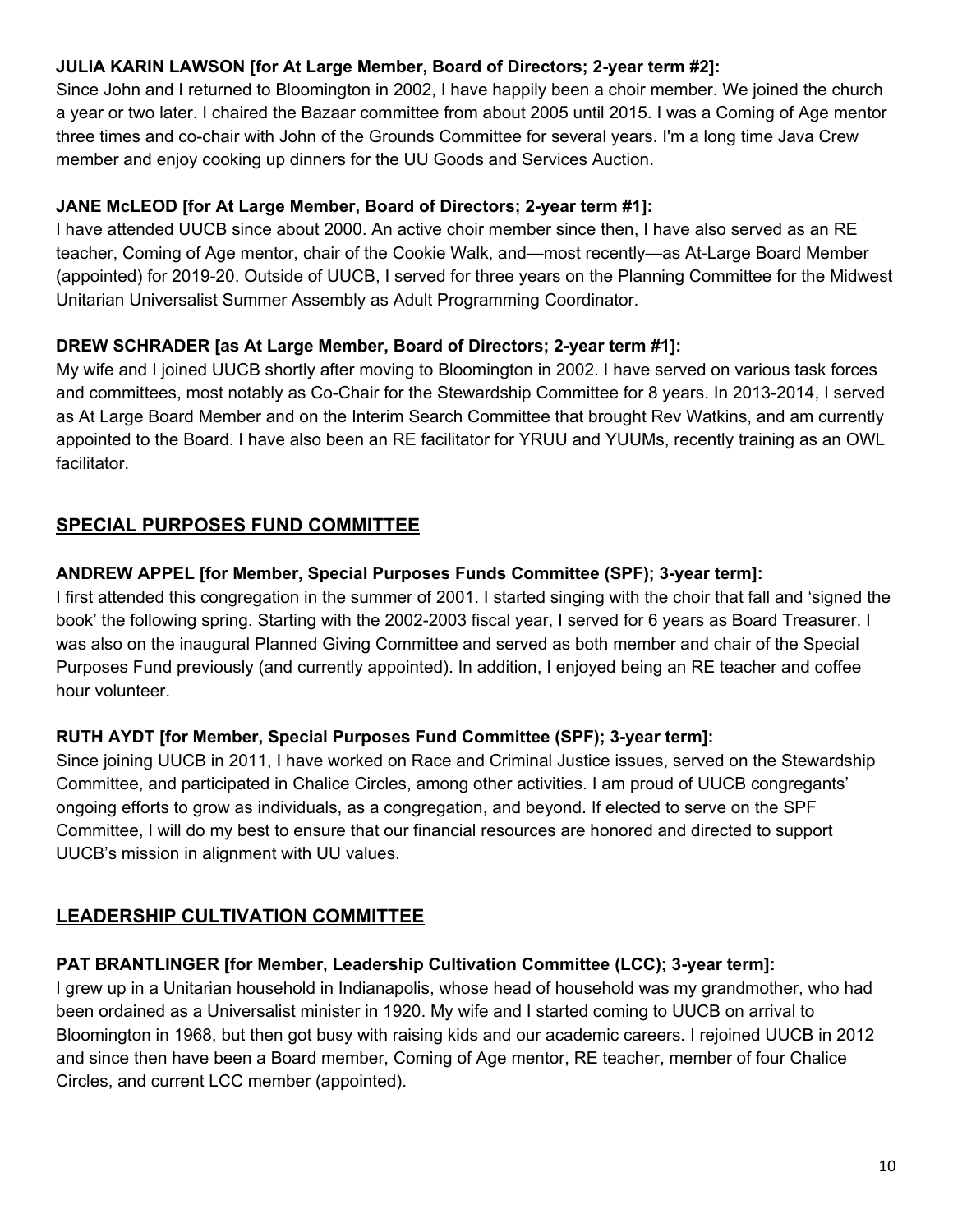#### **BETH HOLLINGSWORTH [for Member, Leadership Cultivation Committee (LCC); 3-year term]:**

Tom and I joined the UU Church of Muncie in 1983, where I served on various committees, including Board President. We moved to Bloomington and joined UUCB in 1993. I have been a member of several committees and, together with Mary Blizzard, started the Help Feed Our Hungry Neighbors Program. In 2008, we became "Snow Birds," spending 6 months/year in Florida, where I have been active on a variety of UU Church of Sarasota committees.

#### **NICOLE MOTZ [for Member, Leadership Cultivation Committee (LCC); 3-year term]:**

In 2017, curiosity led me to visit the UUCB with a friend, and soon I became a member. Since then I have volunteered regularly as a greeter and joined the Greeting and Welcoming Committee. I am a choir member, a Chalice Circle facilitator, and enjoy helping the Green Grounds Team in spring and summer. I also participate on the Habitat for Humanity Task Force and the UU Women Build team.

#### **FULL BOARD & COMMITTEE MEMBERSHIPS FOR UUCB YEAR 2020-2021:**

#### **BOARD OF DIRECTORS**

Stuart Yoak, President Abby Gitlitz, Vice President Steven Gilbert, Secretary Rich Slabach, Treasurer Julia Karin Lawson, At Large Jane McLeod, At Large Drew Schrader, At Large

## **SPECIAL PURPOSES FUND (SPF)**

Andrew Appel Ruth Aydt Harlan Lewis

**LEADERSHIP CULTIVATION (LCC)** Pat Brantlinger

Beth Hollingsworth Nicole Motz Dan Wiseman

Compiled by: Deb Hutton, LCC Chair, 2019-2020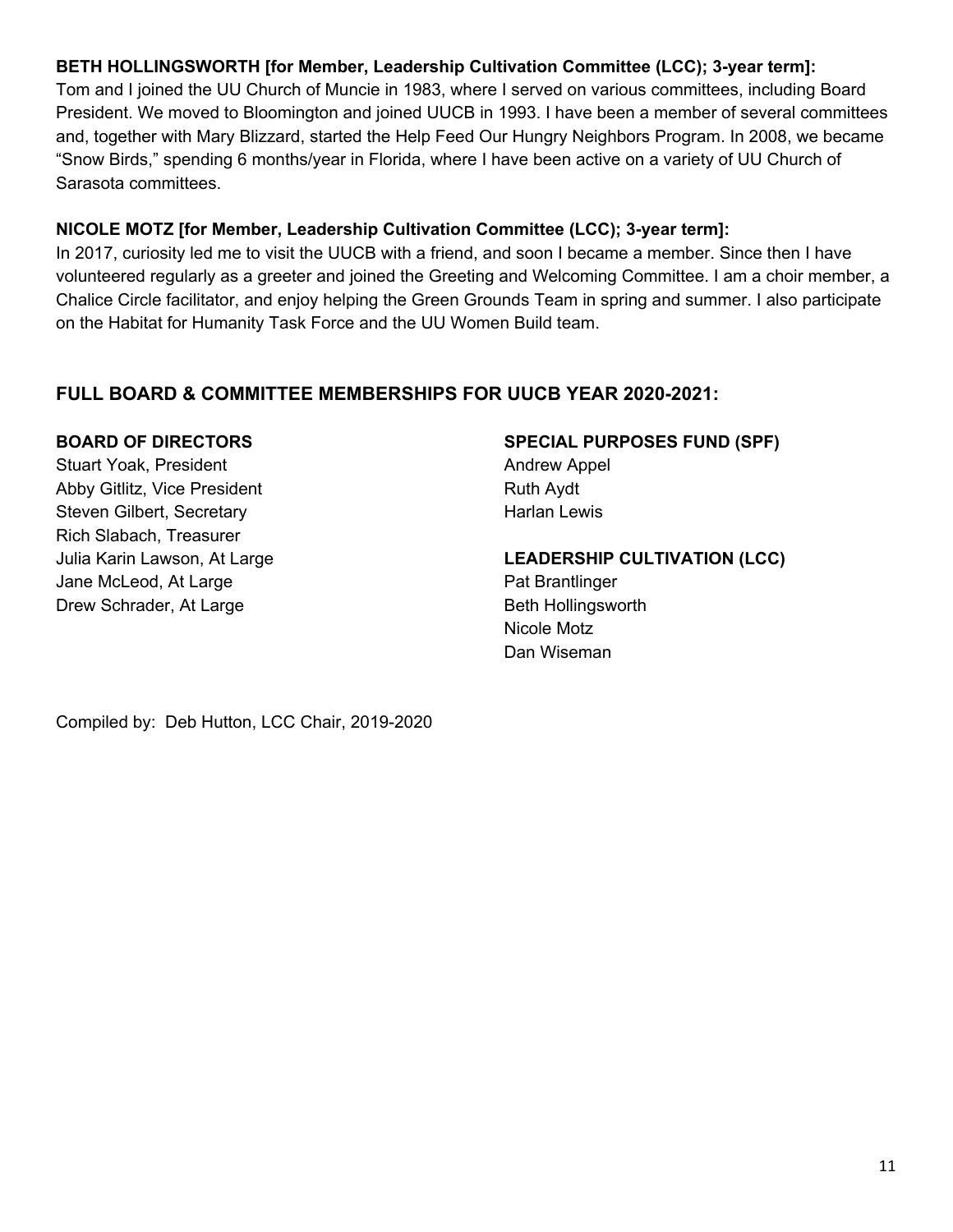### <span id="page-11-0"></span>**Board of Directors Annual Report 2019-20**

This past year presented our beloved Church – this congregation of members, friends, ministers, and staff – with serious and significant challenges. And, in each instance we have come together with a commitment to the values we hold dear and demonstrated the creative energy necessary to advance the vision of this church - *Seeking the Spirit, Building Community, Changing the World* – to meet these challenges.

As you know, we started this calendar year with the negotiated resignation of our Associate Minister, Scott McNeill. This came as a surprise to many of you; however, your faith in the process, in the Board and the support they received from the UUA, and your support of our staff and ministers meant that, as a congregation, we are more deeply committed to moving forward together.

We envisioned a spring of reflection and reconnection as together we examined what the next steps for this church would be going forward. Instead, we were confronted with the realities of a global pandemic, which shuttered our physical doors and spurred us to learn how to reflect and reconnect in a different way.

Currently, as we confront the local, national, and world-wide challenges of the COVID-19 pandemic, our church is developing new and effective ways to build an even stronger community and advance our mission of *Seeking the Spirit, Building Community, Changing the World.*

The ministers and Board together decided that now was not the time to begin the search for an interim or new minister. We need to take time to evaluate what our church needs will be as we grow and change.

We are deeply grateful that during these past few months, Reverend Emily Manvel Leite has agreed to increase her hours from part-time to full-time to assist with worship services and pastoral care. Rev. Macklin is working with Rev. Leite and the Board to develop a new and expanded ministerial position that officially will begin on July 1, 2020 as Rev. Leite takes up the position as our Minister of Religious Education and Congregational Life. Watch for more details about this new position and the work Rev. Leite will be doing in the year ahead.

In addition, Rev. Macklin has assembled a robust ministerial team from ministers who know the needs of this congregation and already have deep connections with congregants. Rev. Barbara Carlson, Rev. Barbara Childs, and Rev. Bill Breeden now provide pastoral care, work with small group ministry, and assist the social justice task forces of the church.

In keeping with our values and with the full approval of the board, our Senior Minister asked all of our full-time and part-time staff to continue their work in the safety of their homes, and promised the church would continue their full pay and benefits.

And, the results have been truly out of this world.

- Outstanding quality and variety sermons from the pulpit,
- Creative and beautiful musical offerings,
- And, the technological wizardry which brings the faces and voices of our congregation into the service, has brought us together in ways never before imagined.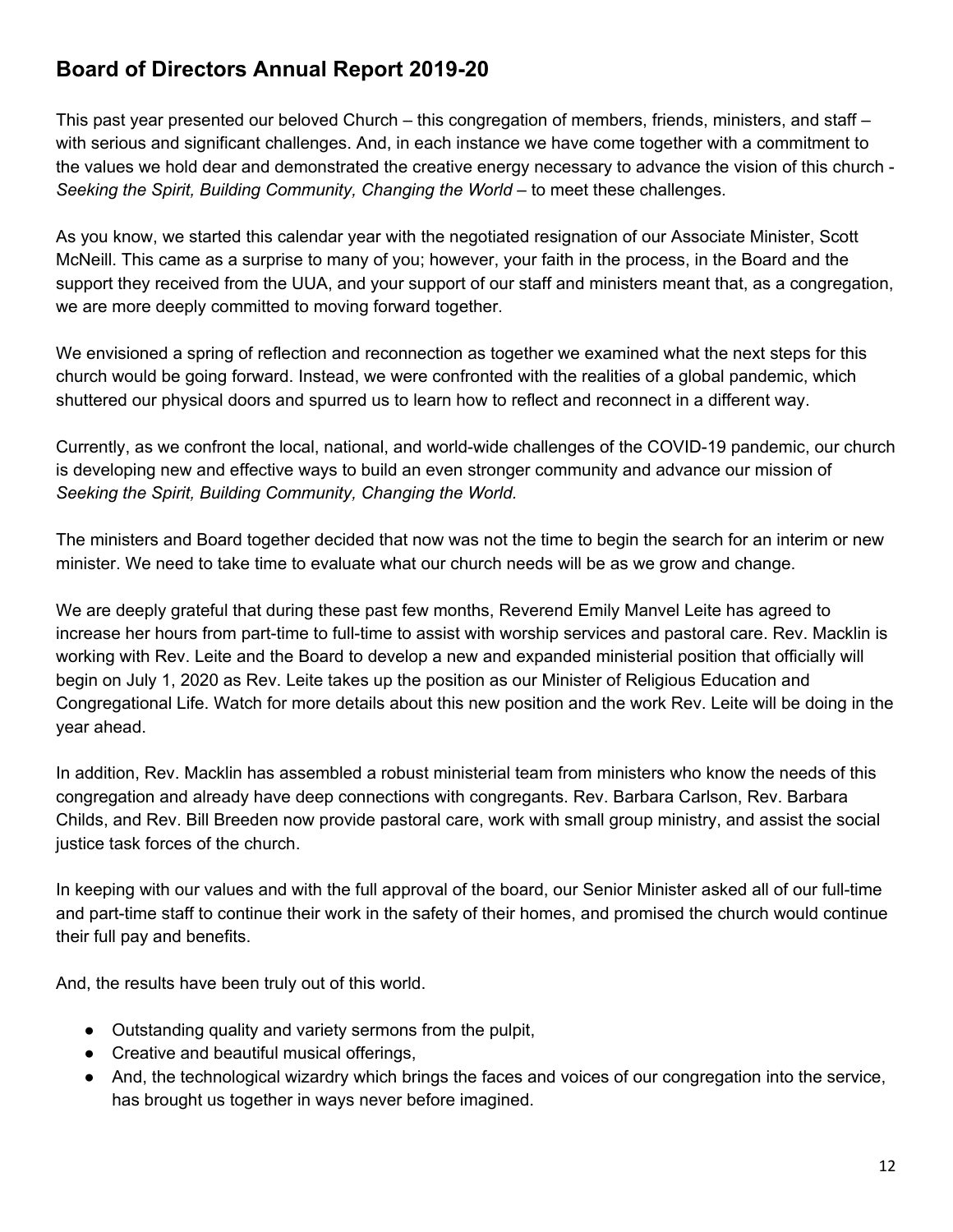And, as a congregation, we have responded with increasing numbers of people streaming each Sunday, with generous online collection plate giving, and with heartfelt comments and "thumbs up" emojis during the service.

Under Rev. Macklin's leadership, with the amazing help from all of our staff and the participation of congregational members and task forces, the church has directly reached out to those members and friends who due to age or isolation are most vulnerable and we continue to keep in touch with them through this difficult time.

And, even during this uncertain time, our congregation continues to grow. With the help of Ann LeDuc, our Connections Coordinator and Virtual Zoom Master, we have welcomed two groups of new members to our congregation.

There are uncertainties going forward. We do not know what tomorrow will bring, but we know that this congregation is strong, resilient, and engaged in our world.

Thanks again to all of you who make this church a vibrant and powerful force that will lead us and our community forward as we seek the spirit, build community, and change the world.

#### **Members of the Board of Directors**

Stuart Yoak, President **|** Abby Gitlitz, Vice President **|** Steven Gilbert, Secretary **|** Rich Slabach, Treasurer Julie Lawson, At-Large Member **|** Jane McLeod, At-Large Member **|** Drew Schrader, At-Large Member

### **Proposed Changes to Bylaws for June 2020**

Explanation: The following changes to the Church Bylaws were approved by the Board in April for submission to the Congregation in June, 2020 for its approval. The purpose of the changes were (a) to clarify when an interim appointment of a board member by the Board to fill a vacancy must be submitted for approval to the Congregation; and (b) to clarify that the term of such an interim appointment will not preclude the appointee from subsequently serving two (for officers) or three (for at-large members) full terms in their own right; and (c) to clarify existing practices.

#### *Original Wording:*

4.2 Terms of Office. The three Board members at large serve two-year terms. No Board member may serve for more than six consecutive years. Each member of the Board shall serve for the designated term or until his or *her successor is elected and qualified.*

4.3 Election. Directors shall be elected by the Members of the Church at each Spring Meeting and shall take *office on the July 1 after the Spring Meeting.*

*4.4 Vacancies. Vacancies among the non-Officer Members of the Board of Directors caused by death,* resignation or other reasons between the Spring Meetings of the Church shall be filled by the Board until the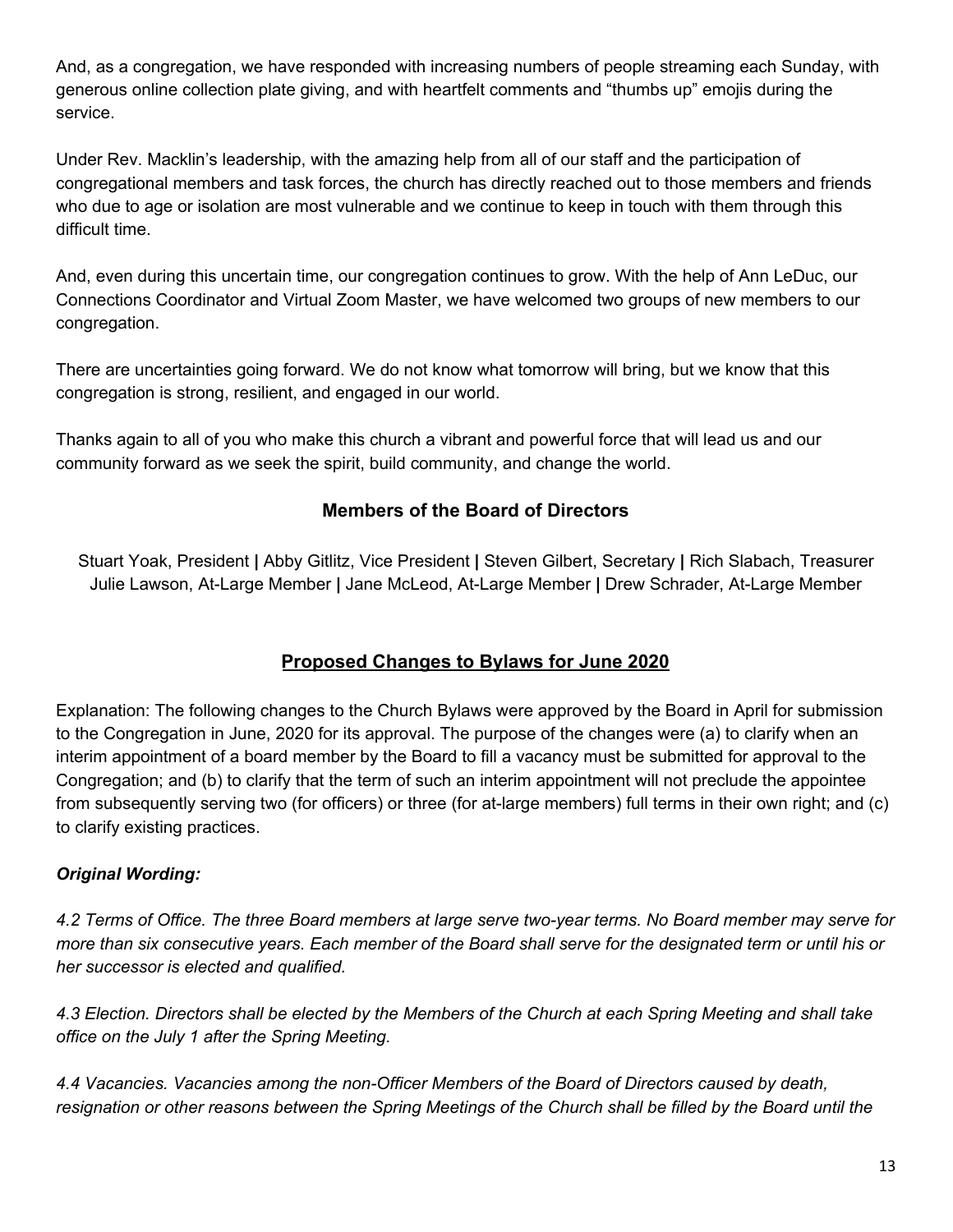*next Spring Meeting. Directors who are absent at three consecutive regularly scheduled board meetings shall forfeit their membership upon majority vote of the Board of Directors.*

*5.2 Election of Officers. During even numbered years, President and Secretary shall be elected. During odd numbered years, Vice President and Treasurer shall be elected.*

*5.3 Term of Office. The President, Vice President, Secretary, and Treasurer are eligible to serve two consecutive two-year terms in their respective offices.*

*5.4 Vacancies. Vacancies in Office caused by death, resignation or otherwise between Spring Meetings of the* Church shall be filled by the Board, until the next Spring Meeting of the Church, subject to concurrence by any *intervening Congregational Meeting.*

#### **New Wording:**

4.2 Terms of Office. Three at-large Board Members are elected by the congregation for two-year terms. No at-large Board Member may serve for more than six consecutive years, except that a partial term resulting from an interim appointment to the Board to fill a vacancy shall not count as part of the six-year term limit. Each at-large member of the Board shall serve for the designated term or until his or her successor is elected and qualified.

4.3 Election. At-large directors shall be elected by registered church members at the appropriate spring congregational meeting and shall take office on the subsequent July 1.

4.4 Vacancies. A vacancy in an at-large position caused by death, resignation or dismissal prior to completion of the regular two-year term shall be filled through Board appointment. This interim appointment must be submitted to the congregation for approval at the first subsequent congregational meeting. At the normal end of the interim term, the interim appointee may stand for election for the first of up to three two-year terms of their own. Directors who are absent from three consecutive regularly scheduled board meetings shall forfeit their membership upon majority vote of the Board.

5.2 Term of Office. The President, Vice President, Secretary, and Treasurer are elected by the congregation for two-year terms. No officer may serve for more than four consecutive years, except that a partial term resulting from an interim appointment to fill a vacancy shall not count as part of the four-year term limit. Each officer shall serve for the designated term or until his or her successor is elected and qualified.

5.3 Election of Officers. Board officers shall be elected by registered church members at the appropriate spring congregational meeting and shall take office on the subsequent July 1.The President and Secretary shall be elected in even numbered years, and the Vice President and Treasurer shall be elected in odd numbered years whenever possible.

5.4 Vacancies. A vacancy in an office caused by death, resignation or dismissal prior to completion of the regular two-year term shall be filled through Board appointment. This interim appointment must be submitted to the congregation for approval at the first subsequent congregational meeting. At the normal end of the interim term, the interim appointee may stand for election to that office for the first of up to two two-year terms of their own. Officers who are absent from three consecutive regularly scheduled board meetings shall forfeit their membership upon majority vote of the Board.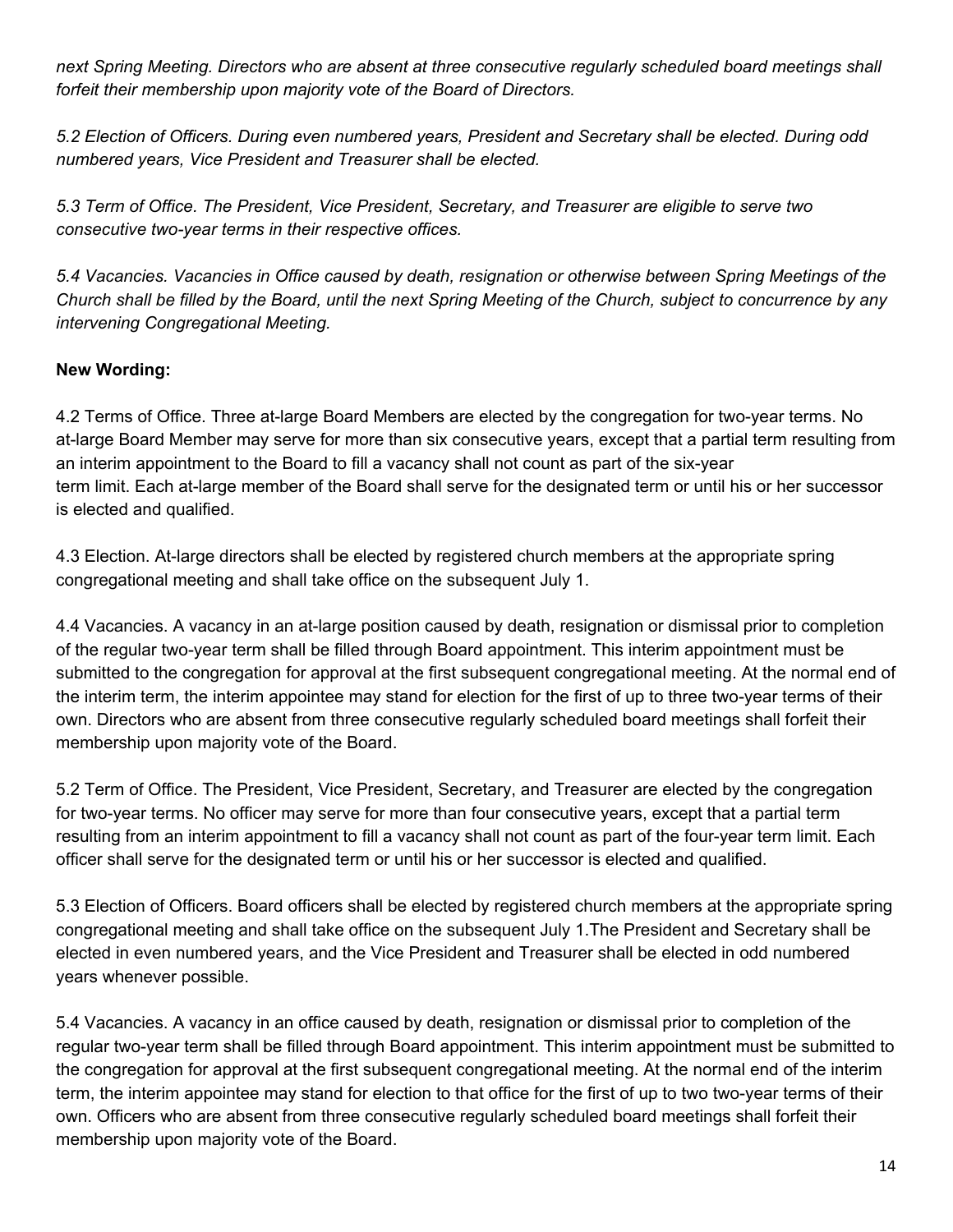# MINISTERS and STAFF

### <span id="page-14-0"></span>**Senior Minister's Report**

### The Reverend Mary Ann Macklin

In this church year, July 2019 through June 2020, I believe we are experiencing the greatest amount of challenge and change occurring within a year, at least in my eighteen years of ministry in serving this congregation. In August I announced that I would need to utilize part of my upcoming sabbatical earlier than expected for time away in September, October and November. In February, a negotiated resignation was reached with our Associate Minister, Reverend Scott McNeill; please see Board Report to the Congregation in this packet for details. Needless to say, this transition was a stressful process for many members of our staff, lay leadership and congregation. As a result, consultants suggested we not start any new congregational projects or make any changes for the next year, 2020-2021, in order to heal and resettle into a sense of normalcy.

#### Enter COVID-19.

So here we are, preparing for our first virtual congregational meeting. I am writing this report at home instead of my office. Our livestream ministry is the virtual manner in which this congregation currently gathers for Sunday worship. Our ministers and staff work from home. And we, as a congregation, gather for meetings, from Chalice Circles and Task Forces to Committees and Board, via a Zoom platform. We are experiencing loss and vulnerability on many levels, and we each cope in different ways at different times. Our world has changed and may never quite be the same. Our vision remains, however. *Seeking the Spirit. Building Community. Changing the World.* And I say Steady as She Goes.

For some good news, I am pleased to inform you that our congregation recently received news that we were approved for a Connect Through Tech Grant from the Indianapolis Center for Congregations, Inc. (the "Center"). This grant will support investments in technology that will aid in your congregation staying connected during the COVID-19 challenges. Von Welch led the grant writing team of Ann LeDuc, Drew Schrader and Ned Joyner. They worked diligently and quickly to meet the grant deadline. Our sincere thanks to all.

Since early April, I have in contact with other Unitarian Universalist lead ministers as well as Mid-America Regional staff to learn from and share with others the impact COVID-19 is having on congregational life. Numerous documents have been created, depending on the location of the congregation individual state guidelines. On Thursday, May 14th, a message was sent to Unitarian Universalist congregational leaders from the President of the Unitarian Universalist Association, Revered Doctor Susan Frederick Gray (who, by the way, preached here during her campaign and is also a molecular biologist) that stated in part:

*Over the past several weeks, the UUA has consulted with multiple public health officials in order to update the guidance we provided on March 12 recommending congregations stop gathering in person.*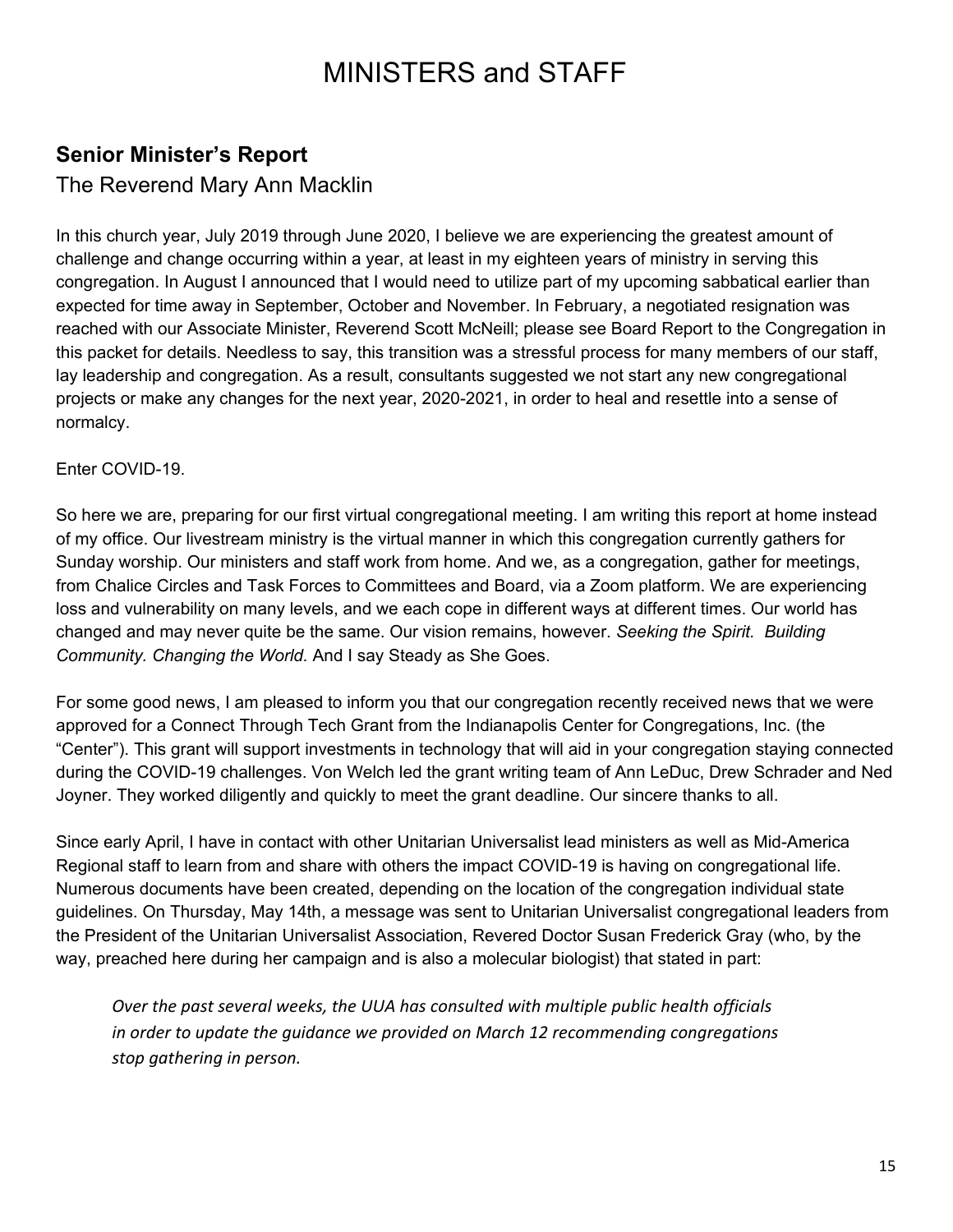*Based on advice from experts, we continue to recommend that congregations not gather in person. We also recommend that congregations begin planning for virtual operations for the next year (through May 2021).*

*Take a moment to breathe. I know this is significant.*

See full message of Reverend Doctor Susan Frederick Gray at the end of my report.

Personally and professionally, I agree with this recommendation. Of course, the UUA serves congregations, it does not dictate what we can and cannot do. I applaud the courageous stance of this recommendation and also feel relief that such a clear recommendation was named. Our Board of Directors also agree with the spirit of this recommendation and "plan for virtual operations for this year, through May 2021". The Board will continue to meet monthly with ministers to assess and reassess the timing, models and mode of reopening. Details of plans for moving forward this year will be explored with staff, lay leaders and through congregational input.

Granted, within the last several weeks, many businesses in the Bloomington area are attempting to return to business-as-usual as part of the Indiana Government's reopening of Indiana phased approach. At UUCB we have the good fortune to not be in the category of needing to open our doors in order to continue with key components of our ministry. We are successfully facilitating various virtual forms of worship, religious education, administrative operations, committee meetings, task force meetings, Chalice Circles, coffee hour, gaming group, building care, social justice work and other gatherings. We had our first major fundraiser, Talent Auction, which exceeded expectations. We are about to engage in our first virtual congregational meeting. Overall, perhaps our wisdom will lead us to be one of the last organizations in our area, not the first, to return to our building and previous mode of operations. As we consider things, we must allow our congregational vision of Seeking the Spirit, Building Community and Changing the World to lead us, by keeping our spiritual needs and values in the forefront, and not let our decision be dictated by a societal model that is driven by the needs of capitalism rather than our covenantal needs.

Before the statement of the UUA was released, I, along with many of my colleagues were exploring options for the future of our congregational life, based in large part on the recommendations of the Wisconsin Council of Churches. These options include the option to wait to return to our building completely until there is a vaccine OR to begin a phased approach similar to those suggested by the Indiana Governor, and myriad of options in between. There are many questions to help guide decision making: What is best for our people? What is safest? What puts us in the best financial position? What will keep us in step with the society around us? In addition, the UUA has also created a list of more detailed questions and concerns to be considered on their web-site.

However, in addition to these resources some issues pertaining to the Unitarian Universalist Church of Bloomington and the community we serve should be soberly considered:

Given that a large part of our church population or their households is in a high-risk group, is returning before a vaccine even practical?

Considering that a large part of our leadership and their households, including some ministers, staff, board, and key volunteers, are in a high-risk group, thus making this difficult or even impossible to implement.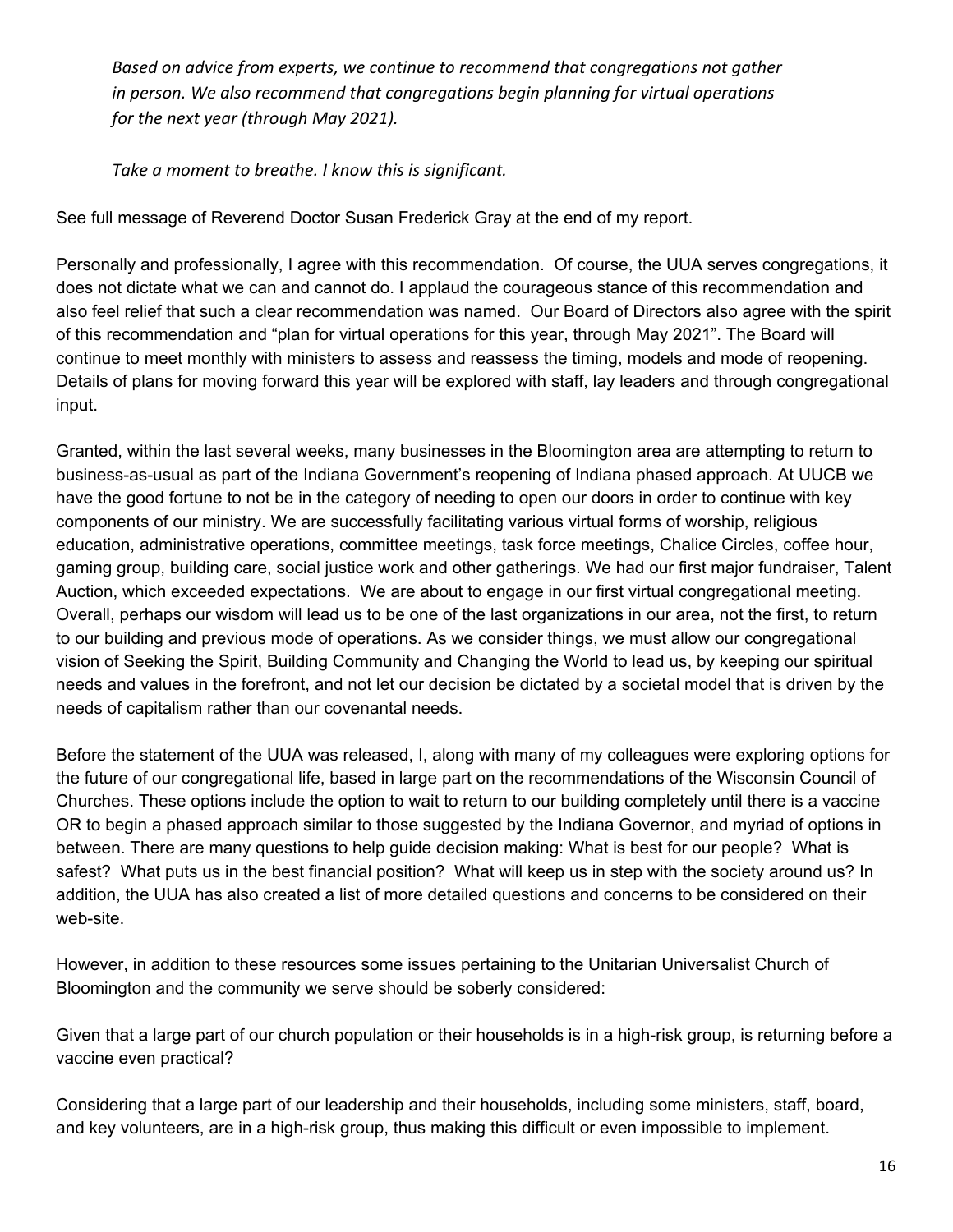Is creating a model in which some folks are able to return and a large group is not, the best way to serve our community?

Is creating any type of two-tier system, where parts of the church life would need to happen both in-person and online, a drain on volunteer energy and resources that it decreases our effectiveness?

Does any return plan put pressure on ministers, staff, and volunteers in key positions to return before it would be advisable? Does it pressure people to hide medical concerns or ignore them?

In my latest report to the Board I outlined a document which discusses two possible courses of action: waiting until there is a viable and time tested vaccine for the return to the building OR a cautious phased approach to an earlier return, and outline the steps of what the second could look like. Again, our Board is opting to see the UUA Recommendation as a guideline; however, it will reassess the situation monthly at their regularly scheduled meetings.

I will say that some UU churches are declaring that they will not return to full operations in their building until a viable and time tested vaccine is available. Given the health concerns, ethical concerns, and the great number of unknowns in this situation, this is a viable option for UUCB, and will be part of the monthly consideration.

Needless to say, we have some decisions ahead as a congregation. Meanwhile, UUCB continues on track with a proposed 2020-2021 budget that will be a temporary guide as we enter the summer and autumn season. However, I have suggested that a newly revised budget, based on income and expenses experienced, be presented at the December congregational meeting to be approved by the congregation.

Through staff and lay leaders, the outreach to congregational members and friends from the onset of COVID-19 has been exemplary and caring. The support of the congregation continues to be encouraging. At this time, since conditions do not favor hiring an Interim Minister, we are reconfiguring our ministry for 2020-2021 and have already secured the ongoing help from Reverend Barbara Carlson (pastoral care), Reverend Bill Breeden (social justice and preaching), Reverend Barbara Child (Chalice Circles and adult education class), the expansion of Reverend Emily Manvel Leite's ministerial responsibilities, as well as guests in our pulpit prominently this summer and periodically in the rest of the fiscal year.

Our message and presence, albeit virtually, will be important as we go forward during these times which we know are uncertain; that's why I didn't say "these uncertain times."  $\odot$ 

Lastly, my gratitude to so many people who continue to serve, support and enrich the ministry of this congregation. Our Board. Our Staff. Our Lay Leaders. Our Volunteers. Our Musicians. Our Everybody. Our Everybody. We know that connection is vital to the human spirit and we will continue to do so as a congregational body. We know that community and a sense of belonging brings our hearts, souls and minds together so we will continue established and new ways of connecting. We know that a full spirit and sense of belonging results in a profound caring for the world around us, so we will reach out. Seeking the Spirit. Building Community. Changing the World.

For this reason, this year's Special Services Award goes to Everyone, the members and friends of this congregation. Everyone. Everyone who cares about and serves this congregation.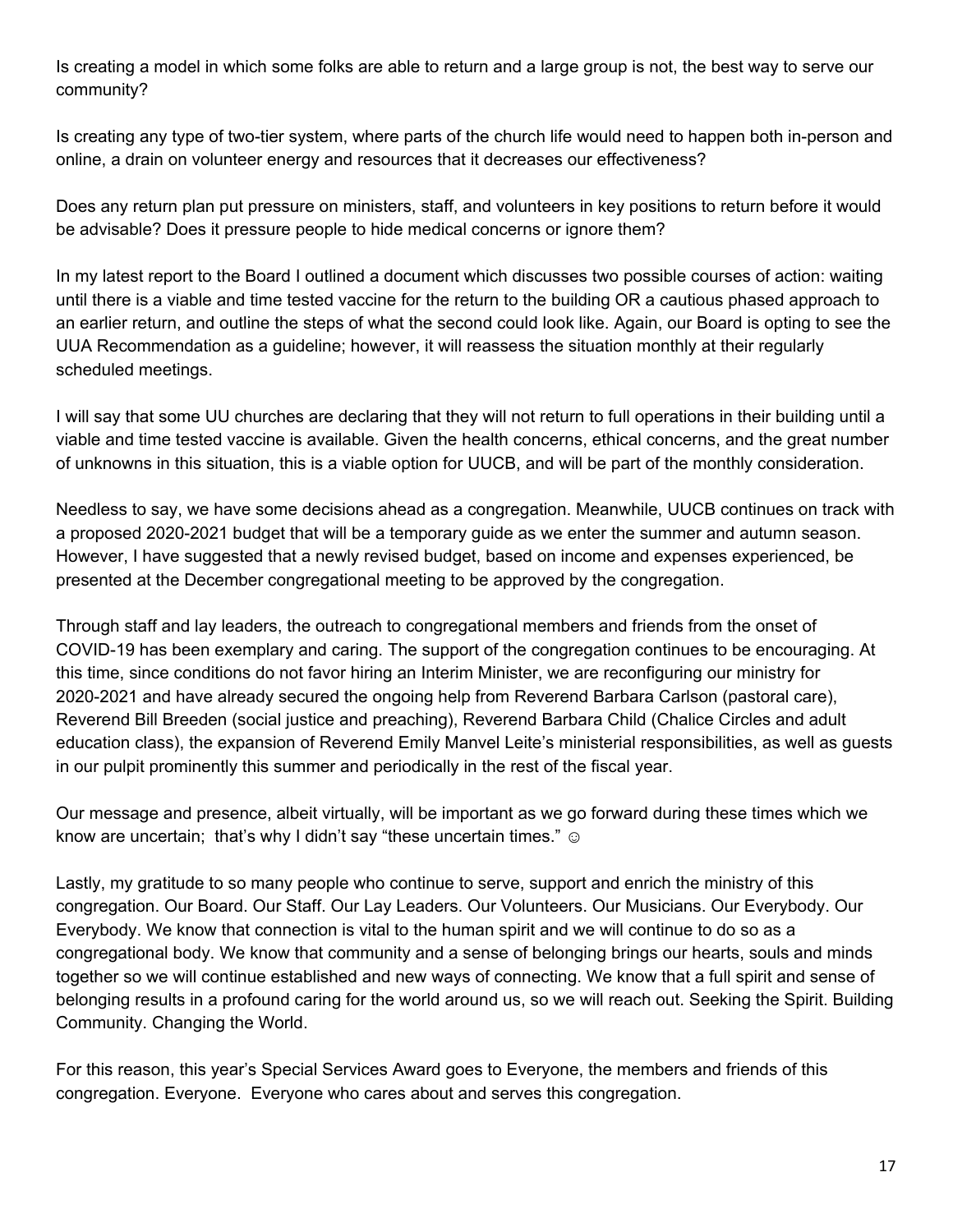There will be a Special Services Award attachment in our next Prologue, properly signed, which you can print out, add your name(s), and hopefully display in a place of prominence. And, hey, take a creative photo of you or you all to send it in for our slideshow at the end of the worship service for Summer Solstice.

Lastly, in deepest gratitude to our staff, lay leaders, congregation members and friends who help keep the good ship, UUCB, afloat with steadfast perseverance, work on needed course corrections, and love. Yes, love.

In Peace and Love, *MAM* Reverend Mary Ann Macklin

> **Special Announcement May 2020 Unitarian Universalist Association**

#### **Essential and Virtual: Updated Guidance for Gathering**

As states around the country begin to loosen guidelines and take actions to reopen, even as COVID-19 cases and deaths continue to climb, we have received many questions from congregations about returning to in-person gatherings.

Over the past several weeks, the UUA has consulted with multiple public health officials in order to update the guidance we provided on March 12 recommending congregations stop gathering in person.

Based on advice from experts, we continue to recommend that congregations not gather in person. We also recommend that congregations begin planning for virtual operations for the next year (through May 2021).

Take a moment to breathe. I know this is significant.

While there is much public conversation about "reopening," the reality is public health officials consistently predict a long trajectory for this pandemic. A majority of our congregational members, leaders, and staff members are in high-risk categories. Our care for the well-being and safety of our members and staff must be a priority in this pandemic.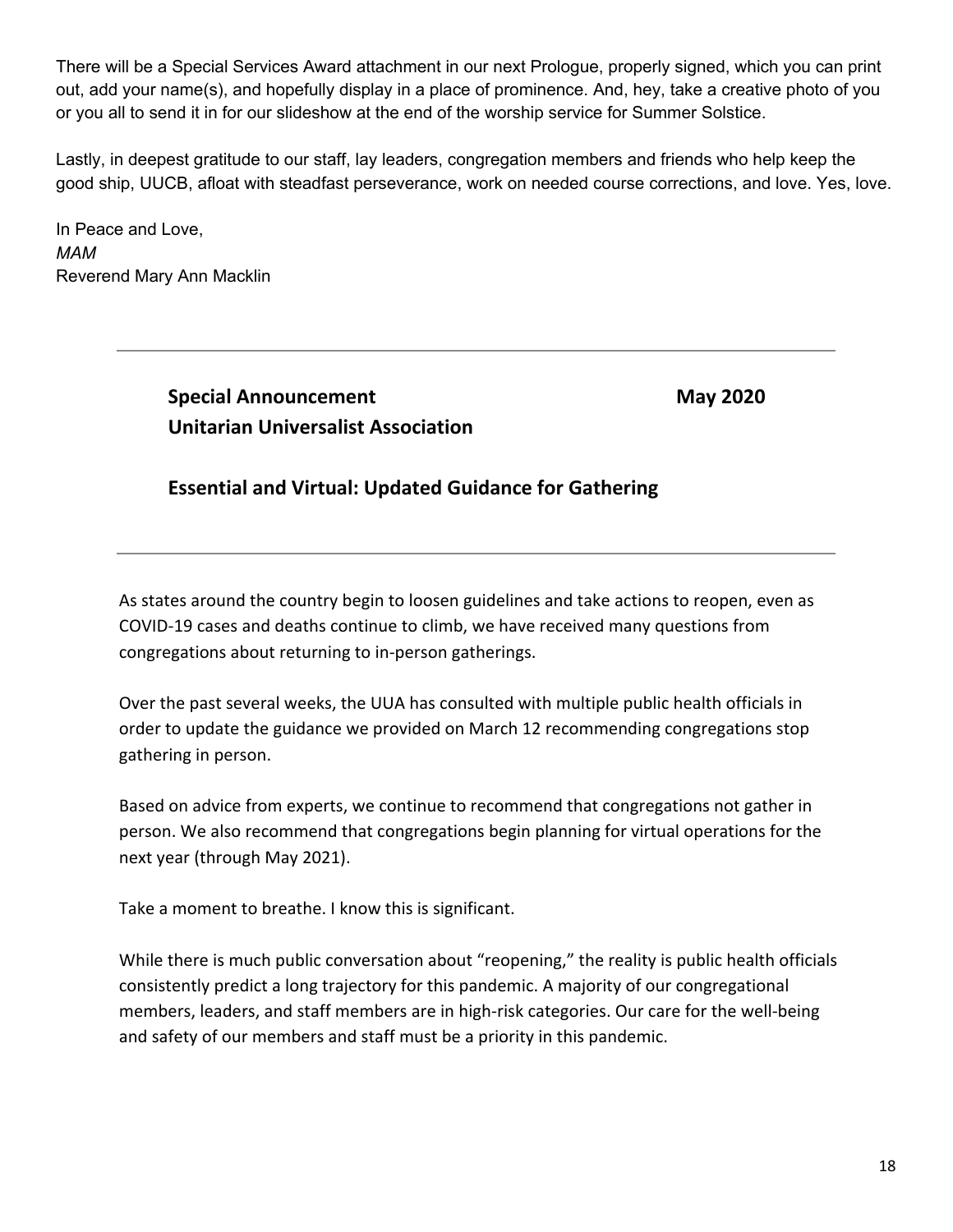*This pandemic teaches us that our actions directly impact the health and well-being of our neighbors.*

Additionally, religious gatherings are considered highly contagious events. The acts of singing, the familiarity of people across households, the multigenerational community of children, youth, adults, and seniors—the things that make our congregations so special—also create more risk for spreading the virus.

Given that so much uncertainty and risk remain, anticipating a year of virtual operations allows for more creative long-term planning, while still being flexible if conditions change significantly. We recognize that with time, and depending on the specific conditions and recommendations of local public health officials, small in-person groups of people and limited staff activities onsite may become possible while wearing masks, observing social distancing guidelines, and following diligent cleaning practices.

In making our recommendations, we are guided by science and our deepest held values. This pandemic teaches us that our actions directly impact the health and well-being of our neighbors and so it is imperative that we make choices that keep our congregations and larger community safer. As COVID-19 disproportionately impacts people with disabilities, Black people, Indigenous communities, Latinx people, the elderly, and essential workers, a majority of whom are women and women of color, religious communities have a moral responsibility to do all we can to reduce risks for those already at such high risk.

Public health officials are clear. There will need to be multiple weeks of reduction in infections, adequate testing, sufficient personal protective equipment available, contact tracing programs, and perhaps a vaccine before it will be safe for many of our congregations to fully gather in person again.

All this said, **our ministries are essential services.** I am moved by congregations who are increasing their services and generosity to the larger community during this pandemic. I am inspired by those who are keeping their "virtual" doors open. Many congregations have committed to keeping their services widely accessible and available to new people and visitors, while also creating more opportunities for virtual small groups to tend to the social, spiritual, emotional, and material needs of their members.

We hope that a vaccine or an effective treatment will be found soon to change this timeline. In the meantime, being able to plan the longer horizon of virtual services offers an opportunity to be creative in planning for life-giving, essential ministry across physical distance.

Our detailed [UUA Guidelines on Gathering In Person as COVID-19 Subsides](https://www.uua.org/safe/pandemics/gathering-guidance) include specific questions for congregations to ask to determine risk assessment and readiness plans before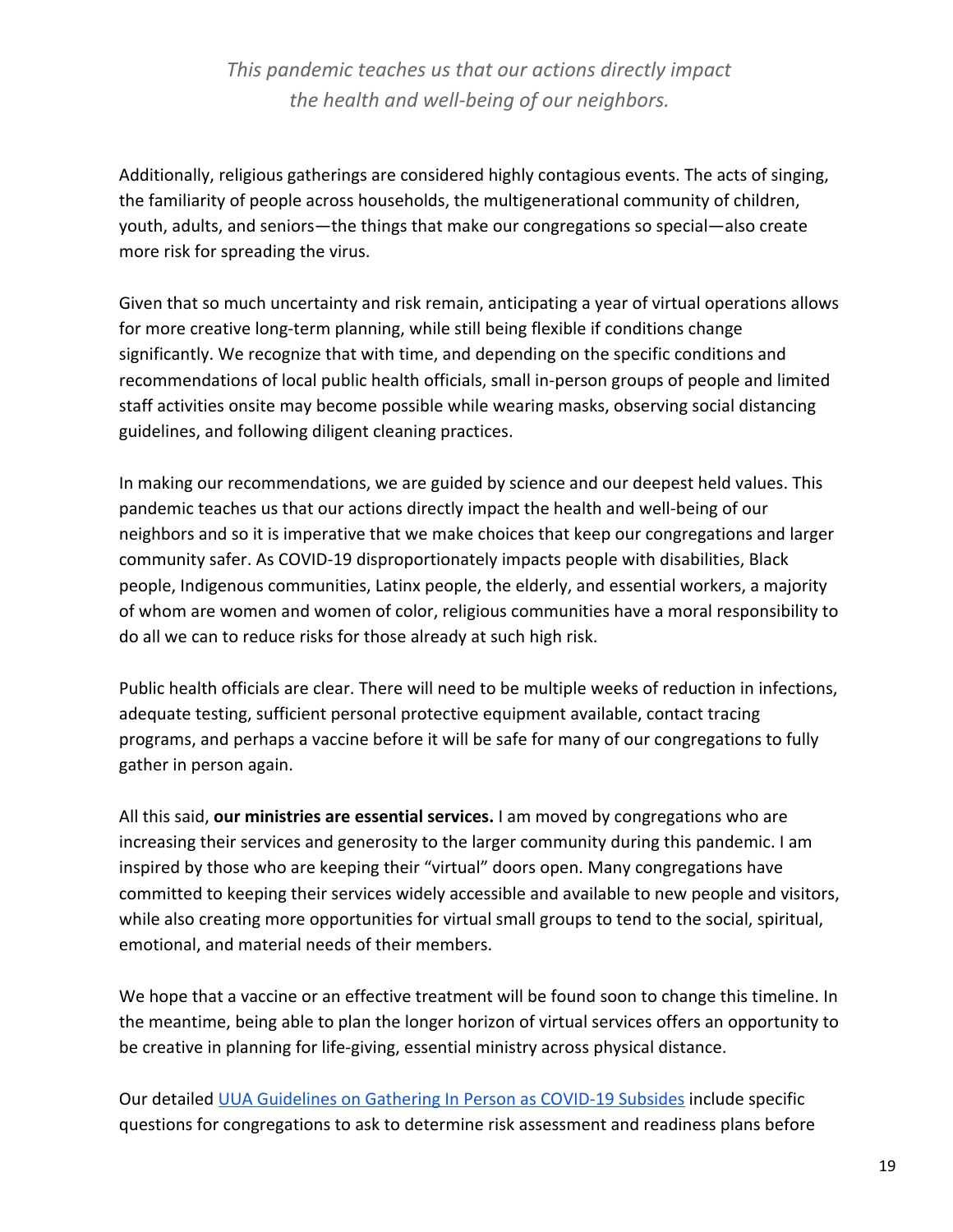beginning any moves to gather in person. We will continue to update them as more information becomes available. As always, we encourage you to reach out to [UUA regional](https://www.uua.org/regions) [staff](https://www.uua.org/regions) if you need support in your planning.

I continue to hold you, your community, and all of our people in my heart and in my prayers. I know adjusting to this new reality is heartbreaking. I also believe congregations who continue to lean into their mission and life-saving ministry will find ways to thrive in this time. Ministry is so deeply needed. As is moral leadership rooted in community care and in science. May we keep offering this to our communities.

Yours in love and gratitude, *Susan*

Reverend Dr. Susan Frederick-Gray President, Unitarian Universalist Association of Congregations

#### **Care for our Congregations**

Recognizing the increasing need for pastoral care (including for leaders!) and trained pastoral care leaders, here is a new course from the UUA Leadership Institute: [Spiritual Care Training](https://www.uuinstitute.org/courses/spiritualcarediscernment/) [for Congregational Leaders](https://www.uuinstitute.org/courses/spiritualcarediscernment/)

#### **Care for our Communities**

[Register to join UUs in rallying with the Poor People's Campaign](https://actionnetwork.org/forms/rsvp-for-june-20-2020-mass-poor-peoples-assembly-moral-march-on-washington?source=UUA) at the online June 20 Mass Poor People's Assembly and Moral March on Washington! Gather with thousands of people of faith in demanding officials enact a platform for ALL the people, and learn how to organize for systemic changes in your community.

### <span id="page-19-0"></span>**Music Minister's Annual Report**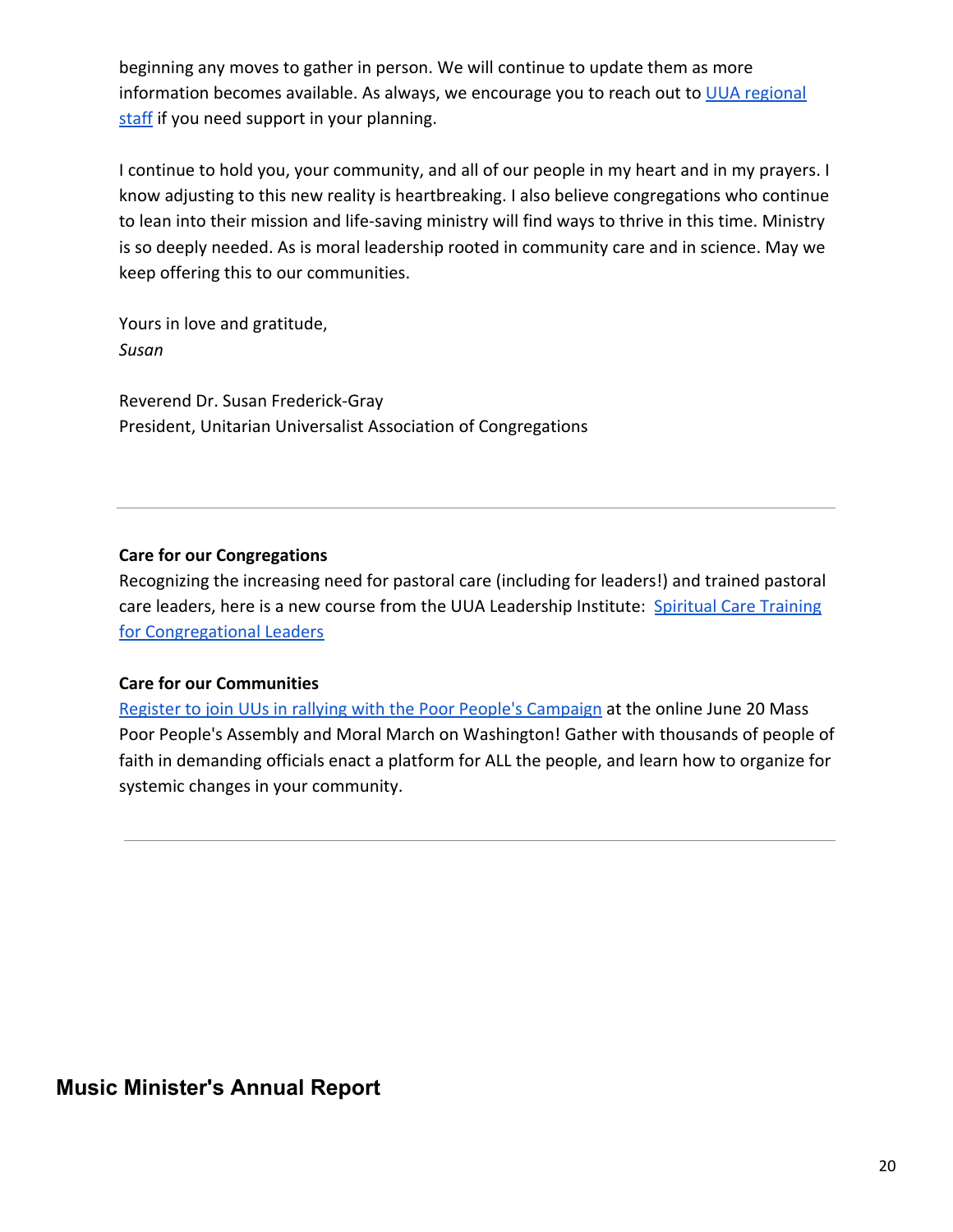It is hard to remember all the wonderful music we made together before the COVID plague descended upon us. I do know that we were blessed with beautiful piano music from staff pianist Ray Fellman, as well as our amazing substitutes Kim Carballo, Beverly McGahey, and Keaton Springfield. Jill Courtney again led our Children's Choir through the year and even into the Virtual choir era, bless her. Our choir rose to the challenge of a huge variety of music in many styles, as always. Many wonderful guest musicians graced our services, especially after we went to livestream only. I can't thank you all enough!

The bright spot has been that we continue to commission new choral pieces in memory of our departed choir members. So far we have commissioned Lauren Bernofsky's "Hope Is the Thing With Feathers" in memory of Sandy Taylor, Sarah Flint's "Earth, Courage, Calm Abiding" in memory of Cherry Merritt-Darriau, Keaton Springfield's "Be Strong, Be Faithful, Be Beautiful" in memory of Herb Kiesling, Aaron Travers's choral tango "Weave In, My Hardy Life" in memory of Dan Quilter (to be premiered virtually this summer), and we are participating in a consortium for a large piece by Melissa Dunphy called "Votes for Women" in memory of Ray Murray and Bill Lynch. I am looking for just the right projects to commemorate Dan Willard, Jannifer Cockrell, Pep Sobrer, and John Lawson (if I am forgetting somebody, my sincere apologies - the list is on my desk at the church).

As always, it is an honor to continue to serve this wonderful congregation, to work with our superb staff, and to have the choir as my extended family. We will come through this difficult time stronger, I hope. I so look forward to making music with and for you again.

Love, Susan Swaney

### <span id="page-20-0"></span>**Church Administrator's Annual Report**

#### **A Year of Change and Challenge**

This year our congregation has proved resilient in many ways as we have been challenged by the negotiated resignation of our Associate Minister and adjustments to congregational systems resulting from that, and the onslaught of the COVID-19 public health emergency and the decision-making needed to protect the health of our congregation and community.

#### **Facilities Use**

In normal times, we schedule an average of 20 of our own meetings each week in addition to two Sunday services, and we also provide space for weekly support groups of many kinds, weekly rehearsals for two community choirs, and occasional recitals. Because of our needing to close our building in mid-March due to COVID-19, most of our meetings have moved to online meeting platforms like Zoom, and our non-church building users have had to also figure out ways to be together virtually. Our Sunday service is now livestreamed once at 10:15 a.m. each week, and an archived video is available online within a few hours.

**Office Assistants and Their Support**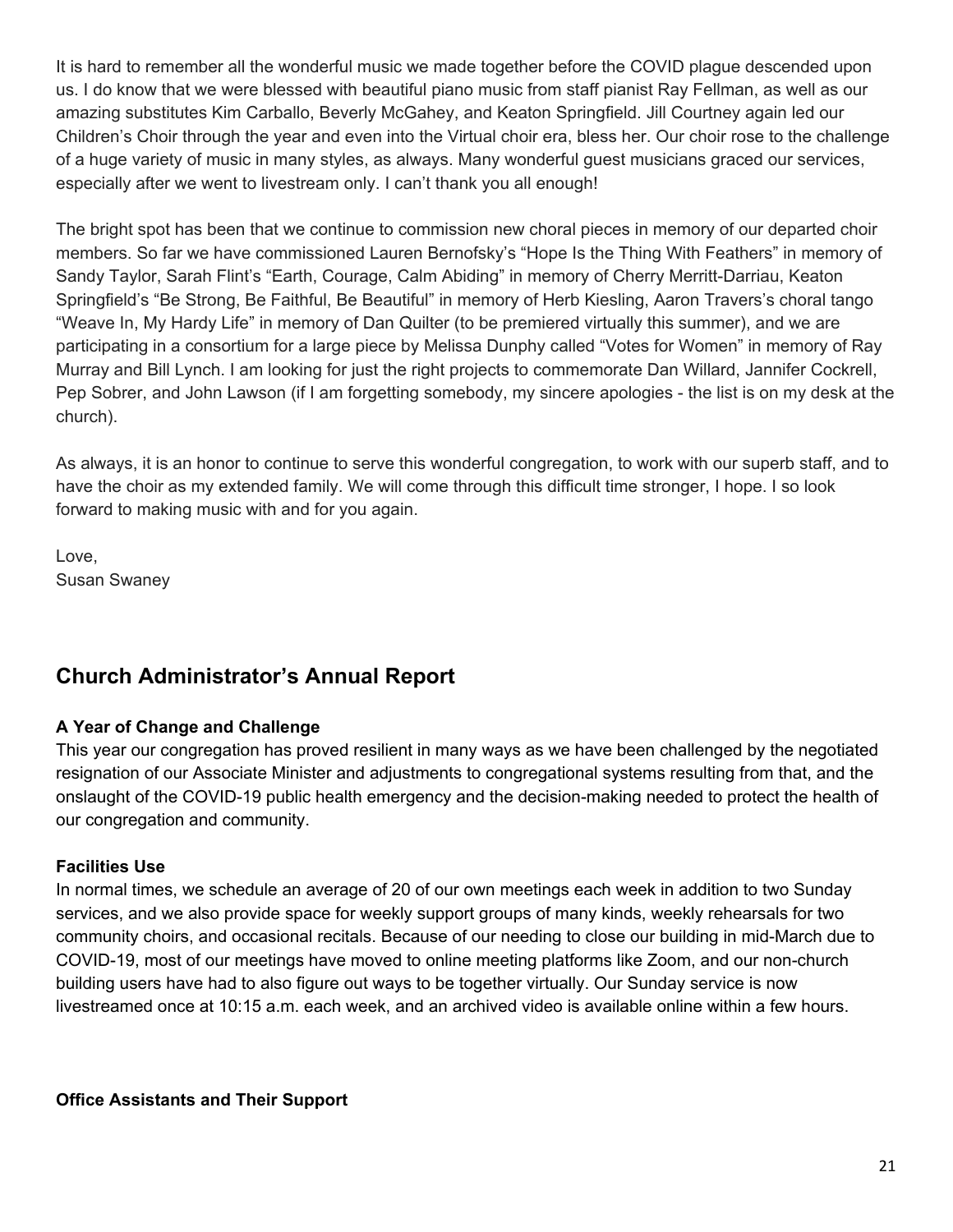We deeply appreciate our Office Assistants, Monica Overman (since 2012) and Mandy Skinner (since 2018), who continue to provide friendly and knowledgeable support, schedule online meetings, provide editing for our various publications and website, take care of pledge bookkeeping, and provide a variety of backup administrative services. All three of us have been working from our homes since March 13, 2020. Our office hours remain Monday-Friday, 10 a.m. to 4 p.m. and Sundays 10 a.m. to 1 p.m. We are reachable by email: Carol Marks, admin(at)uubloomington.org and Monica Overman and Mandy Skinner, office(at)uubloomington.org.

#### **Areas of Administrative Activity**

included my supervision of all six of these support staff members:

Jeff Stone, Custodian Monica Overman and Mandy Skinner, Office Assistants Jessica Bailey, Bookkeeper Ned Joyner and Andy Beargie, Multimedia Specialists And many stalwart office volunteers.

#### **Other Related Activities**

- Provide support to the Building Oversight Committee in hiring contractors for repairs and maintenance
- Schedule and unschedule church and non-church use of the Facilities
- Oversee and edit publications, website and Facebook
- Review accounting and produce budget reports monthly
- Update Pledge records
- Oversee Kitchen, Library and Archives activities
- Assist the Bazaar Committee, the Auction Committee, and Stewardship

#### **Church Administration Beyond Bloomington**

In Spokane in June 2019, I was elected for two more years to serve as Vice President of the Association of UU Administrators (AUUA), the professional organization for UU administrators throughout North America. I have been a member of this organization since 1993. This year I attended nine online AUUA board meetings, supported the planning of programming of our now completely online 2020 Professional Days meetings, and attended several other related online meetings including the AUUA's ministerial advisory group, UU professional association leadership group, and several from the UUA's Office of Church Staff Finances concerning COVID-19 response and resources. I have served on the AUUA's Good Offices Team since January 2019, assisting other church administrators who are having difficulties in their work. I will be unavailable June 15-17 as I attend a number of online gatherings associated with AUUA's 2020 Professional Days.

This has been a difficult year for our congregation, and we will continue to be challenged in the coming months, but I am impressed by the resilience and love expressed through it all by the ministers, staff, leaders, and members of our congregation.

Carol Marks, your Church Administrator since May 1992 May 14, 2020

### <span id="page-21-0"></span>**Connections Coordinator Annual Report**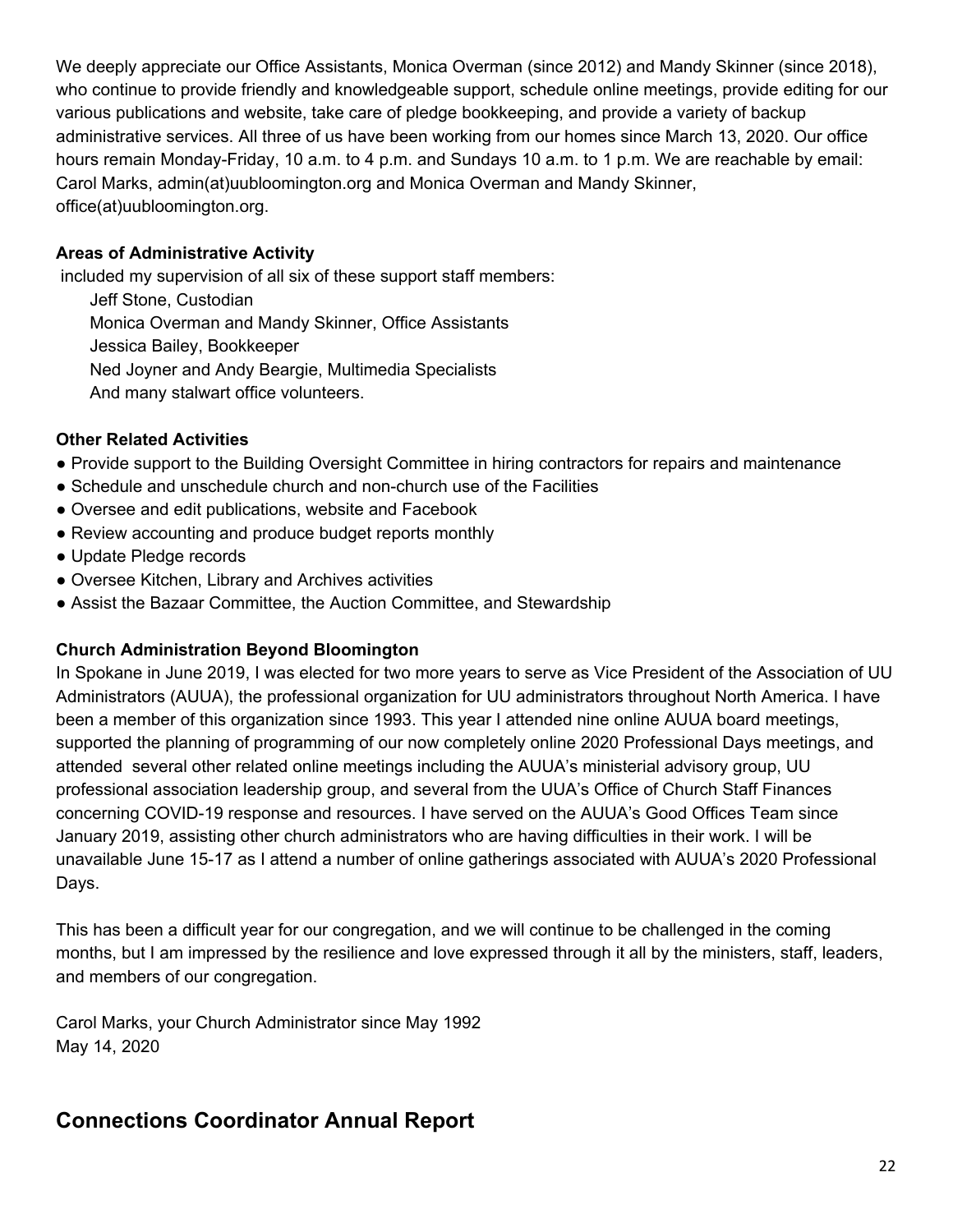This year brought with it many changes and challenges. The first nine months of the year consisted of normal connections activities. The last three months have necessitated quite a few new functions for my position. (see lists of continuing and new activities below)

Throughout the year we continued to welcome newcomers and new members into our congregation. We have welcomed a total of 41 new members since this time last year, bringing us to a total of 551 members.

In 2019 we saw a drop in overall worship service attendance, followed by a marked resurgence in the first three months of 2020. As a result of the pandemic, starting March 15 our worship services have been offered via livestream and recorded video only. During this time, the number of people attending our worship services has grown, with more than 500 watching live on some Sundays and hundreds (400+) watching the recorded video of each service.



#### **Connections Activities (pre-March 2020) Welcoming Newcomers**

#### ● Facilitation of the New to UU (formerly First Steps) classes once a month

- Organization of the Exploring Unitarian Universalism classes throughout the year
- Organization of the Getting Involved Fairs in February and August
- Welcome people who are new to the church
- Wear the "Ask Me" sash on Sunday mornings
- Maintenance of multiple brochures regarding the church
- Maintenance of the on-line Connections questionnaire, and follow-up as needed, to help connect newcomers to the church
- Host membership ceremonies

#### **Supporting Our Congregation**

- Organize Young Adult and Campus Ministry efforts
- Organize lunches for UU members who live at Bell Trace and Meadowood
- Serve the Annual Goods and Services Auction Committee
- Maintain membership and attendance data
- Conduct an annual review of the membership roll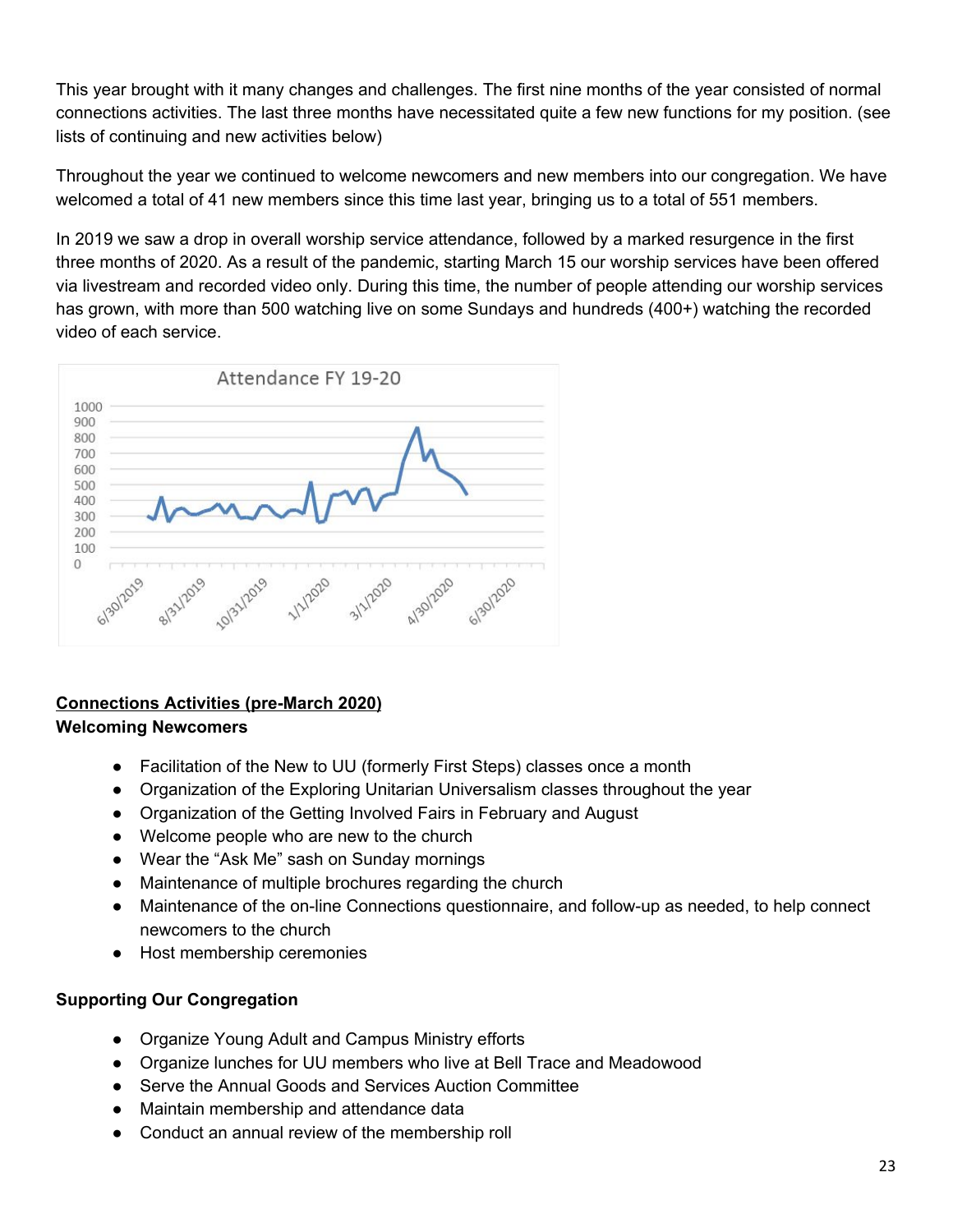- Contact members during the month of their membership anniversary
- Work with ministers and Lay Leaders to create on-line Surveys
- Serve the Leadership Cultivation Committee
- Serve the Caring Committee
- Recruit volunteers for many activities and events
- Serve as the staff point person for Java Crew, Greeters and Welcomers, and Flame Keepers
- Obtained Level 2 Alzheimer's Friendly Location certification through the Alzheimer's Resource Service
- Display feather flags on the church grounds to reflect our values
- Provide outreach at community events such as the IU Student Involvement Fair and multiple Pride events
- Create Facebook posts and events
- Support organization of new groups such as the Hikers, Families with Young Children, and **Gardeners**

#### **Campus Ministry**

Last fall, I, along with a couple volunteers, represented the church at a booth at the IU Student Involvement fair. This was not only a great opportunity to let the campus community know about our church, but also to teach young adults about Unitarian Universalism in general.

Additionally, I organized Young Adult Conversations and Lunch Out events. These events were held on the second and fourth Sundays of the month for Young Adults ages 18-35. Young Adult Conversations were held at the church, and Lunch Out was held at various nearby restaurants. These events were made possible by a generous donation to the Young Adult and Campus Ministry program.

#### **New activities beginning March 13, 2020**

- Set up PayPal account to receive church offering and donations
- Set up five Zoom accounts and created Zoom meeting scheduling procedure
- Provided Zoom technical support to congregation members
- Created Caring Questionnaire and processes to help keep us connected during the pandemic
- Created and hosted Virtual Coffee Hour
- Moved "New to UU" and "Exploring Unitarian Universalism" classes to Zoom
- Worked with the Auction committee to create the online auction
- Created online forms to take the place of paper forms (quest card, petition to fundraise, etc)
- Made weekly calls to connect with congregation members
- Held the first ever Zoom membership ceremony with seven participants
- Worked with the Car Parade committee to organize a car parade
- Created Virtual Office Hour event for weekly connections
- Worked to help create a list of possible participants for a grief support group
- Created new ways to connect with our Young Adults
- Worked with the Board to organize the Spring Congregational Meeting
- Served on a committee to apply for a technology grant from the Center for Congregations

Ann LeDuc Connections Coordinator

### **Religious Education Annual Report**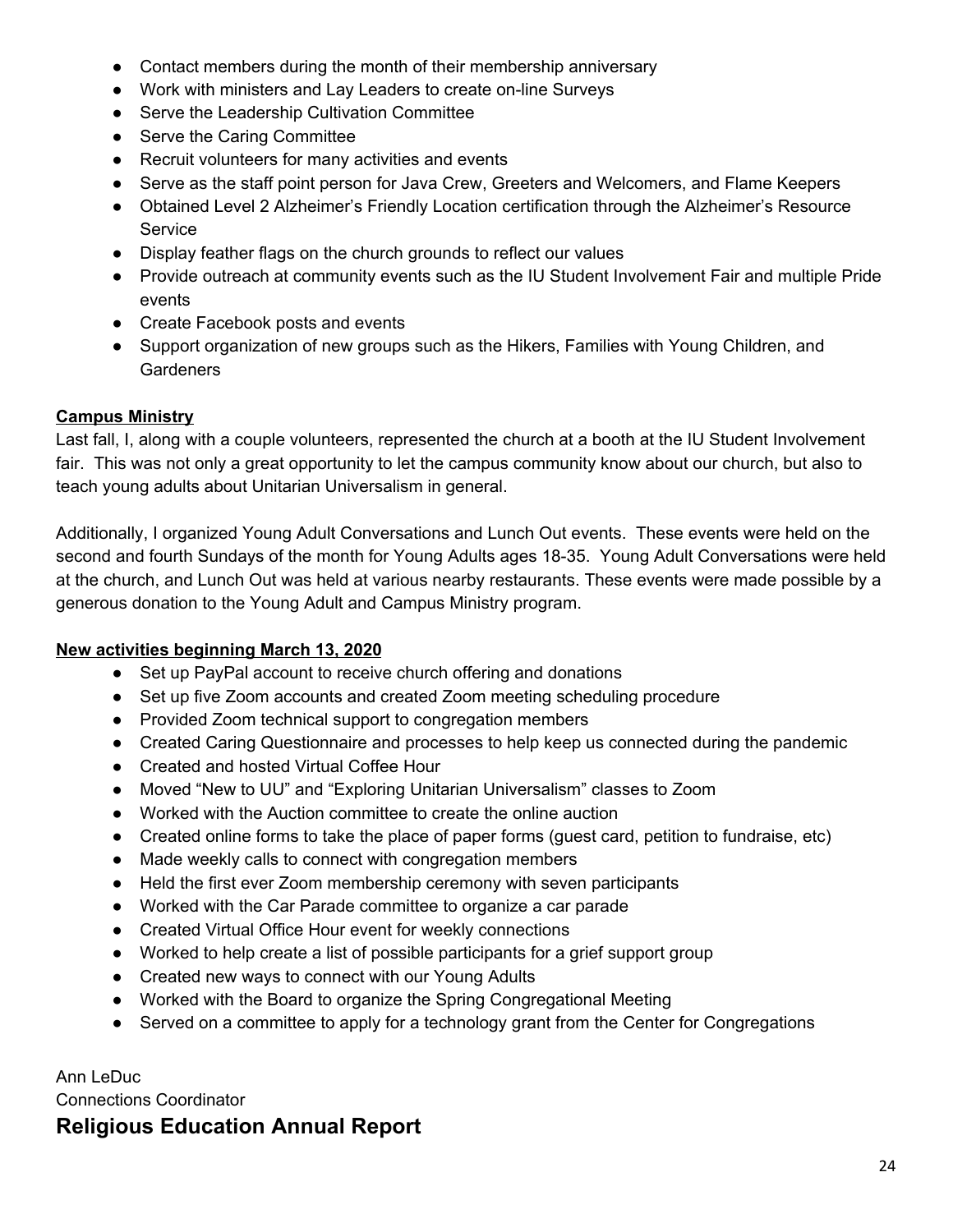Minister of Religious Education: Reverend Emily Manvel Leite Director of Religious Education: Adrienne Summerlot Religious Education Assistant: Stephanie Kimball

### **Religious Education Team Staffing Changes**

We had several staff changes this year. Kitty McIntosh, our religious education assistant for the past several years, left the position in August for another job. Dalton Gibson served in this role from August 2019-March 2020. Stephanie Kimball was hired and joined the RE Team in the assistant role beginning March 2020. In May 2020, the board realigned the RE Staff structure. Emily, our Minister of Religious Education, has taken up additional ministerial roles upon the resignation of our Associate Minister. Among other responsibilities, Emily has become Adrienne's supervisor.

#### **Religious Education Program Population**

During the 2019-2020 year, registration was slower and reflective of not having a focused registration drive during coffee hour in August. We have 84 children and youth registered in the religious education program and worked with over 50 volunteer teachers. We welcomed a handful of new families, at least 1 per class, into the program. We continued to have guests and visiting children each week until shutdown and the DRE emails those who have visited 3 or more times to encourage them to register.

### **Summary of Religious Education Programming**

#### **June & July 2019**

Last summer, we offered different options for children and youth, including some new choices. We prioritized opportunities to be with friends, make new connections, learn, grow, and consider participating together as a family. For the first time in our Sunday program, we explicitly invited adults to participate, choosing the same thing or something different than a child or youth they brought along. Adults without children and youth were also invited.

#### **9:15am - Early Risers Breakfast Club (Preschool-Adults)**

Cooking has always been a beloved class option in religious education. Through this offering we were able to educate our congregation about sustainable cooking and eating lower on the food chain, which helps us to put our Unitarian Universalist promises of Yearning to Learn and Value the Earth into action. We felt this was a wonderful way to lean into our June theme of Hospitality and July's theme of Grace, as we know food brings folks together. Additional goals for this offering were to foster community and encourage more people to attend the first service. It cost approximately \$100 per Sunday for supplies and required about 4 volunteers in addition to the RE staff to run smoothly.

#### **11:15am - Spirit Play for All Ages (Preschool-Adults)**

Our Spirit Play classroom is a cherished space that many of our children and youth experienced when they were younger and have several who have welcomed the opportunity to revisit. Through offering Spirit Play during the 11:15am service, we encouraged children and adults to find community and connect with the power of stories. The preschoolers were especially engaged when older children, teens, and adults joined them to hear the story in their classroom.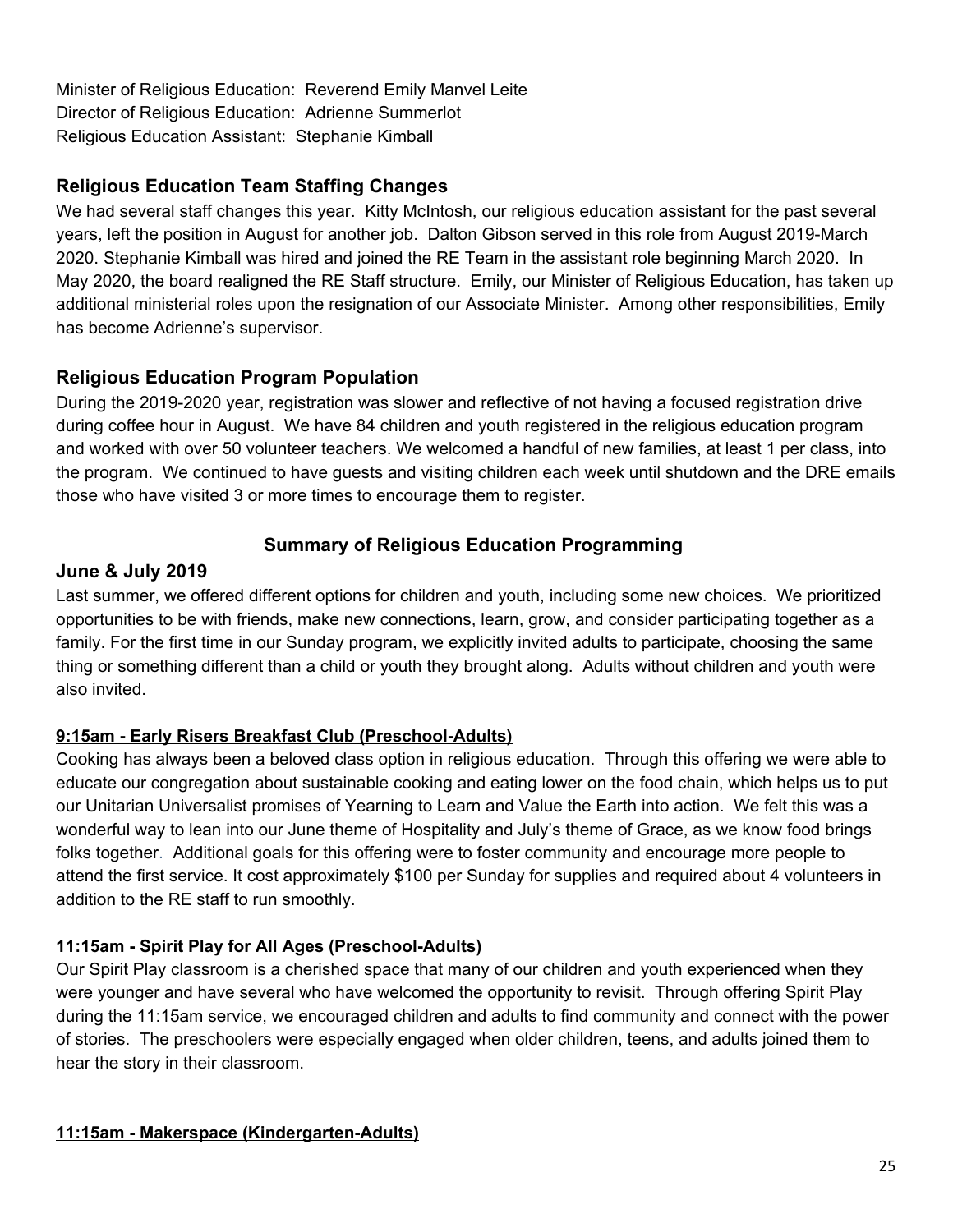Makerspace encourages us to draw on our Unitarian Universalist promises of Yearning to Learn and Believing in Our Ideas. We offered it as we engaged with our June theme of Hospitality, as we made things to be used in our wider community and July's theme of Grace, as we investigated ways to find a bit of grace in our everyday life.

Our goals for offering Makerspace during the 11:15 am service were to connect people and to hold space for creative exploration and to create a safe place to experiment and to challenge ourselves to think critically, problem solve and discover new ways to do things.

### **August 2019 - Stream of Possibilities**

Our August Intersession was focused on welcoming the children into the co-creation of the Water Communion service this year. The children enjoyed singing facilitated by Jill Courtney, movement led by Joe Grimme, musical components facilitated by Colleen Haas, as well as, set creation and artistic projects celebrating water. The Water Communion service created by Adrienne and Reverend Mary Ann was well received. Children and families and the rest of the congregation appreciated the children's involvement and contributions. Reverend Emily supported the preschool program and childcare through August so Adrienne and new RE Assistant Dalton Gibson could focus on the Water Communion. Our preschool children enjoyed hearing water-themed stories and exploring water activities in their regular Spirit Play class.

### **2019-2020 Fall and Spring Terms (September 2019-March 2020)**

### **Spirit Play (preschool and K+/K-2 classes)**

Our Spirit Play classrooms continue to provide a place for children to freely explore their own ideas and responses to our Unitarian Universalist Promises (principles) and Sources as introduced through stories from UU history, our own congregation and the world, and children's literature. They enjoy free time to engage with art, science, and spiritual practices, and build a strong community through playing, learning, and negotiating together. This year, Emily trained 6 new teachers in Spirit Play. All of our story baskets were assessed this year for racial diversity, and figures were replaced as needed. The Flaming Chalice lesson was modified to open the possibility that another UU Promise might be emerging for our congregation. This creates the possibility of adding the proposed 8th Principle ("We, the member congregations of the Unitarian Universalist Association, covenant to affirm and promote: journeying toward spiritual wholeness by working to build a diverse multicultural Beloved Community by our actions that accountability dismantle racism and other oppressions in ourselves and our institutions."--yet to be adapted into child-friendly language) in the near future. In addition, Emily created new story baskets to address social justice work and diversity, including *The Little Stream Called to the Sea* (traditional Sufi), *The Subway Sparrow* by Leyla Torres, *Alma and How She Got her Name* by Juana Martinez-Neal, *We March* by Shane Evans and *I'm New Here* by Anne Sibley O'Brien.

### **World of Wonder (Preschool)**

Our preschool classes had 2-9 children each Sunday, with more typically attending first service. Religious Education staff agreed in the fall that it would be best to have preschool continue on Religious Exploration Sundays, to provide consistency for the preschoolers and more possibilities for the other children's learning. These weeks are weeks without a story, providing time to play and explore in the classroom, though storybooks are made available for teachers and children to read together. Subs covered each of these exploration weeks, so that regular teachers had their expected days off.

#### **Roots and Wings (Kindergarten and Up at 9:15am, K-2nd grade at 11:15am)**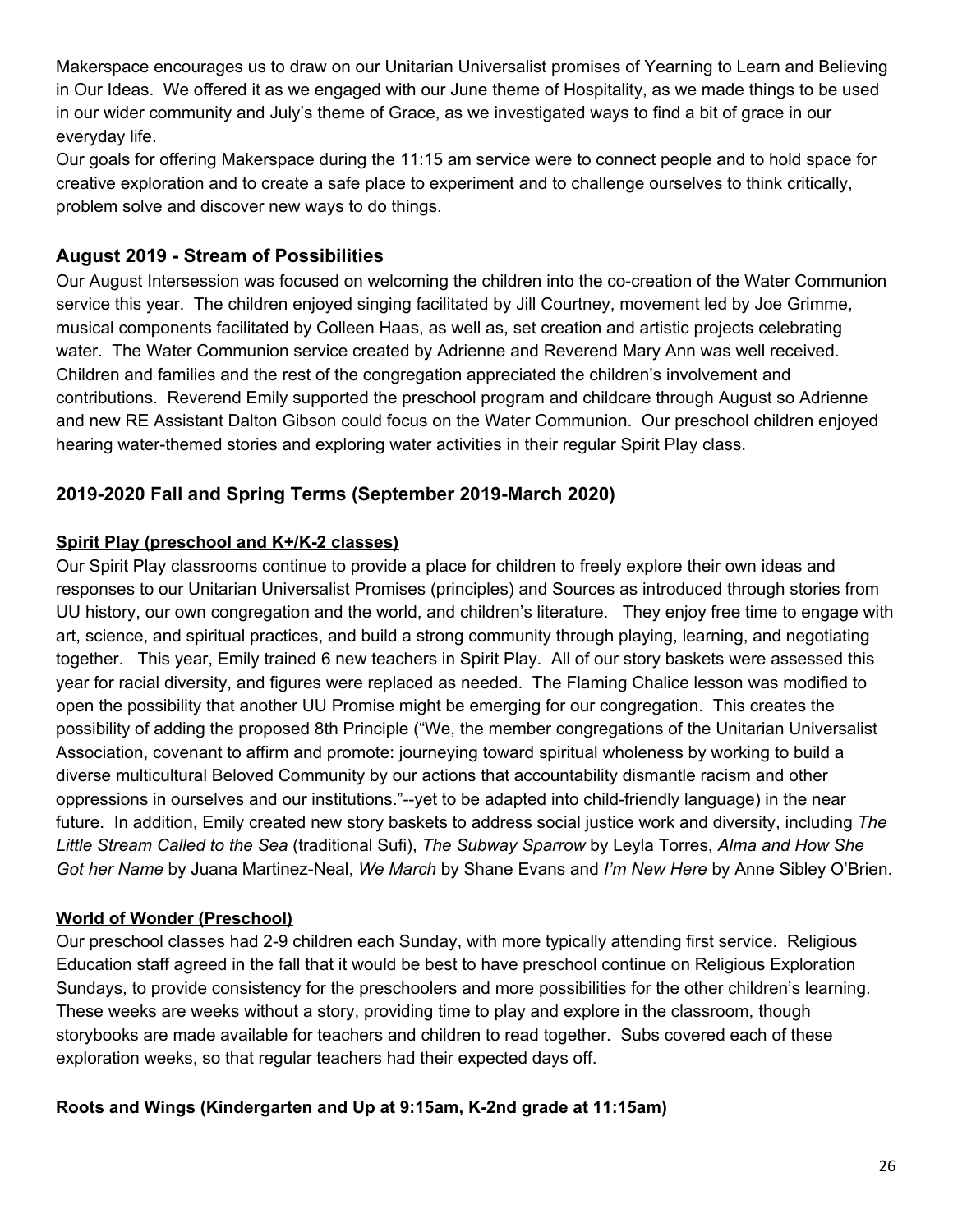Attendance in our K+ and K-2 class was in the 3-8 child range each Sunday--a very nice-sized group for conversation and exploration. A highlight this year was an opportunity to bring in a multilingual teacher to tell a new story that included speaking English, Spanish, and Polish.

**Curiosity Club (3rd -5th grade at 11:15am)** utilized lessons written in house by Adrienne Summerlot which bring thematic ministry into the classroom. Kids and teachers love the conversational style of this class, hands on art projects and playfulness like this year's dance party. They also thrived when given the opportunity to learn about Hinduism and mindfulness. Several times we created sacred space for joys and sorrows, forgiveness, and Imbolc.

**Jedi Academy (6th-8th grade at 11:15am- Fall 2019)** was initially well received even for the non-Star Wars fans as it touches on issues pertinent to middle school aged kids. It has a lovely balance of fun, whimsy and deep discussion. In an effort to make sure we reach kids who may not feel compelled to attend due to the curriculum, and to foster community for the 6th and 7th graders who we had hope would be enrolled in OWL in 2020-2021 school year, we held a purely social and fun Sunday on the last Sunday of each month with our fantastic game gurus, Margie and Drew Schrader.

Adrienne Summerlot and Jamie Kirkley took 6 kids to the regional Middle School Youth retreat at Camp Piomingo in Brandenburg, KY September 29th-30th.

We opted to survey families in December about this age group's preferences for January Intersession and whether they would like to continue the Jedi Academy curriculum or have an opportunity to change. One of the things that had become apparent is there were a significant number of 6th graders and 8th graders and very few 7th graders to bridge the gap. After input from families and youth it was determined to have a more connection and community focused youth empowered model for just 6th-7th graders, and invite the 8th graders to join the youth group. (see youth group for more information)

#### **6th-7th graders (February-March 2020)**

Fortunately, two of the volunteer advisors working with this group continued one and welcomed another familiar face to join them. This group chose to focus on sharing their skills for social justice. In the short time they met, they bagged over 200 lbs of food for Back to Basics Pet Food Pantry and hosted a bake sale that raised \$180 dollars from Monroe County Humane Association. They also continued to meet once a month with game gurus Angela Lexmond and Margie Schrader for fun, food, and fellowship.

#### **Youth Group (8th/9th-12th Grade) August-March**

This has been a rebuilding year for the youth group, having lost three active seniors that were half of the core membership of the group. It was a very small group in the fall, with only 2-3 youth most Sundays. The challenge of running youth group and Coming of Age simultaneously was significant, since there is only one active member of the youth group who is not doing Coming of Age. RE staff decided not to have youth group on Coming of Age Sundays.

As our Spring Semester started, we re-worked the youth group to meet during second service and to include 8th graders. Staff decided in consultation with the youth advisors to try using a curriculum. The launch of the 8th-12th grade youth group was attended by over a dozen youth to check out an Escape Room themed planning experience. The attendance on following Sundays varied from 5 to 14 youth, and the curriculum drew mixed reviews. A huge frustration was the unreliable internet in the youth room, which has now been resolved.

#### **Special Programs:**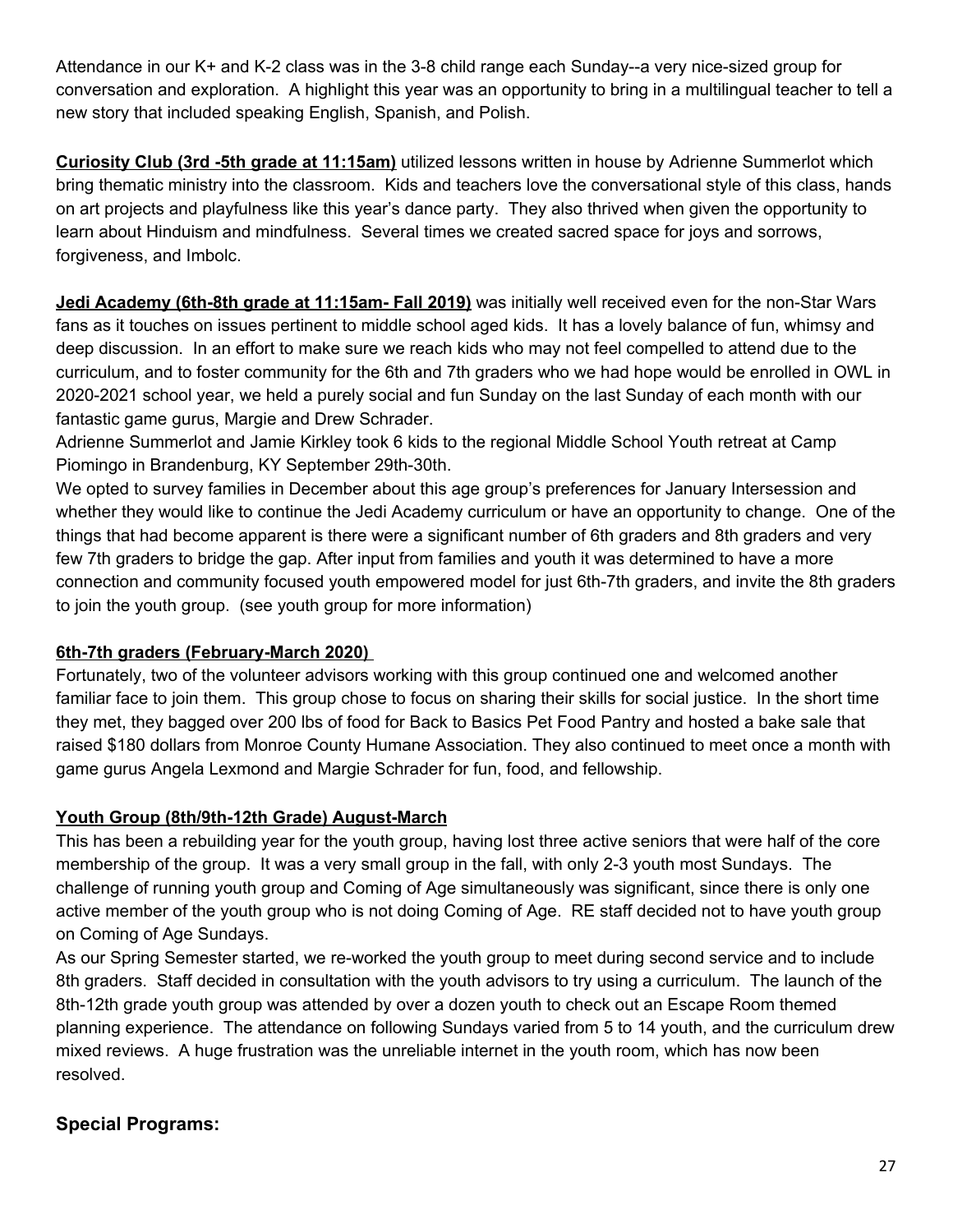#### **Coming of Age Program**

Coming of Age this year included seven 9th and 10th grade youth. When COVID hit, the group had finally hit its stride and developed a collective sense of itself as an intergenerational community. That feeling made it possible to complete the program via Zoom meeting, recorded credo statements, and a virtual service. We very much hope to have an in-person celebration of their accomplishments at some future date.

#### **Our Whole Lives Sexuality Education (OWL) for 1st-2nd grade**

This six week course was facilitated by John Summerlot and Adrienne Summerlot for 8 energetic children. This curriculum is very outdated and we are awaiting the revised and updated copy from UUA. It currently requires intensive adaption and augmentation which is why the DRE facilitated the course.

#### **Our Whole Lives Sexuality Education (OWL) for 4th & 5th grade**

10 kids enrolled in Our Whole Lives for this age group for this eight week course which was facilitated by Matt Stonecipher and Carol McCord. When we offer this again, we have determined the course should be 10 weeks to allow more spaciousness for content.

\*\*An additional section of OWL for 4th-5th grade was planned for March-May, but did not happen this year due *to the pandemic.*

#### **January Wintersession 2019 - Side With Love**

Adrienne created a wintersession (4 weeks) centered on connecting with our shared values as Unitarian Universalists. We learned about hidden figures who sided with love , brought communities together and created change in our world. A different story was highlighted each Sunday during the Time for All Ages. Our preschool age children went to their familiar Spirit Play classroom to further explore the story in Room 103. Reverend Emily crafted beautiful story baskets for each of the featured stories. Our Kindergarten-7th grade students celebrated prophetic voices of color and deepened their understanding of the stories through cooking, art and music. The congregation learned about Georgia Gilmore, James Weldon Johnson and artists of The Harlem Renaissance. To follow up, religious education hosted a Side With Love Intergenerational Service on February 16th followed for a social justice inspired soup lunch.

### **Childcare**

We hired a new childcare coordinator, Hannah Worton, who oversees the childcare staff and reports directly to the Director of Religious Education. Hannah also provides a consistent adult presence in the room working most Sunday mornings and Wednesday evenings. This year, we began to offer childcare regularly on Wednesday evenings from 6-8pm with a few goals in mind: 1) make it easier for church groups to schedule meetings and know childcare is available 2) add resource for ministers should they need to meet with someone with a family 3) hold space for busy families and encourage them to practice self care (we have also reserved the meeting room as a quiet space during this time) and families can drop in and utilize childcare. We have consolidated our staff to only a few steady childcare folks but will seek additional staff when needed.

### **Religious Education Program during COVID-19 (March 2020-Current)**

Since the pandemic shut down began, Adrienne has created weekly lessons in consultation with Emily and Stephanie. These are shared via email to registered families and are accessible on our Religious Education webpage to newcomers, visitors and folks of all ages. Adrienne also hosted daily story time with activity ideas for families on Monday-Friday from March-April using her professional facebook page. Adrienne continues to follow and use social media for digital ministry, to foster community connection and share ideas for UUCB. Emily and Adrienne have been in regular communication with RE Families and Teachers; checking in with a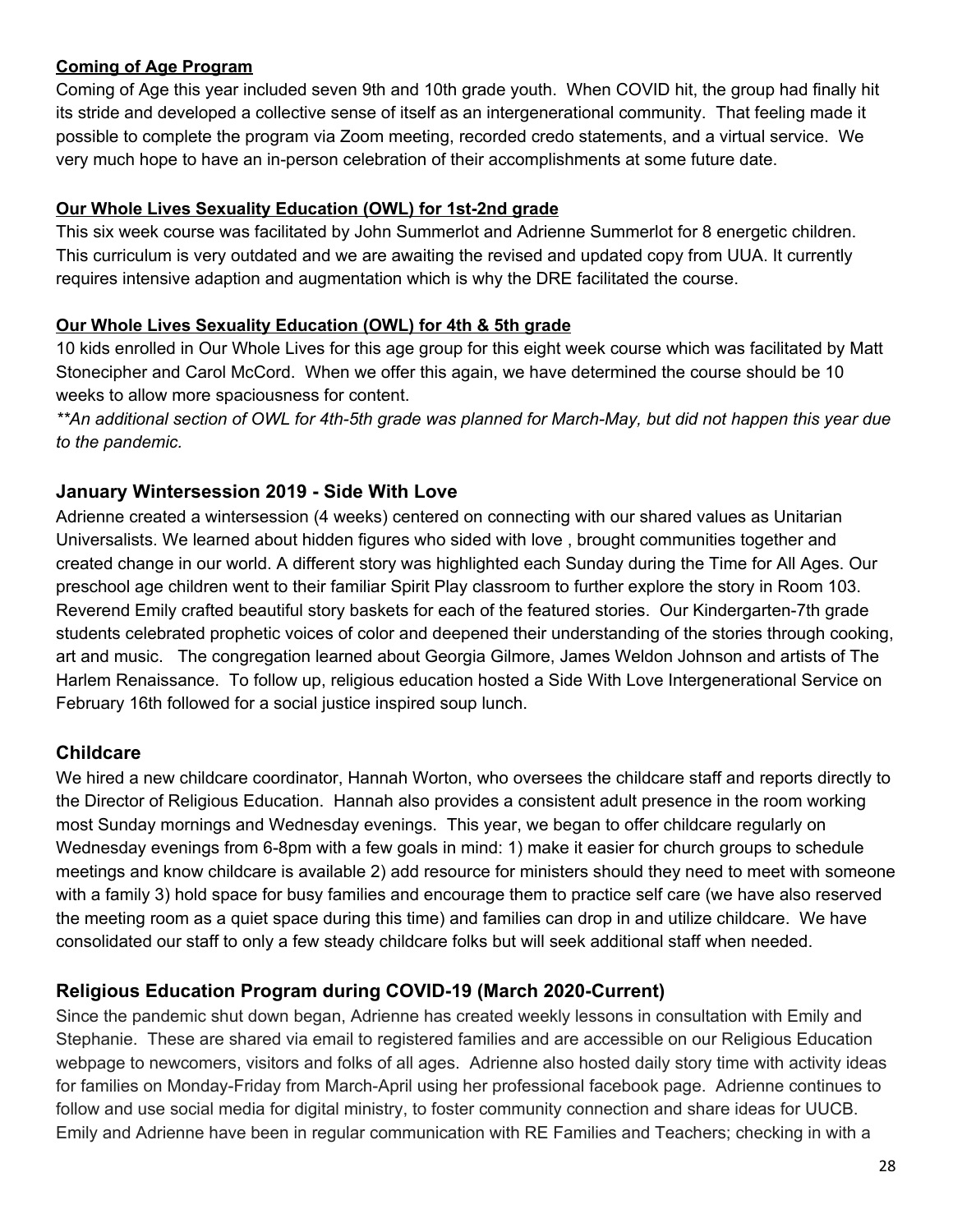few teachers and families each week. When needed, pastoral and practical follow up are referred to the ministers, Ann LeDuc, and the Caring Committee. Religious Education launched a Postal Pals program in May for intergenerational connection and will continue to offer invitations in the future. We are partnering with a local group of religious educators in a group, Interfaith Friends to develop a caring calendar with activities for families and congregations to engage in social justice work in the Bloomington community to support those most affected by COVID-19. Recently, we put out a survey to families to gain insight into how we might best support parents, as well as provide religious education to children and youth this summer virtually. RE staff, along with the rest of the staff, are being urged to move slowly and thoughtfully as we create new programming for this time. Visioning for the future of religious education during shut down is being explored with the RE Vision Team and the Dismantling White Supremacy working group. Please see their reports to learn more about those activities.

#### **Extra Events and Programs**

- Splash of the Sacred Picnic and Pool Party
- Water Communion Intergenerational Service
- Fall Equinox Service
- Religious Exploration Math Day with Malke Rosenfeld
- Celebration of Ancestors
- Age of Reason
- Thanksgiving Intergenerational Service
- Giving Tree
- Procession of Giving
- Winter Solstice Intergenerational Service
- Holiday Sing Along
- Away in a Manger Christmas Eve Service
- All Ages New Year's Eve Celebration
- Side With Love Intergenerational Service & Social Justice Soup Fundraiser
- Religious Exploration Several guests from within the congregation joined our kids for small group conversation in a "Show and Tell" style around special objects and fond memories.
- Coming of Age Service
- Flower Communion Intergenerational Service
- Interfaith Friends (MLK Event supporting school social workers, COVID Caring Calendar)

#### **Professional Development**

Adrienne and Emily attended the Liberal Religious Educators Association (LREDA) Fall Conference in early November in Baltimore. This professional gathering provided more resources to move forward the anti-racism/anti-oppression work they are currently engaged with, as well as offering opportunities to connect with and be inspired by colleagues from all around the country. They also attended the 4th Annual Monroe County Childhood Conditions Summit on November 19th. They are currently engaged with a program exploring race and racism in ourselves as individuals and in our country (more in Dismantling White Supremacy report below).

#### **Director of Religious Education, Adrienne Summerlot**

Adrienne is continuing to serve as the DRE liaison for the Heartland Youth Area Council (high school youth and adults who plan our middle school and high school youth events). She is also serving as co-chair of the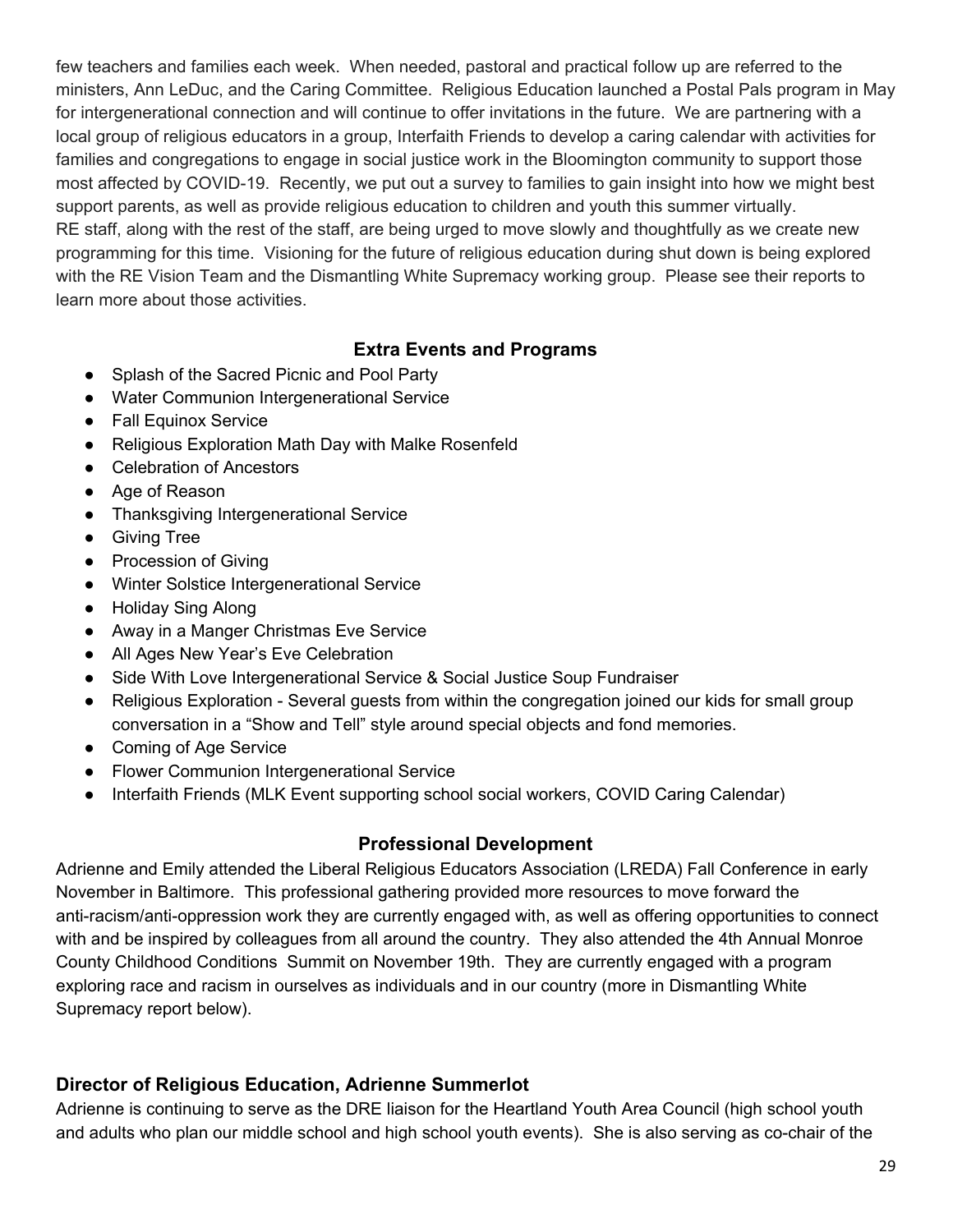Heartland Chapter of Liberal Religious Educators, working to create opportunities for educators to connect and find professional support. She is also a member of the 8th Principle Learning Community which meets virtually monthly to explore the adoption of the 8th principle in their congregation. She attended the Mid America Regional Assembly in April.

### **Minister of Religious Education, Emily Manvel Leite**

Emily is continuing to serve as a Spirit Play Trainer, helping to train volunteers across the country. She provided significant ministerial coverage during Reverend Mary Ann's sabbatical from September-December, including pastoral care, two additional Sunday Services, and a memorial service. Recently Emily's position has become full time, and she has significantly increased ministerial responsibilities. She has also become Adrienne's supervisor, and they are in the process of creating a new covenant to reflect this new relationship.

### **Dismantling White Supremacy Working Group**

Current Group Members are: Adrienne Summerlot, Emily Manvel Leite, Aleisha Kropf, Martha Oakley, Whryne Reed, Mary Beth O'Brien, and Stephanie Kimball. Kitty McIntosh was a part of the group through March 2020.

In June 2019, DWSWG conducted a physical audit of our space, with special attention to religious education classrooms, the nursery, and childcare. In July 2019, they committed to transforming our program to be more aware of issues around race and oppression and chose to begin this work with religious education teachers and advisors. We intend to work in partnership and determine how to best bring the work of anti-racism and anti-oppression to children, youth and families. Members attended the Fall Teacher Orientation and Planning Session (TOPS) to invite the teachers and advisors to join this work, and the teachers enthusiastically signed on. An online resource was created for teachers, advisors and mentors to engage with this work.

This year, the Dismantling White Supremacy Group:

- Hosted weekly small discussion groups for teachers and youth advisors to explore articles, books, podcasts relating to race.
- Presented a report at the December Congregational Meeting and engaged with individuals during a question and answer time afterwards.
- Purchased 50 copies of the anti-racist children's book *Not My Idea* and distributed them to families and teachers.
- Purchased and distributed copies of several adult books on anti-racism to teachers and interested parents.
- Hosted a "Confronting White Supremacy" event with Jada Bee
- In April 2020, the RE Vision Team committed most of the remaining 2019-2020 Religious Education budget to deepen our anti-racism work over the next four months. We hired Three Sisters Consulting to hold space for us as a working group. Reverend Macklin is joining DWS for some portion of this visioning work.

### **Religious Education Vision Team**

Current Members are: Ruellen Fessenbeckeer, Amy Makice, Lisa Meuser, Jamie Kirkley, and RE staff. This year, our RE Vision Team became active in recruiting volunteer teachers again, and had good conversations and recruitment results. This has been much appreciated by RE staff.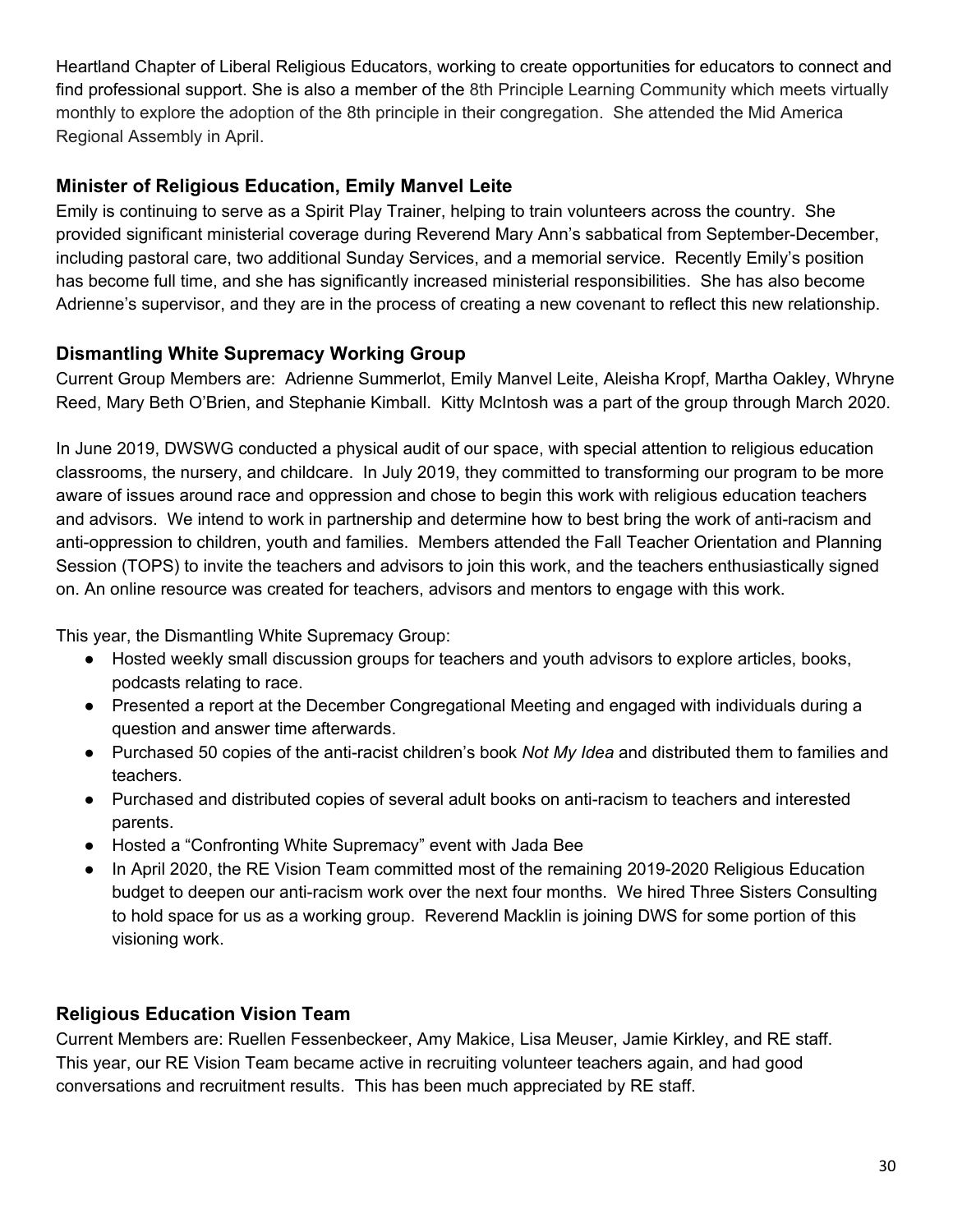They explored ways to bring Relational Cultural Theory and anti-racism work to our congregation and to Religious Education. Amy Makice is now offering a book group. In April 2020, the RE Vision Team chose to commit most of the remaining 2019-2020 Religious Education budget to deepen our anti-racism work by supporting the Dismantling White Supremacy working group in exploring where we are as individuals and how we can transform our program and congregation.

The Vision Team also took time this year to share visioning for our future. Shared ideas included:

- Warm welcoming spaces, friendships blossoming among people of all ages, connections with UU promises that extend outward into the daily lives of children, youth, and families.
- Adults and children learning alongside one another.
- Supporting children and youth in making connections with one another and adults.
- Bringing the language of promises into the awareness of the whole congregation through the time for all ages and/or sermons.
- Strengthening connection of adult members of the community with Religious Education experiences.
- Providing many opportunities for parents and families to connect—both with materials in person and online, and especially with anti-racism/anti-oppression work.

It is the work of upcoming months to re-work this vision and to consider how these things can be manifested during the pandemic. Pressing questions include the timing and content of possible offerings.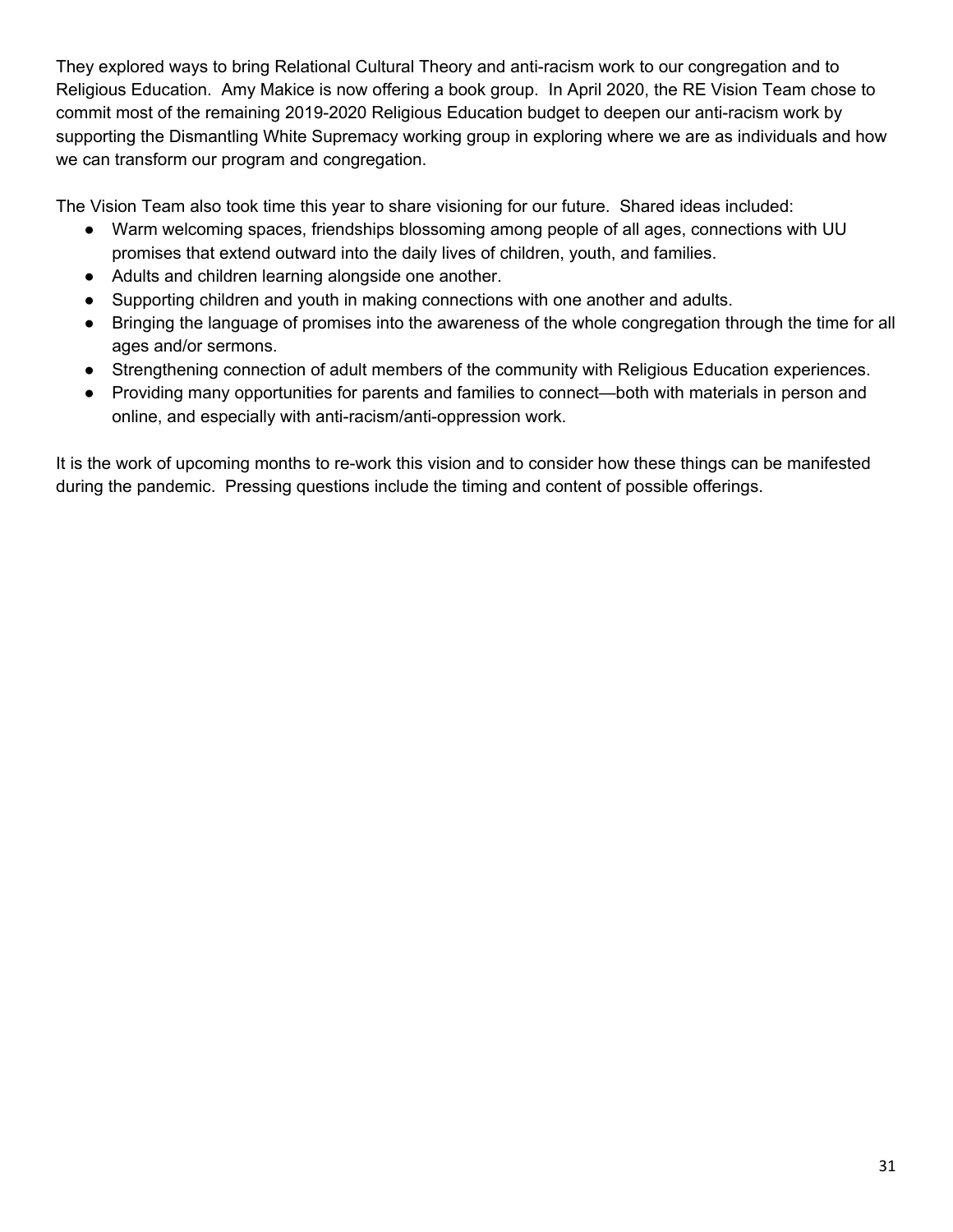# COMMITTEES and TASK FORCES

### <span id="page-31-0"></span>**Auction**

Because the coronavirus pandemic made it necessary for us to close our building, we moved our Goods and Services Auction at the beginning of May to an entirely online format using Auctria.com. This turned out to be a great program to use, and congregation members and friends participated actively for the entire week the auction was available online. Committee Chair Debbie Fish was thrilled to report that our net income from the auction will be around \$13,000, which exceeds our budgeted goal by \$1,000. Many thanks to the committee for organizing the event, to everyone who donated items, and to all who made bids on those wonderful items. Special thanks to Drew Schrader for his technical expertise with Auctria.com.

Carol Marks, Church Administrator (for the Auction Committee)

### <span id="page-31-1"></span>**Booktable**

The Booktable Committee runs the Booktable during the Fellowship Hour every Sunday to:

- 1. greet newcomers and provide information about introductory Unitarian Universalist books and brochures;
- 2. offer books that promote UU Principles and Purposes which are recommended by the ministers, reflect current congregational interests, and support congregational or local authors and musicians;
- 3. offer books for UU Adult Religious Education courses;
- 4. provide an opportunity for congregants to recycle and purchase used books and audiovisual materials; and
- 5. host a free magazine exchange.

The Booktable supported the book sale at the annual UU Holiday Bazaar 2019 by providing used book donations and assistance with set-up, sales, and tear-down. Proceeds from weekly sales and donations were used for purchasing new materials for the Booktable, and for the UUCB Library. The Booktable is a self-sustaining committee.

The volunteer Booktable crew members during 2019-2020 were Judy Berkshire, Anne Clark, Mike and Rita Drescher, Susan Gulick, Mary Hambly, Marlin Howard, Judy Kelly, Glee Noble, Harold Ogren, Veda Stanfield, and Yasuko Watt. If you are interested in helping with the Booktable, please contact Glee Noble, [gleenoble@yahoo.com](mailto:gleenoble@yahoo.com).

### <span id="page-31-2"></span>**Caring Committee**

From July, 2019-March, 2020, our UU Caring Committee continued our caring services to our UU Church Community. We coordinated with our volunteers to provide; transportation, meal delivery, visits, cards and memorial receptions.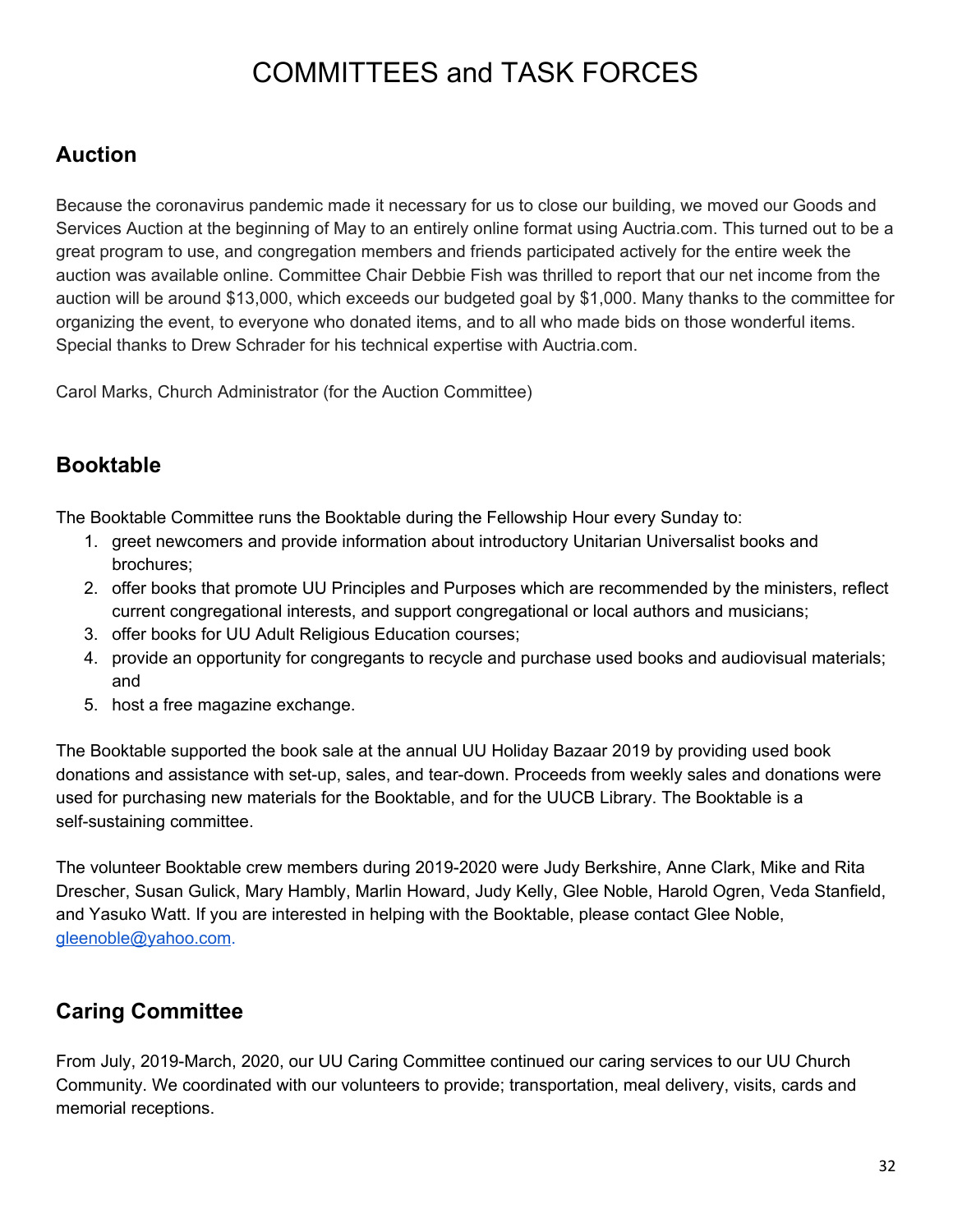Starting in March of 2020, we had to redesign our caring services due to the Covid-19 pandemic. During this time of "stay in place," we wanted to make connections with our elders, especially those alone, plus those UUs who have medical issues. The ministers, caring committee and our health team have collaborated to provide consistent contact, mainly by phone, to our UU folks to make sure they have resources for food, medicine, and any other needs. Volunteers also help with this effort. We want to give special thanks to Ann LeDuc for making all this possible by her "connection skills" to reach out and care for those in our church community.

Submitted by Sharon Yarber, Chair

### <span id="page-32-0"></span>**Chalice Circles**

This year has been unusually eventful for Chalice Circles. We had thirteen facilitators leading eleven circles, with a total of approximately 100 participants. As is usual, some groups added or lost participants during the year for various reasons. The facilitators met monthly in their own circles for continuing education and to gain insights from each other. For the first part of the year, all circles met either in the facilitators' homes or at the church, and all were in Bloomington except for one group meeting in Martinsville. With the resignation of Rev. McNeill mid-year, Rev. Macklin and Rev. Leite discontinued regularly meeting with the facilitators, and Rev. Barbara Child was recruited to join us as ministerial support for the rest of the year. Rev. Child has had experience teaching and working with Chalice Circles in other UU congregations.

Until the COVID-19 pandemic started affecting all church activities in March, meetings were in person, but when the church closed due to the pandemic, we immediately started all our meetings virtually, using Zoom rooms scheduled by the church. This required education for some of our participants, and has been mostly satisfactory, with a few people having difficulties connecting to their circles due to technical issues or poor internet connectivity from their homes, and a few not being able to participate online. This issue has demonstrated a "digital divide," with access to meetings now being defined by one's computer/phone equipment and reliable internet access instead of physical access to the church building. Ann LeDuc and the church office staff have helped us greatly by providing technical support where possible.

Thinking that some Circle participants might welcome continuing to meet during June and July under the present conditions of self-isolation, the Executive Committee asked the facilitators if they would be willing to continue facilitating instead of finishing the year at the end of May as is our usual practice. Many are willing to do so, and the Executive Committee has also decided to open empty places in some Circles to others in the church who may also want the connection of small group ministry in the summer months.

Some service projects were accomplished, but after the stay-at-home order it was not possible to do most in-person service projects, so working on the church grounds at a safe social distance is a possibility as the weather warms, and some groups are donating the \$50 allotted to each Chalice Circle to another charitable organization or back to church funds.

We are indebted to the hard work of all our facilitators in making the transition to online meetings, as this has not been easy for some. Facilitation takes a great deal of dedication, but their willingness to go the extra mile this year has been invaluable in making the Chalice Circles year as seamless as possible under these unusual circumstances.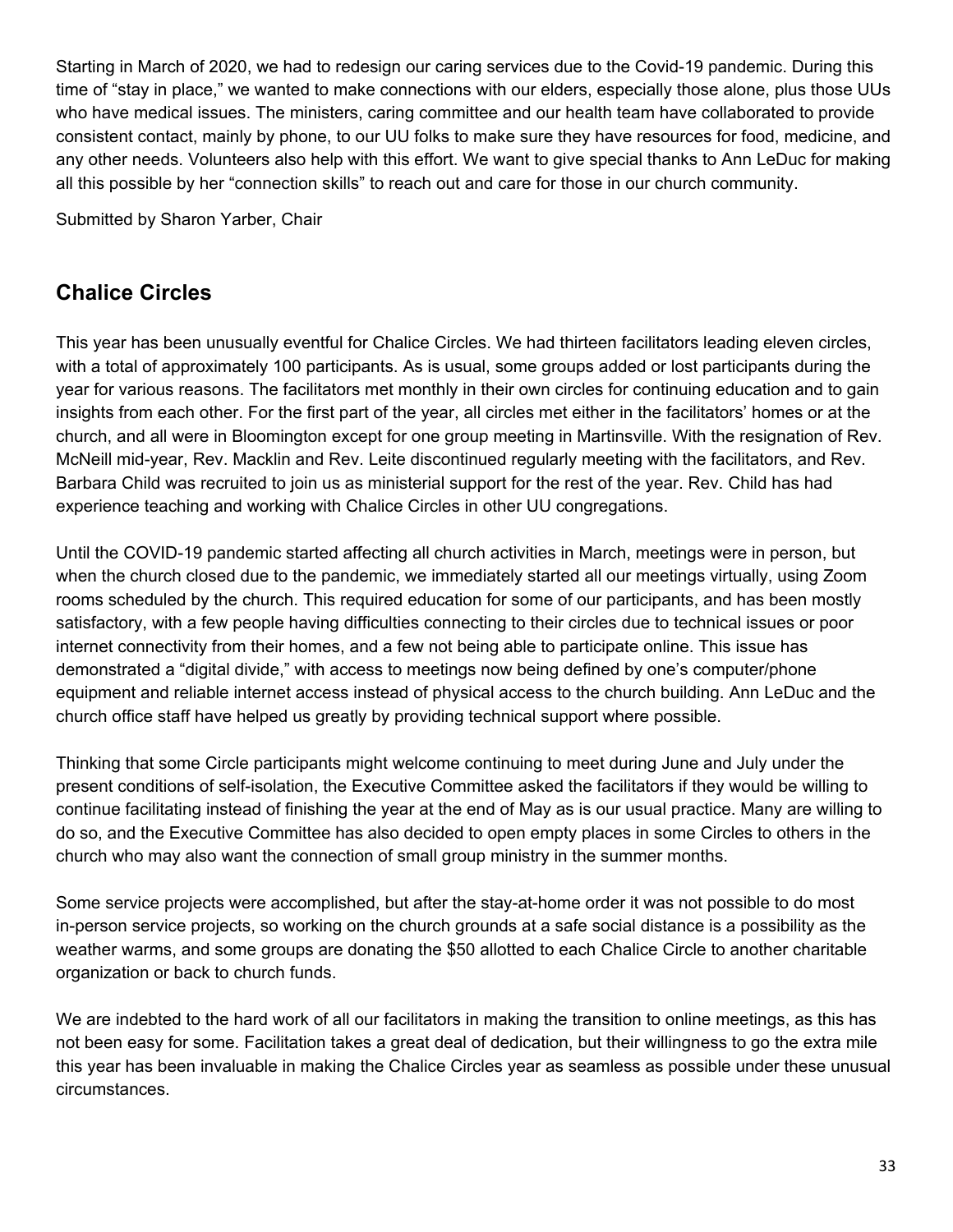### <span id="page-33-0"></span>**Fellowship Dinners**

The Fellowship Dinner group ended the year with 58 members, with participating members ranging from 47 to 58 as people joined and dropped out. We held a total of 25 dinners in the months of October, November, January, and February of 2019/2020. Because of COVID-19 risk, we scheduled and then cancelled seven dinners for March. No dinners were scheduled for April. The dinners ranged in size from six to twelve participants, with five to seven dinners held in the various months. We would like to thank Ann LeDuc for publicizing the Fellowship Dinners in her orientations to new church members. Her efforts helped bring in several new participants this year. We are hopeful that we will be able to begin the dinners again during the 2020/2021 season but we will only do so if it is deemed to be safe and we have enough diners who feel it will be safe.

Respectfully, Kathy Gilbert, facilitator

### <span id="page-33-1"></span>**Green Building and Grounds**

#### **BUILDING**

Our Building received 2019 EnergyStar Certification, with a score of 96 out of 100 for buildings of worship. We gave a solar tour in September, as part of a nationwide promotion of renewable energy. From May 16, 2019 to May 15, 2020 our solar arrays produced or offset over 90% of our electricity and saved over \$6,000 between \$2,698.76 in credits on our bills and amount saved on electricity used directly from the panels through mid-March 2020.\* Understandably, since the building is closed, our energy use from the grid was 42% of the same period in 2019. Since the first arrays were installed in mid-May 2013 we have saved over \$29,400. \*We haven't been able to track the PV production since the Internet service was upgraded in March.

#### **GROUNDS**

In the summer of 2019 over 30 volunteers, including a chalice circle, took on maintenance of small areas of the grounds, and many have signed up to do so again in 2020. A site plan with numbered areas to be maintained was created and uploaded to the Green Sanctuary Task Force portion of the church website. With a grant from Special Purposes we hired Gardens by Ana, whose employees from Made Up Mind (former felons) ran our drip irrigation to the evergreen trees during the dry months of summer 2019, weeding while the system runs. The grant will cover a second year of their services in the summer of 2020. Most of the everbearing strawberries wintered over in our garden tower, and a volunteer planted lettuce and herbs in the top and empty pockets. During the COVID-19 building closure our composting cabinet was closed, and members took their organic materials to cabinets outside the Bloomingfoods East or Near West Side stores.

<span id="page-33-2"></span>Molly O'Donnell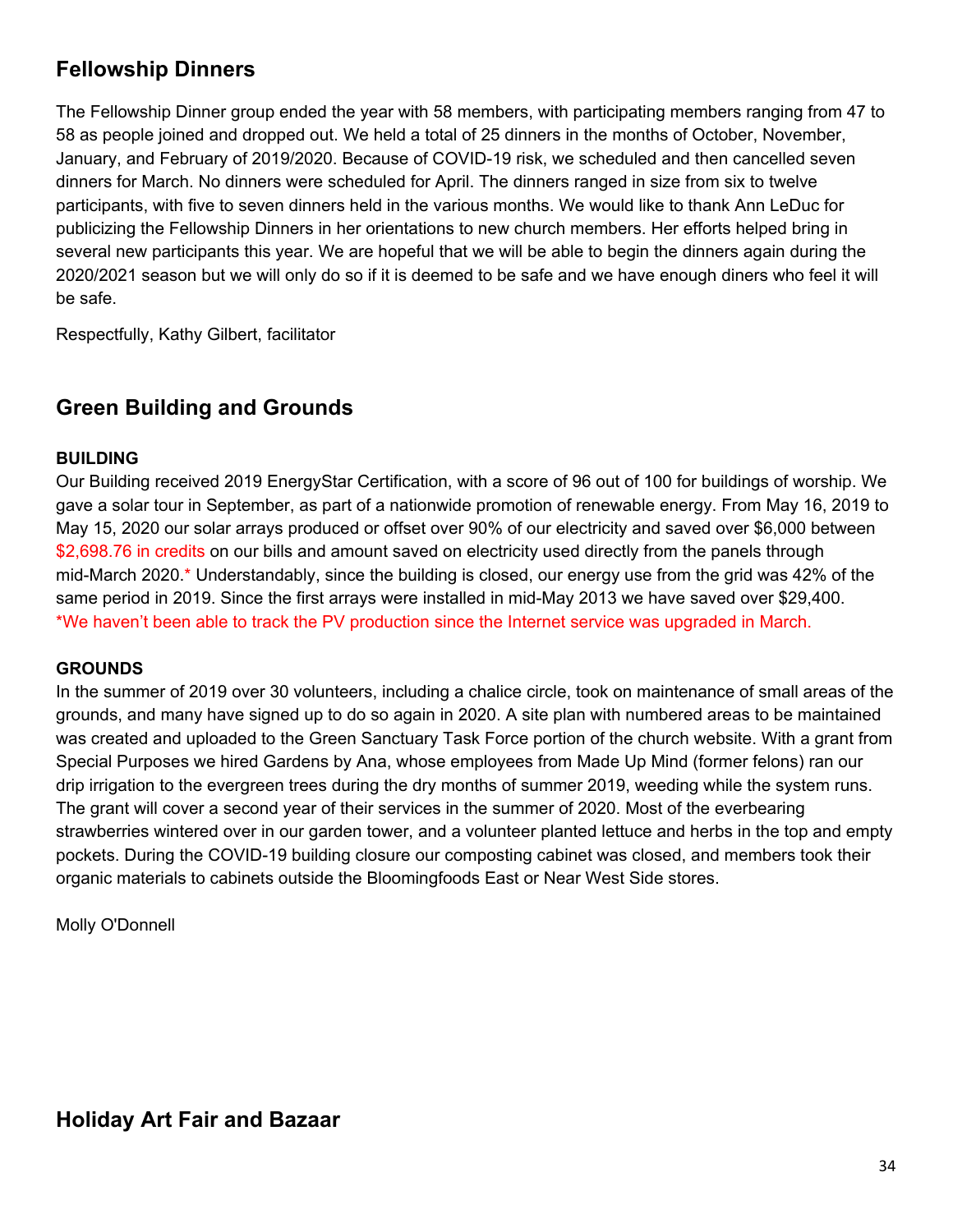The Bazaar was held on Dec 6 and 7. The event was moderately well-attended by church members, friends and the general public. We continue to be an ongoing well-anticipated community event. Over 100 church members and friends were involved in setting up, staffing booths, sorting books and white elephants, serving meals and baking enormous amounts of cookies, pies, and other baked goods of all kinds. The Artisans continue to appreciate the atmosphere and support of the bazaar artisan committee. The artisans are however, concerned about the change in shopping habits of people. More people are shopping online, and less at venues such as the Bazaar. We are meeting these concerns by examining our publicity practices and our jury process.

The Bazaar earned approximately \$10,000 for the general fund and \$2000 for Women's Alliance. The Task forces also earned approx \$8000 for their projects. Other gains for the church are opportunities for members to work together and meet new people. The Bazaar also provides an opportunity for community members to visit the church in a non-threatening way and be introduced to the church.

Rich LeDuc and I are honored to co-chair the Bazaar in 2020 in whatever form it takes.

-Ruellen Fessenbecker

### <span id="page-34-0"></span>**Humanist Forum**

During the last year the Humanist Forum met twenty times after church at 12:45 in Room 208. We had two pitch-in dinners to decide our topics, by a vote of those attending. All the topics are posted on the UU website (as well as the topics for the past nine years): [Humanist](http://www.uubloomington.org/getting-involved/uu-humanists-freethinkers/humanist-forum-topics/) Forum Topics.

The attendance at the forum varies with time of year from eight to forty. New participants are always welcome. The short time span (15 minutes) used by the presenters allows plenty of time for all participant's comments, questions, and resulting discussion."

The normal meeting schedule is every two weeks, alternating with the FreeThinkers. However, this was interrupted by the coronavirus. Since March 22 we have held joint meetings of the Humanist Forum and the Freethinkers via Zoom (thanks to the help of Ann LeDuc). The structure of the Zoom meetings is still under discussion, and so for now topics for each week are no longer being posted on the website.

Anyone who is not getting the email from our group about the Zoom ID is invited to contact [Harold](mailto:ogrenh@gmail.com) Ogren to get instructions and get added to our email list.

### <span id="page-34-1"></span>**Library Ralph & Annetta Fuchs Library**

The UUCB library committee met monthly until the COVID pandemic closed the church in early March. Committee members are: Ginny Richey, Glee Noble, Michele McCaffrey, Judy Bennett, and Anne Haynes. Ginny took responsibility for our table at the Getting Involved Fair, and for keeping our new additions correctly labeled after cataloguing and creating and filing the catalog cards. Judy assisted with assigning call numbers to new books and checked in borrowed books. We set up a shelving system for our CDs and DVDs.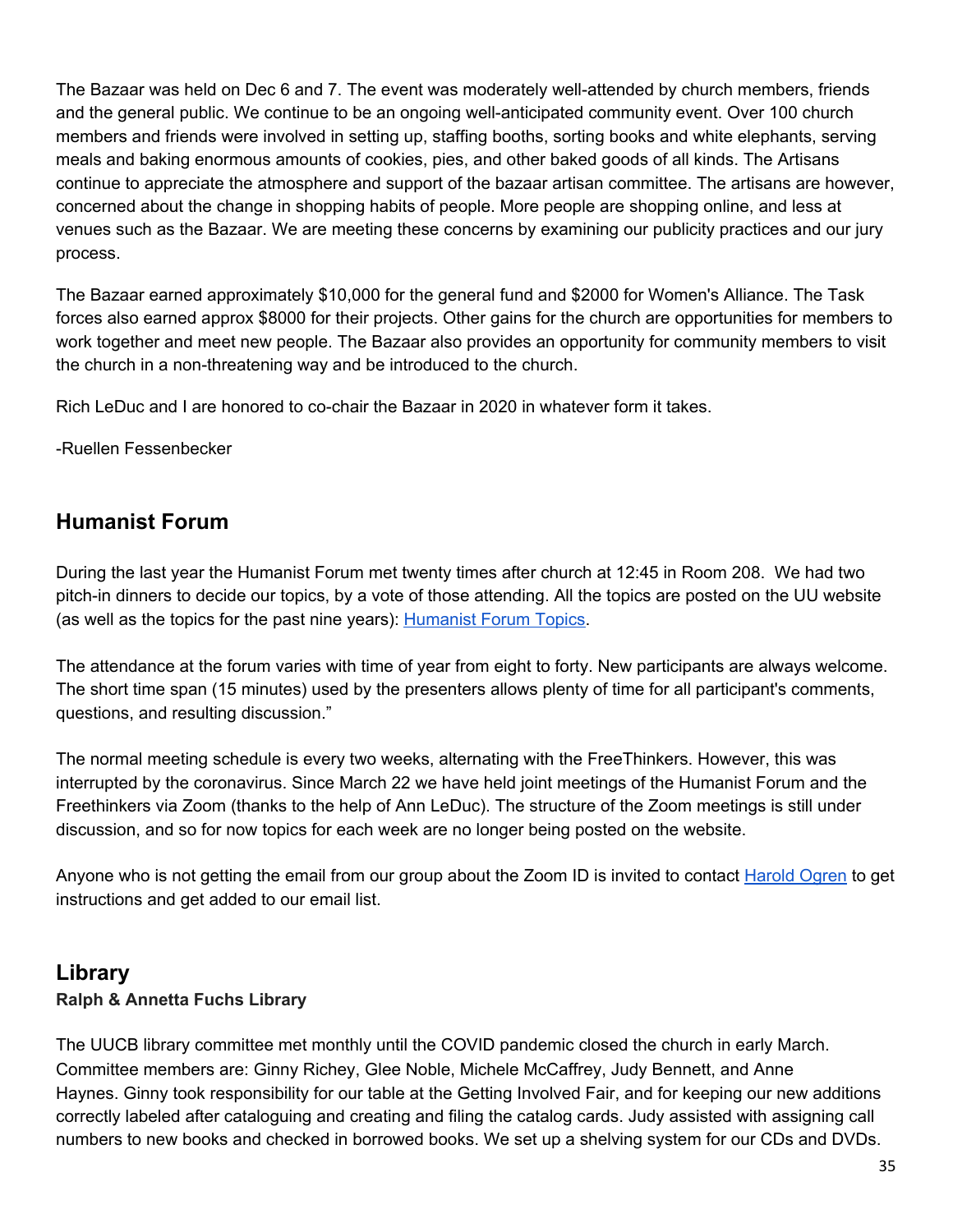We bought new racks to better display our collection and we relabeled shelves. Glee, as Chair of the Book Table, whose profits are meant to go towards new library books, helped purchase new books requested by our Ministers and some congregants, and we added a shelf of donated books by UUCB authors, written in the past 20 years. A Library information sheet was included in a Sunday bulletin. Overdue books were tracked and patrons reminded to return them. Some of these books were returned. We accomplished some shelf reading. We recruited three volunteers, and we researched and found some tutorials that can be used to teach volunteers how to shelve books and shelf read, but we were unable to use our volunteers before the church was closed. Unfortunately, we have been unable to deal with library concerns remotely, but will be back on the job when the church reopens. This has been a hard-working committee, and their contributions to making the Library collection usable and welcoming are greatly appreciated!

Submitted by Anne Haynes, Chair

### <span id="page-35-0"></span>**Life Stories Group**

Over the last year our mailing list included eleven of us, of which five to nine of us are frequent attenders depending on the time of year, two men, and nine women. We changed to Zoom gatherings this spring due to the virus, and the last meeting was well attended. We meet every Friday of the year to read the writings we bring to the group. As usual, our writings are varied and each participant determines their own methodology.

### <span id="page-35-1"></span>**Planned Giving**

Planned Giving continues to seek ways to raise awareness of planned giving in the congregation and encourage everyone to make a will. We regularly contact potential donors in face-to-face visits, and each fall we celebrate our growing ranks of donors with an appreciation luncheon. Members: Charlotte Appel, Libby DeVoe (chair), Ann Kamman, Harlan Lewis, Linda Pickle, Bob Port

### <span id="page-35-2"></span>**Right Relations**

Members of the Unitarian Universalist Church of Bloomington share in a Covenant of Right Relations. We agree to exemplify—as best we can—the seven Principles of the Unitarian Universalist Association in how we establish and nurture community together. The Right Relations Committee exists to provide resources to that ongoing process, particularly when situations of conflict arise.

One such resource currently being offered is a book discussion. The focus is on *When Getting Along Is Not Enough: Reconstructing Race in our Lives and Relationships* by Dr. Maureen Walker, a recent guest in our virtual pulpit. Taking place over four Sundays (May 31 through June 21) with Amy Makice facilitating, the goal is to increase awareness and competence in that important area.

<span id="page-35-3"></span>Amy Makice, Doris Wittenburg, Jack King **Special Purposes Fund**

The Special Purposes Fund (SPF) started the 2020 fiscal year with Chris Haynes as chair. Andrew Appel joined the committee and assumed the position as chair in September. For the first half of the year the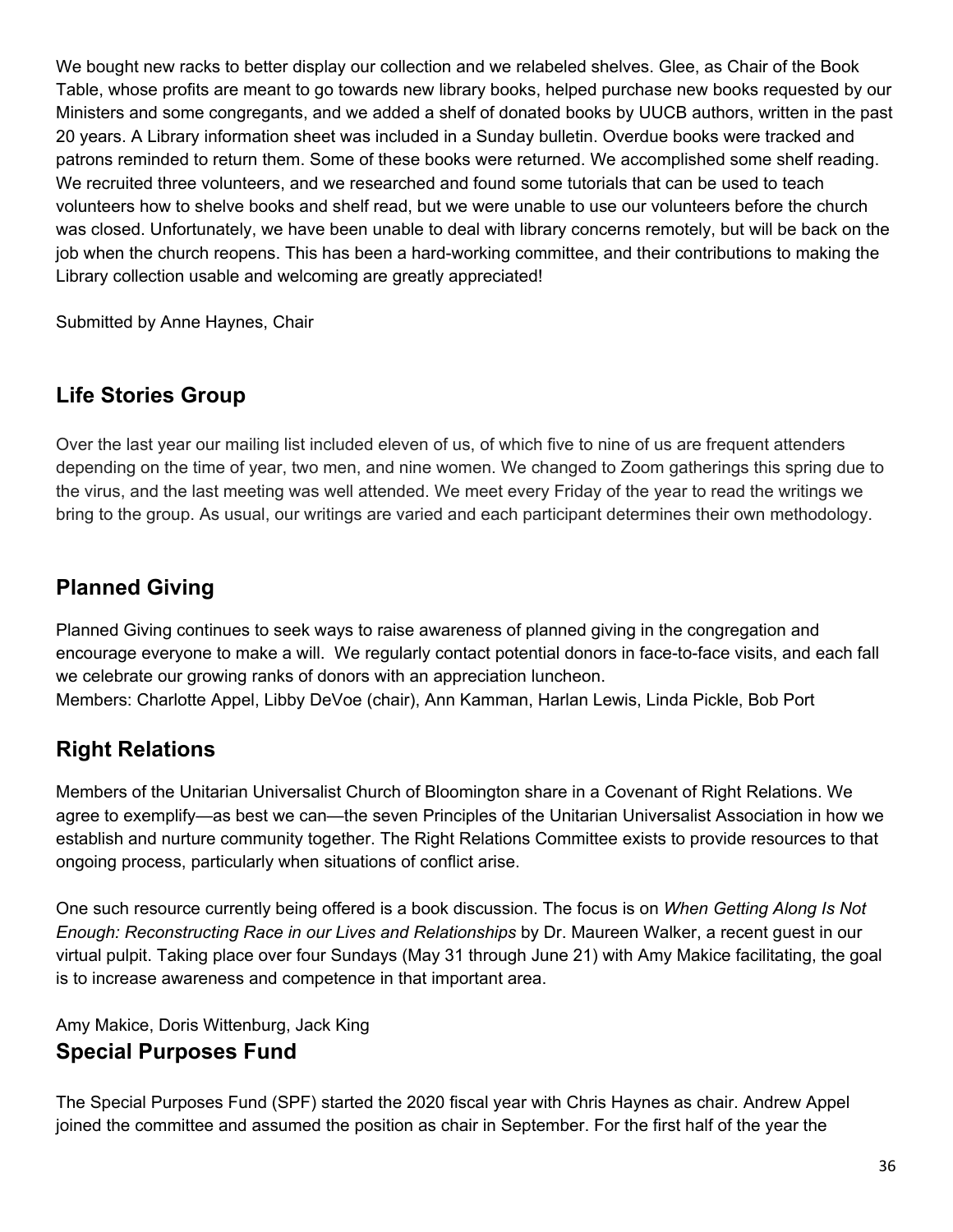remainder of the committee was Kathy Sideli, Harlan Lewis, Rich Slabach (Treasurer) and Stuart Yoak (Board at large). In January, Stuart was replaced by Julie Lawson.

During this fiscal year, SPF has received memorial donations in the name of Velma Harrison, Lloyd Orr, and Tommie Owens. There were also donations from two estate bequests during this time. Funds were used to commission musical compositions, support attendance at the BLUU Symposium, to provide matching funds to the Homelessness & Help Feed Our Hungry Neighbors combined task forces to support seven local food banks and shelters, and to purchase PPE for Habitat employees and volunteers.

SPF started this fiscal year with \$392,568 in assets (endowment plus general) and stood at \$445,361 at the end of the third fiscal quarter. During the March market downturn, value losses in the Vanguard Wellington Fund were partially offset by increases in the Vanguard Short Term and Intermediate Term Bond funds. The Vanguard Wellington Fund Admiral Shares (VWENX) was at a year-to-date high of \$77.06/share on February 12, 202. They fell to \$57.08 (-26% from peak) at the market low of March 23, 2020 and have since rebounded to \$71.14/share (-7.7% from peak).

Andrew Appel, Chair

### <span id="page-36-0"></span>**Women's Alliance**

The Women's Alliance was founded in 1959 to manage the annual fundraising bazaar, help build fellowship, and give service and financial support to the church and community projects, as voted upon by the membership.

This year's officers were Ann Connors, President; Kathy Gilbert, Secretar; Doris Wittenburg, Treasurer; and Sharon Wiseman and Michele McCaffrey, Program Co-Chairs.

Everyone is welcome to attend our meetings and to join the Alliance. We meet the first Thursday of the month for a fun brown bag lunch (with beverages and desserts provided by member volunteer hosts), and an interesting 30-minute presentation by a representative of a local nonprofit or the church, or other speaker. Our funding came from 20% of the net income from the UU Bazaar, and \$20 in annual dues from our over 50 members. With these funds we give back to the community and to the church. This year we gave over \$1,100 to local nonprofits. This included the Habitat for Humanity, Planned Parenthood, MCUM Holiday Basket, Soup Bowl Benefit (Hoosier Hills Food Bank), and UU's Green Sanctuary Task Force. We also provided \$1,000 to help send representatives to the General Assembly, and \$1,300 in annual cash gifts to all church staff.

Respectfully submitted, Ann Connors, President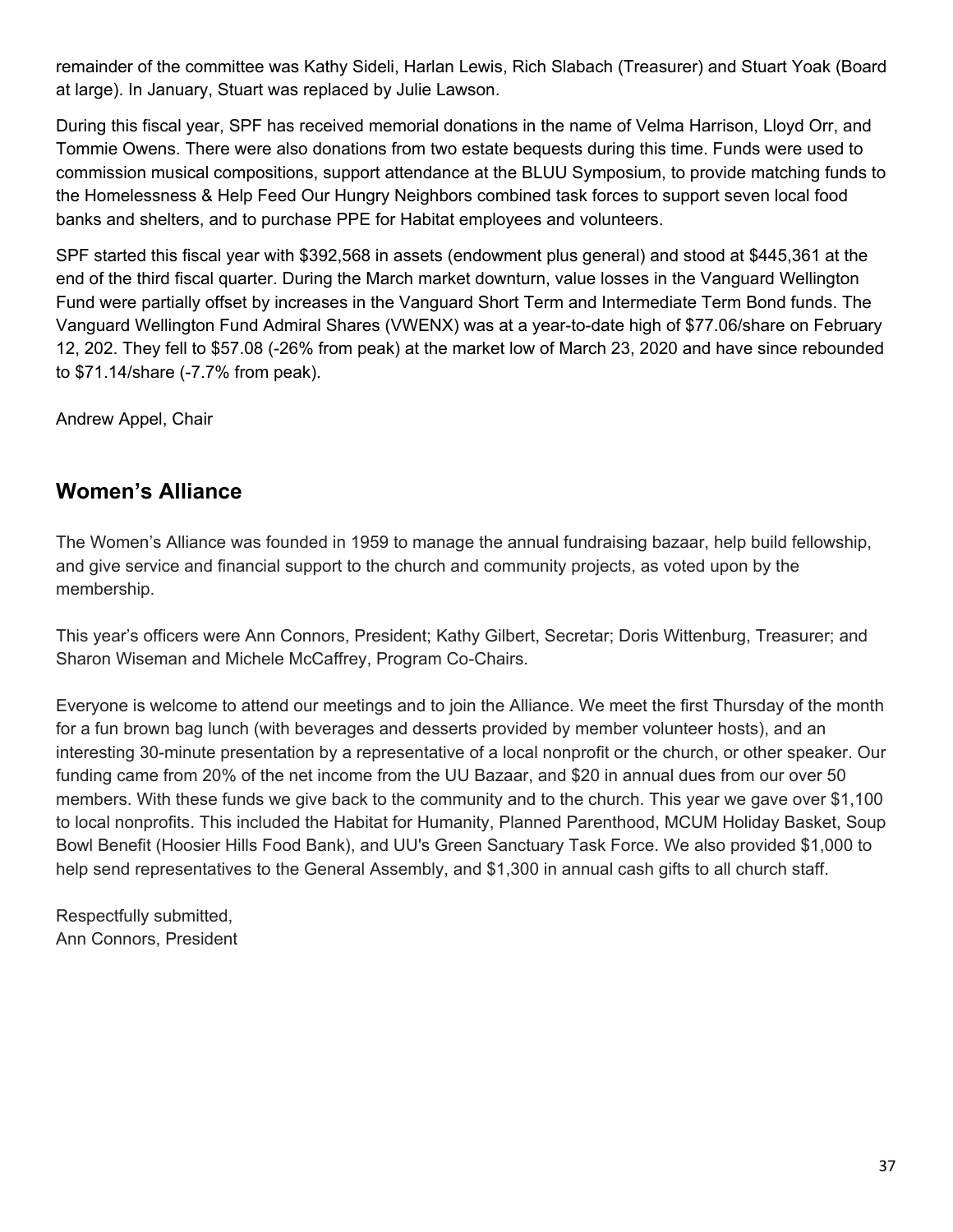# <span id="page-37-0"></span>SOCIAL JUSTICE Annual Report



*Social Justice permeates all programming at the UU Church of Bloomington: [worship](http://www.uubloomington.org/worship-services/), [religious](http://www.uubloomington.org/religious-education/re-for-children-youth/) [education,](http://www.uubloomington.org/religious-education/re-for-children-youth/) fellowship, and special groups like [Chalice](http://www.uubloomington.org/chalice-circle-meetings/) Circles and the [choir](http://www.uubloomington.org/worship-services/music-choir/). Social Justice Task Forces are formed when a number of people wish to work together around a specific social justice area.*

Our congregation is very active in many areas of social justice. With the pandemic, activities have changed, and in some cases have been delayed. In other areas, particularly with hunger and homelessness, activities have increased substantially. KAP has moved from meeting in person to home delivery of activities helpful for children and their families.

The Third Sunday Social Justice Film series continued with increased attendance. The task forces found many creative fundraising mechanisms to support their activities and continued hosting parking during IU football games.

Several members of the Social Justice Circle pooled their funds and made a \$1500 donation to Shalom Community Center. They also supported creating a *How You Can Help* page on the church's website that is updated regularly. It is especially helpful for sharing ongoing opportunities to donate food and other needed items (such as toiletries, cleaning materials, clothes, etc) to different groups in the community.

### <span id="page-37-1"></span>**3rd Sunday Social Justice Film Series**

The second season of the film series continued our efforts to bring task force sponsored documentaries to the congregation and greater Bloomington area. Discussions followed the films, whether with provided study guides or led by the task force sponsor. We also encouraged relevant community group representation when possible.

#### **September**

#### **Film:** *Reverend Marvin Chandler: Open to the Moment* **Sponsoring TF: Racial Justice**

#### Attendance: 35-40

Film Synopsis: The fascinating story of native Hoosier Reverend Marvin Chandler, whose life not only made a significant impact on Indiana, but on our nation as well. He never stopped sharing his love of music, commitment to justice, and passion for ministry with others. Film was followed by discussion with the filmmakers, including UU Alan Backler.

#### **October**

**Film:** *Get Out!* **by Jordan Peele Sponsoring TF: Racial Justice**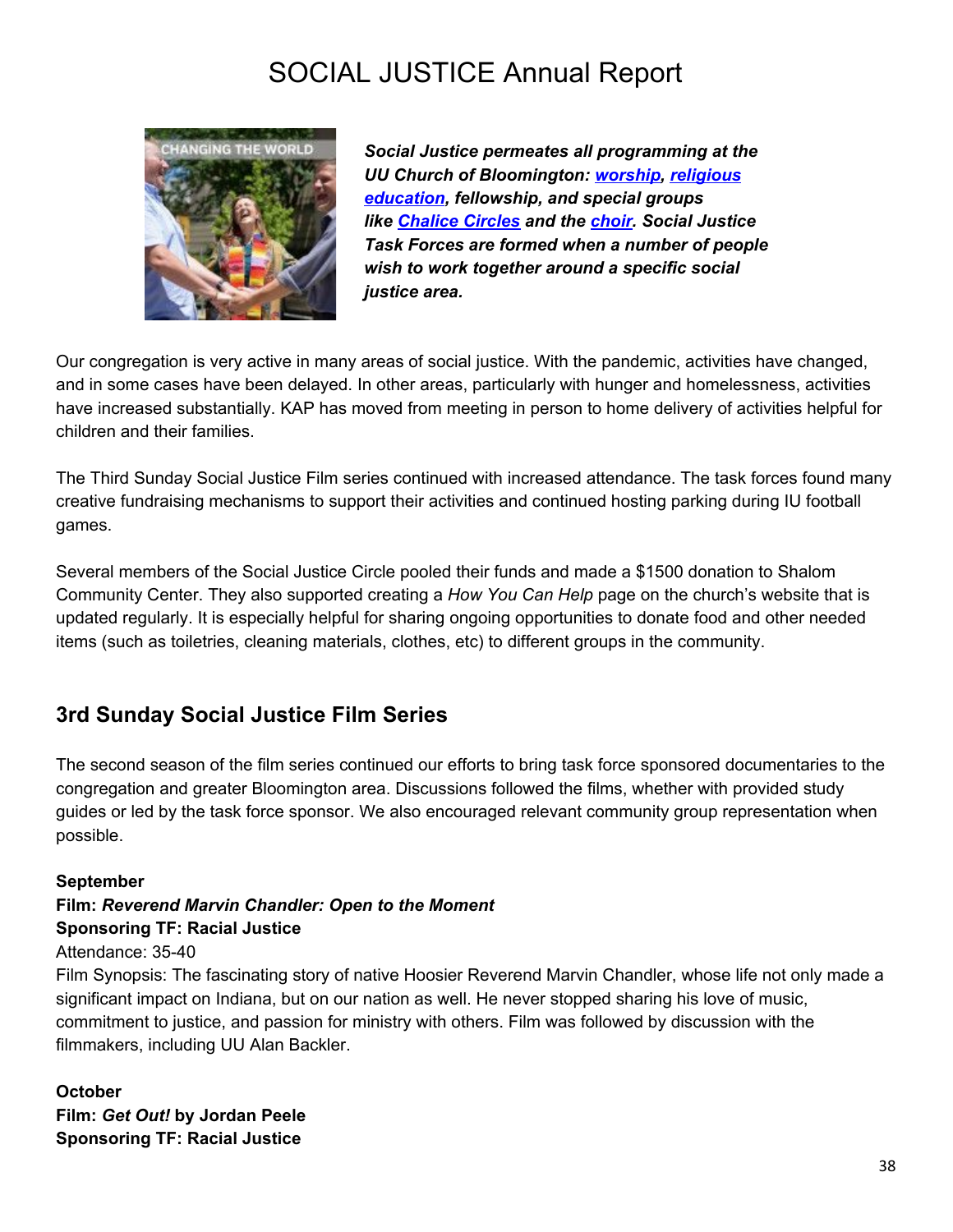#### Attendance: 15-20

Film Synopsis: In a step away from documentaries, this dark comedy/horror film explores one family's overly accommodating behavior of nervous attempts to deal with their daughter's interracial relationship.

#### **November**

#### **Film:** *Bag It!* **Sponsoring TF: Green Sanctuary**

#### Attendance: 25-30

Film Synopsis: An average guy makes a resolution to stop using plastic bags at the grocery store. He comes to the conclusion that our consumptive use of plastic has finally caught up to us, and looks at what we can do about it. Today. Right now.

#### **December**

#### **Film:** *Better Angels: Reuniting America*

#### **Sponsoring Task Force: 3rd Sunday SJ Film Series**

**Community Partner: Better Angels**; a citizens' organization uniting Red and Blue Americans in a working alliance to depolarize America.

Attendance: 25-30

Film Synopsis: 8 Democratic-leaning voters and 7 Republican-leaning voters move through a Better Angels workshop, from initial skepticism to more profound understanding and empathy.

#### **January**

# **Film:** *Mary Bateman Clark: A Woman of Colour and Courage*

### **Sponsoring TF: Racial Justice Task Force**

Attendance: 30-35

Film Synopsis: The story of a slave brought to Indiana in 1815 and her court case to win her release from indentured servitude which went to the IN Supreme Court. The case demonstrated that even during the infancy of Indiana, important issues of justice, equality, and freedom were being debated and resolved. UU Gladys DeVane is the on-screen narrator for the video. She and the filmmakers, including UU Alan Backler, led a discussion afterward.

#### **February**

#### **Film:** *The Dhamma Brothers* **Sponsoring TF: Hope for Prisoners Community Partner: Open Mind Zen Meditation**

Attendance: 20-25

Film Synopsis: This film is about human potential and transformation through the practice of meditation in an Alabama maximum security prison. This film has the power to dismantle stereotypes about men behind prison bars, and illustrates a path to freedom available to all.

#### **March**

#### **Film:** *Briars in the Cottonpatch: The Story of Koinonia Farm*

#### **Sponsoring TF: Habitat and Racial Justice**

Attendance: 30-35

Film Synopsis: About the unique Koinonia Farm in Georgia, a small Christian community where whites and blacks chose to live and work together as equals, despite the brutal and frightening consequences. Koinonia faced years of terror, boycotts and intimidation in the years leading up to the tumultuous Civil Rights era. Their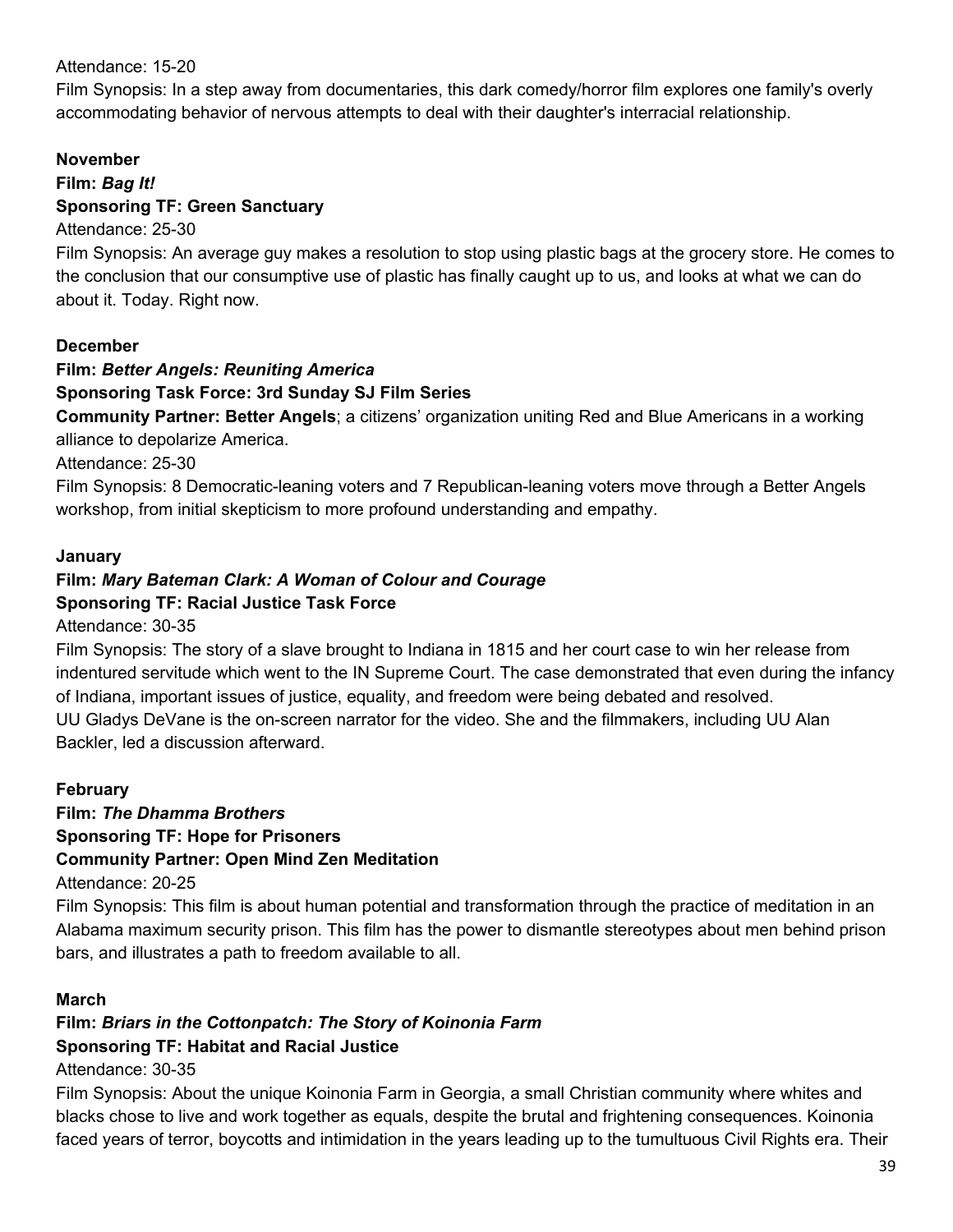struggle helped plant the seeds for the global work of Habitat for Humanity, The Fuller Center for Housing and Jubilee Partners. Discussion followed on ways local residents can help provide affordable, decent housing and also achieve racial justice and harmony in Monroe County.

#### **April**

### **Film:** *The Human Element* **Sponsoring TF: Green Sanctuary Community Partner: Interfaith Power and Light**

Attendance: online (# unknown)

Film Synopsis: With rare compassion and heart, The Human Element relays captivating stories from coast-to-coast, inspiring us to reevaluate our relationship with the natural world and look for ways to fix the problem.

### <span id="page-39-0"></span>**End of Life Task Force**

The End of Life Task Force (EOLTF) believes that our cultural consciousness needs to change with respect to death, terminal illnesses, aging, grief, and other parts of the end of life, and will work to do so. *Contacts: Tracy [Turner](mailto:tzt@writearm.com) or Kathy [Gilbert](mailto:gilbertk@indiana.edu)*

In the past year, the End of Life Task Force has held events addressing end of life concerns, including an August workshop utilizing the Sacred Dying Journal (published by the Sacred Dying Foundation) and UUCB memorial planning documents, facilitated by Reverend Mary Ann Macklin and EOLTF co-chair Tracy Turner.

During the annual Celebrating Our Ancestors service in October, we held a quiet, serene space for those who wanted to talk about loved ones who had died, or simply needed a private space to process the feelings the service evoked.

In January, EOLTF co-chair Kathy Gilbert and her daughter, Rebecca J. Gilbert (a Certified Therapeutic Recreation Specialist), held a workshop called "Crafting Grief and Resiliency: Using Hobbies and Crafts in the Healing Process After a Loss."

We were on the cusp of reassessing our activities and goals as a task force, with guidance from MAM when she returned from her sabbatical, because many of the people who have expressed interest in joining us have a more pastoral role in mind, while our focus has been largely educational. The death of Megory Anderson of the Sacred Dying Foundation last year meant the Vigiling at Life's End (VALE) group would have to find a new path if anyone new wanted to join, so we were considering ways to merge the groups.

First, the resignation of the associate minister, and soon after, the pandemic stalled that discussion.

To try and meet the moment at hand, we pulled together online resources for the congregation about a number of end of life-related topics particular to this time, including socially distanced memorials, advanced directives, and helping families cope with the coronavirus. We are in conversations with MAM about how to offer what we may offer as a lay ministry, and will continue to evaluate our role as a support to the ministers and the changing needs of the congregation.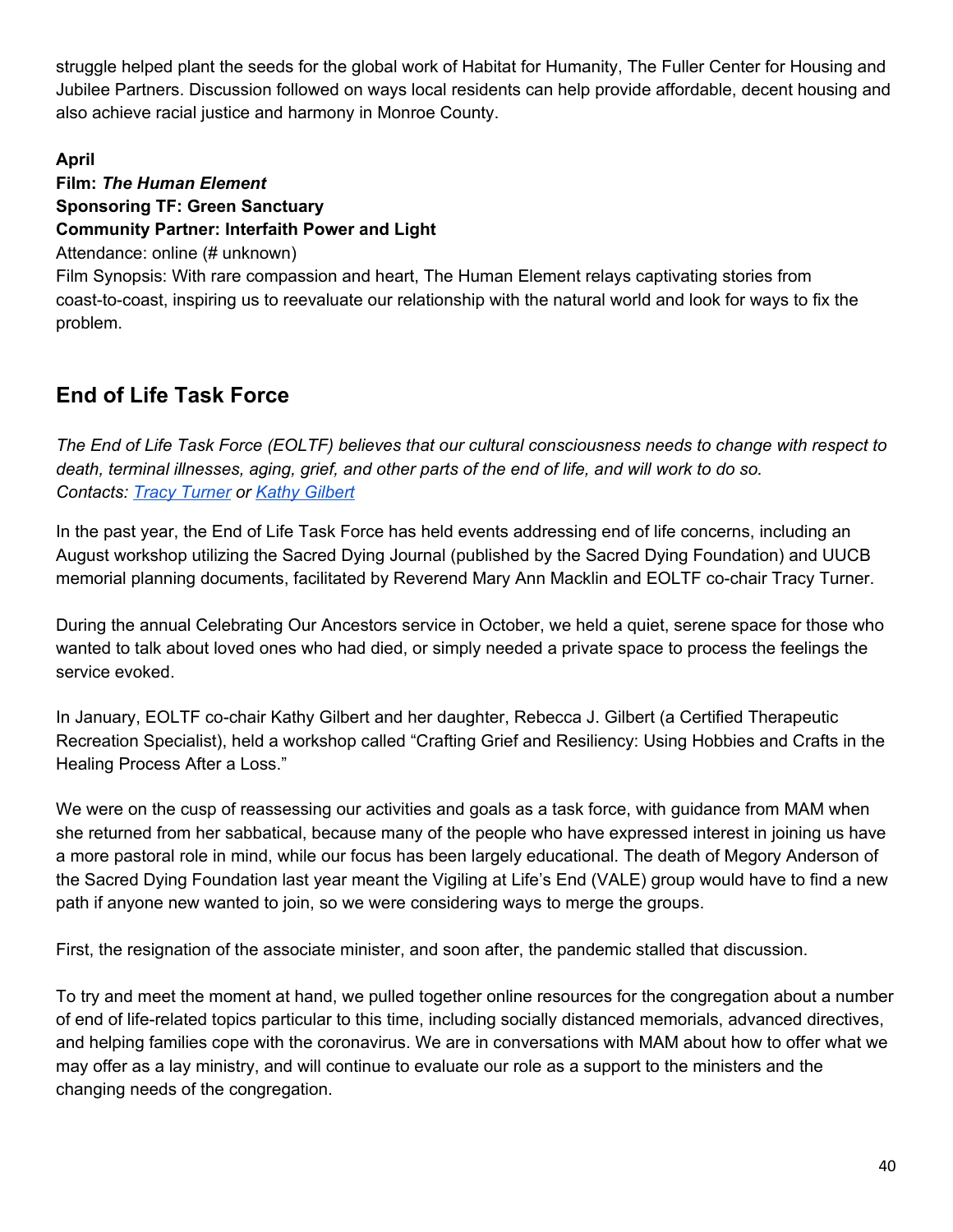### <span id="page-40-0"></span>**Green Sanctuary Task Force**



*The Green [Sanctuary](http://www.uubloomington.org/social-justice/green-sanctuary/) Task Force (GSTF) promotes mindful, Earth centered living, working to educate and motivate individuals and institutions to take positive steps toward reducing greenhouse gas emissions with the understanding that it is our moral imperative to care for the Earth. Contact: Marcia [Veldman](mailto:marciaveldman@gmail.com)*

The GSTF continued to be active on several fronts, until the public health emergency suspended many of our activities for the spring and summer. Coffee sales, football parking, and participation in the Holiday Bazaar helped provide funding for our projects and sponsorships to outside organizations. Donations were made to Hoosier Interfaith Power and Light (H-IPL) and Farm to Family Fund.

We launched the Earth Keepers composting program at the church, running a pilot that allowed Earth Keepers to more fully develop the concept on the compost exchange. Using funding from the Special Purposes Fund, Green Grounds worked with Gardens by Ana on ground maintenance and watering of trees, continuing to move toward a permaculture model.

We launched the Plastics Task of the Month. In conjunction with that effort, Jana Pereau did a public presentation on plastics reduction at Green Drinks in October, and in November we showed *Bag It* as part of the Social Justice film series.

For MLK day we worked with Earth Care on the Community Energy Fair at the Evangelical Community Church with GSTF members staffing many of the tables.

In November GSTF members launched a local group of Extinction Rebellion.

Also in the fall we hosted another well-attended Clothing Swap.

Our efforts to continue to improve energy efficiency in the building and grounds were rewarded with a 96% Energy Star rating.

### <span id="page-40-1"></span>**Habitat for Humanity Task Force**



*The Habitat for [Humanity](http://www.uubloomington.org/social-justice/habitat-for-humanity-task-force/) Task Force strives to educate the congregation about housing needs of Monroe County, including purpose and accomplishments of Habitat for Humanity and other related housing groups. The congregation can contribute in many ways to help provide decent affordable housing in Monroe County. Contacts: Barb [Berggoetz](mailto:barbberg@bluemarble.net) or Kathleen [Chmelewski](mailto:kathleen.chmelewski@gmail.com)*

The Habitat Task Force was active during 2019-20, with a dual focus: 1) raising funds to co-sponsor a Habitat home within a few years, and 2) increasing the number of UUers who participate in Habitat Task Force projects. With the advent of COVID-19 and the curtailment of face-to-face fundraising and build projects, we are considering how to best support Habitat in the coming months by virtual fundraising projects, contributing financially to Habitat's immediate needs caused by COVID-19, and other creative measures.

**Our Habitat Task Force members are:** Barb Berggoetz and Kathleen Chmelewski (co-chairs), Connie Nelson Laird, Nedra Carlson, Jackie Hall, Angela Lexmond, Mary Blizzard, Kathy Sideli, Brian and Pearl Springfield, Dian and Ed Robbins, Tracy James, Dirk and Susan Herr-Hoyman, Laura Hannam, Deb Martin, Sandy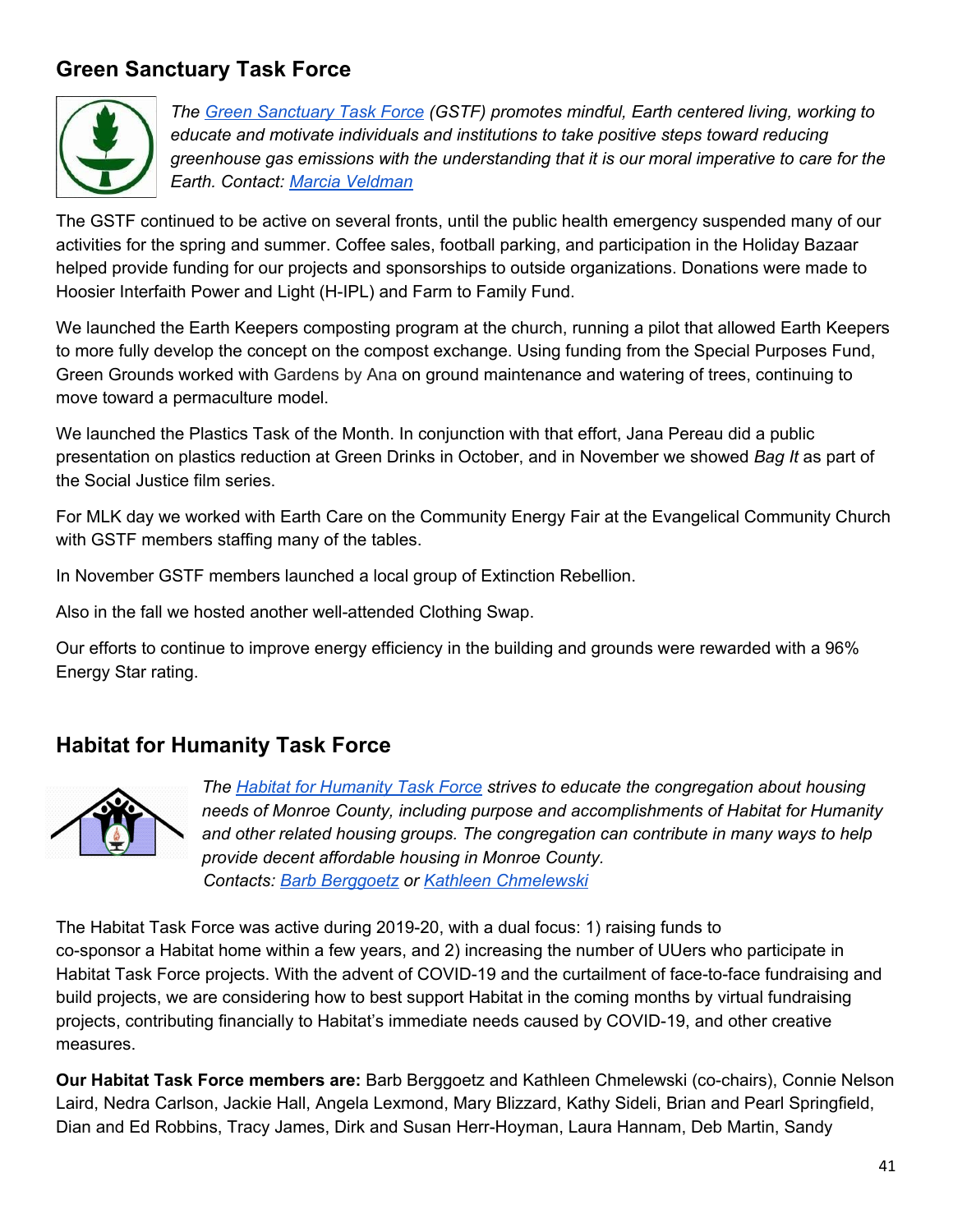Davoren, Richard Stumpner, and Licia Weber. Others have voiced an interest in joining and/or volunteering for builds and fundraisers and contributing money. The task force meets on the first Sunday of most months, 10:15 to 11:15 am.

**Our objectives/funds:** Educate the congregation about local housing needs, including the purpose and accomplishments of Habitat and other housing-related groups; support Habitat by providing volunteers, food and raising money for builds and its needs, including equipment. As of May 2020, we had \$12,150 in our account.

#### **During the 2019-20 year:**

- We have raised \$12,150 of our \$20,000 goal to co-sponsor a Habitat home in the next few years. The search continues for Bloomington community co-sponsors. The Evangelical Community Church has committed, along with tentative interest from Sherwood Oaks Christian Church (pending leadership approval) and the First United Methodist Church. Inquiries are still out to a variety of potential partners.
- Our TF is considering applying for the SPF Matching Funds program. The proposal means dipping into our build savings to provide PPE masks and hand sanitizer for builders or to help with mortgage payments for homeowners who've lost jobs as a consequence of the coronavirus pandemic. If the task force approves, we may donate \$1,385 and if awarded matching funds would result in a \$2,770 contribution.
- Donated our annual UU Social Justice grant of \$300 to the Shalom Community Center for their most pressing needs during the coronavirus crisis. Our donation, along with contributions from five other SJ task forces, resulted in a \$1,500 total contribution.
- Our Social Justice Moment presentation during the March 1st service featured photos and messages from six current or future Habitat families. The UU Boomwackers provided a musical performance with hardhats and hammering.
- The Habitat Women Build has been tentatively rescheduled from May 2 to sometime in Aug 2020. Co-leaders Barb Berggoetz and Lauren Bryant have organized a team of 39 UU and other women. As of May 3, our team had raised \$9,740, the most of any team. We remain ready to build as soon as conditions allow. We have received \$800 from several UUers to help team members meet their minimum \$270 donation level.
- We applied for the UU 25% Sunday Plate Fund. While we were not nominated as the recipient this year, we were encouraged to apply again next year.
- Screened *Briars in the Cottonpatch* on Sunday, March 8, as part of the Social Justice Film Series. We co-sponsored the film with the Racial Justice Task Force. Approximately 25 people attended and participated in a post-film conversation about the origins of Habitat for Humanity and its overlap with the civil rights movement.
- Sponsored a Habitat Take-Home Chili sale on February 3, 2020, between services at UU and earned \$429 to put towards our house sponsorship.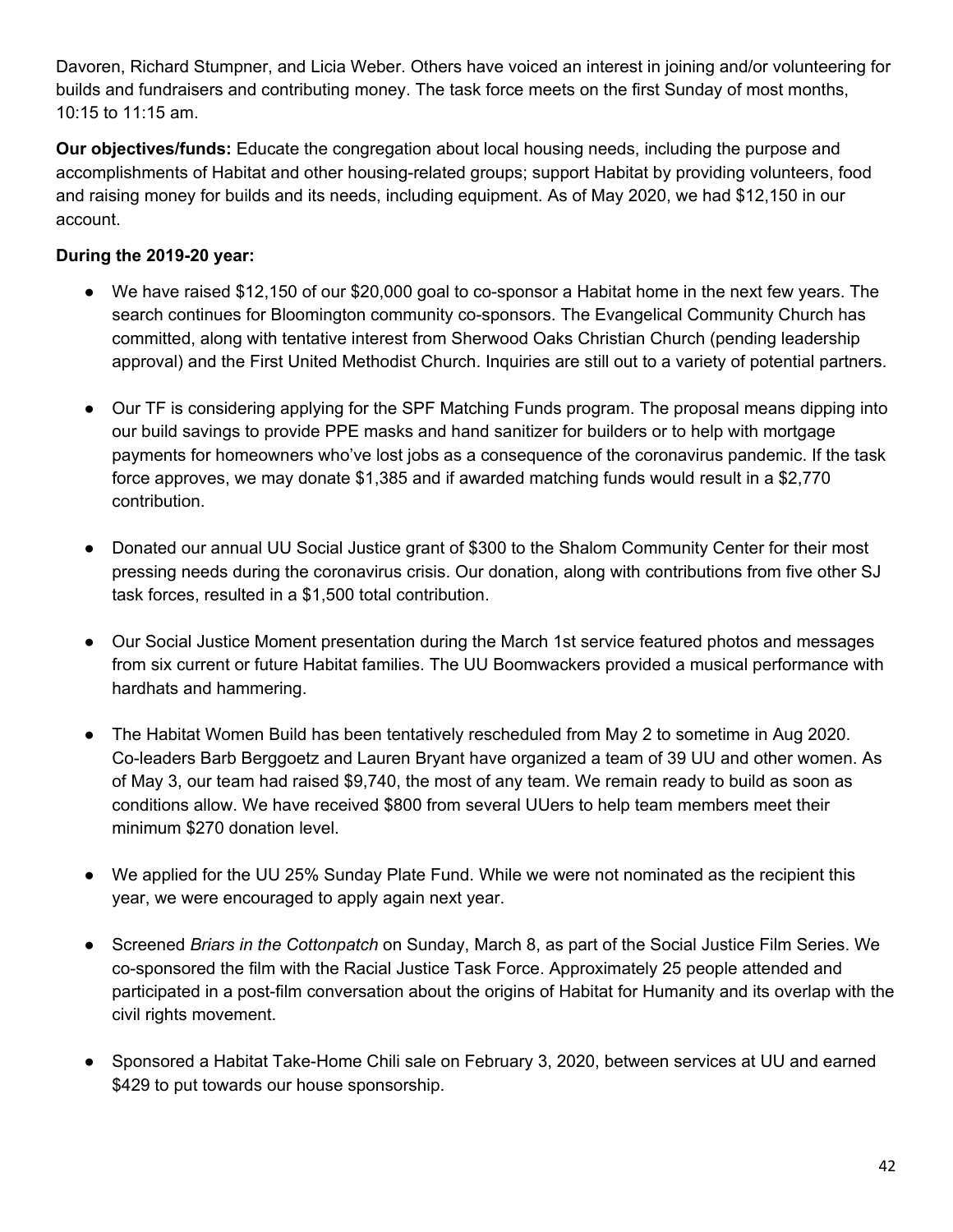- Sold handmade crafts donated by task force members and other UUers at the UU Holiday Bazaar in December 2019, earning \$1,380. Task force members made decorative Christmas trees and cookie/soup jars.
- Sponsored a Habitat Coffee House, Oct. 18, and earned \$1,055 (including \$225 in Judy Allenworth's jewelry sales) toward house sponsorship.
- Awarded \$500 social justice grant by UU to be used as seed money for fundraising to co-sponsor home. Plan to sponsor fundraising event at UU, such as a coffeehouse, when COVID-19 restrictions are lifted.
- Participated in both Getting Involved Fairs.
- Participated in a Habitat build on Saturday, May 18, with 10 volunteers at 905 W. Moravec Way, Bloomington.
- Parked cars for IU football game in August, September and November, making \$2,664 for total task force share.
- Organized two UU tables at Habitat's More Than Houses event in November 2019.
- Increased our task force membership and Facebook postings.
- Participated in the "Because of You" Annual Volunteer Thank-You event, Jan. 2020. Barb Berggoetz was awarded the Community Partner Volunteer of the Year award.
- During 2019, Habitat TF members participated regularly in the monthly Hunger TF food pantry at College Square. This furthers a UU initiative to create cross-currents among task forces.

### <span id="page-42-0"></span>**Help Feed Our Hungry Neighbors Task Force**



*The Help Feed Our Hungry [Neighbors](http://www.uubloomington.org/social-justice/help-feed-our-hungry-neighbors-task-force/) Task Force (HFOHN) engages in projects to reduce hunger in our community, including monthly College Square (Walnut Grove) Pantry, Christmas baskets for MCUM, Bountyful Sunday Food Drives, and staffing Shalom breakfast once a month. Contact: Mary [Blizzard](mailto:maryblizzard6@gmail.com)*

The past year was another successful year for the HFOHN Task Force. We continued the activities that have been so successful for us in the past including our work with the food pantry at College Square (Walnut Grove) Apartments, and we were able to add a few new projects/fundraisers as well.

● **Holiday Basket Food Drive, November 2019** - Annual food drive for MCUM's Emergency Food Pantry. Individuals and families at the church can donate a "holiday basket" to benefit a local family in need. A basket is actually 2-3 days worth of groceries, which can include the fixings for a holiday meal. In 2019, our congregation donated 80% of MCUM's total holiday baskets. UU has consistently been the biggest donator of baskets for this food drive.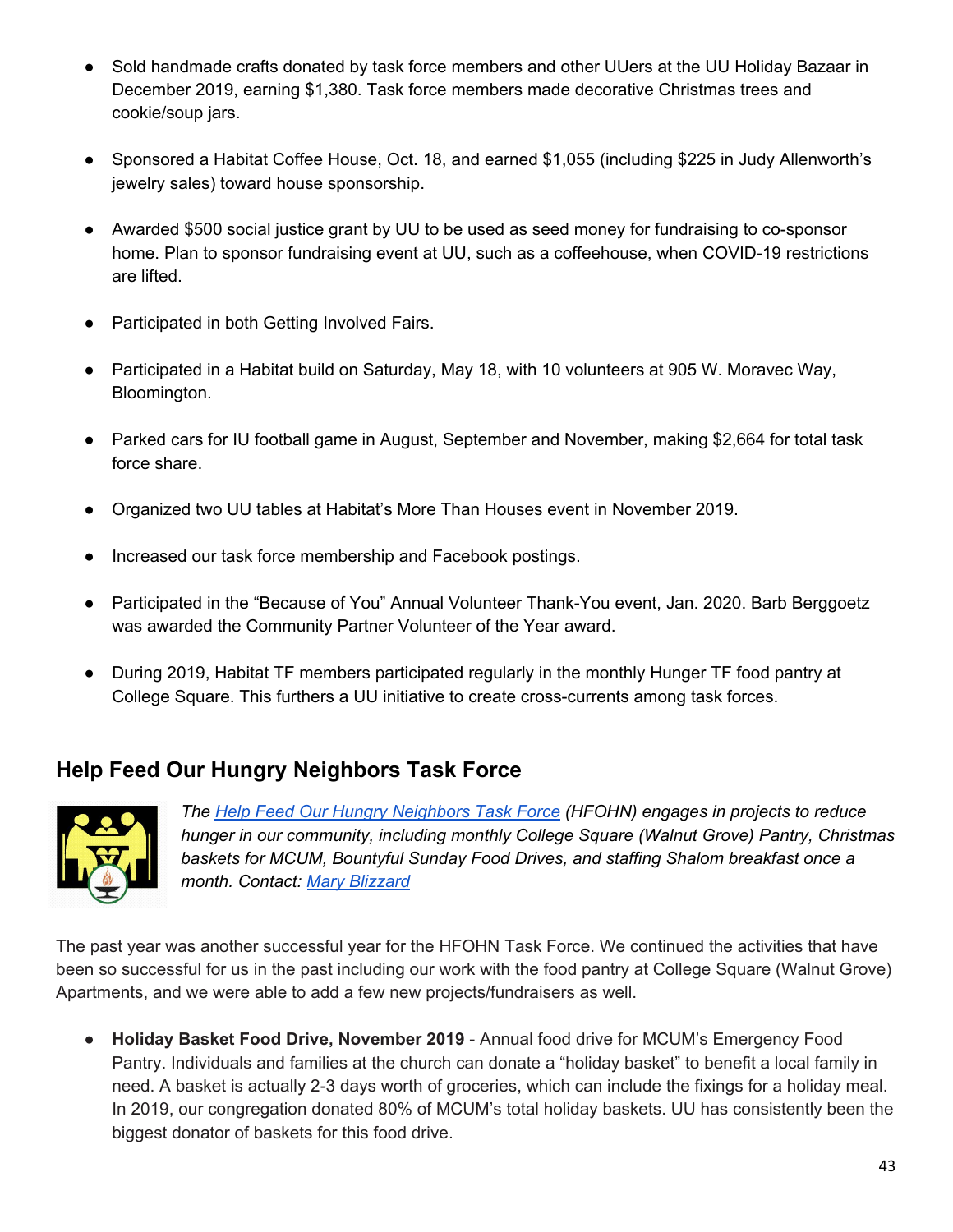- **First Sunday Food Drives -** We returned to our monthly food drives which target a different agency each month: New Hope Family Shelters, Backpack Buddies, Shalom, Wheeler Missions, Mother Hubbard's Cupboard, Area 10, MCUM, College Square Pantry, and New Leaf New Life. This monthly process not only distributes the food more fairly, but also raises the congregation's awareness of these outside agencies and their needs. With the coming of COVID-19, we were able to successfully continue these food collections by placing bins outside, on the north side of the church, where people can easily drop off their donations and where our volunteers can pick them up daily and distribute appropriately. This is a shining example of how the generosity of this congregation allows us to continue our work.
- **IU Football Parking -** HFOHN raised \$1065.50 this year.
- **UU Cookbooks -** This was a fun fundraiser, as we asked members of the congregation to send us their favorite recipes for the book. The response was overwhelming and we were able to sell all 100 copies to make \$1000.
- **Fiber Arts Booth at Holiday Bazaar, December 2019** HFOHN runs a booth selling hand-knitted and handmade fiber items (scarves, hats, quilts, etc.). Members and friends of the congregation make these items and donate them to the sale. In 2019, the booth brought in approximately \$2800, a portion of which was donated to the MCUM Emergency Services. The rest of the money was set aside to acquire food from Hoosier Hills Food Bank to supply the Cottage Square Food Pantry. This has become our biggest fundraiser.
- **College Square Food Pantry -** In March 2015, HFOHN began running a monthly food pantry at Walnut Grove Apartments in Bloomington, later named College Square. Food from Hoosier Hills Food Bank is delivered to the site and task force members and other volunteers from the church set up and run the food pantry on the 3rd Friday of each month. Thanks to our fundraising from the Holiday Bazaar and the SJ Grant Award, we have been able to "buy" (at 18 cents per pound) food from HHFB to supplement the foods dropped off by the HHFB truck. In December, we were able to put together Holiday Food Baskets for pantry goers, which included extra food of canned hams, fresh fruit, granola bars, chocolate, and more. RE had the children decorate grocery sacks for this project and the pantry clients seemed very appreciative.

So far, this has been a great opportunity for us to work directly with people experiencing hunger. It has also been a great opportunity for this task force to expand our work with members and friends of our own congregation who volunteer at the pantry each month. We have been able to host several Chalice Circles who volunteered, several youth from the church, and many others. Without the support of these volunteers, we couldn't sustain this much-needed food pantry. With the start of the coronavirus shutdown, we were still able to have a "pantry" in April and May with the help of the National Guard and a radical change in logistics.

**Hot Breakfast at Shalom -** This is a continuing program that we began in February of last year. On the second Wednesday of every month, 3 volunteers go to the Shalom Community Center at 6:30 am to prepare and serve a hot breakfast for the clients. Usually they are served a cold breakfast in the form of cereal and pastries, but our volunteers prepare scrambled eggs, Tater Tots, and sausages and serve between 80-100 people. The money for this breakfast comes from the Hunger Task Force budget. Unfortunately, this activity has been postponed until further notice because of the virus.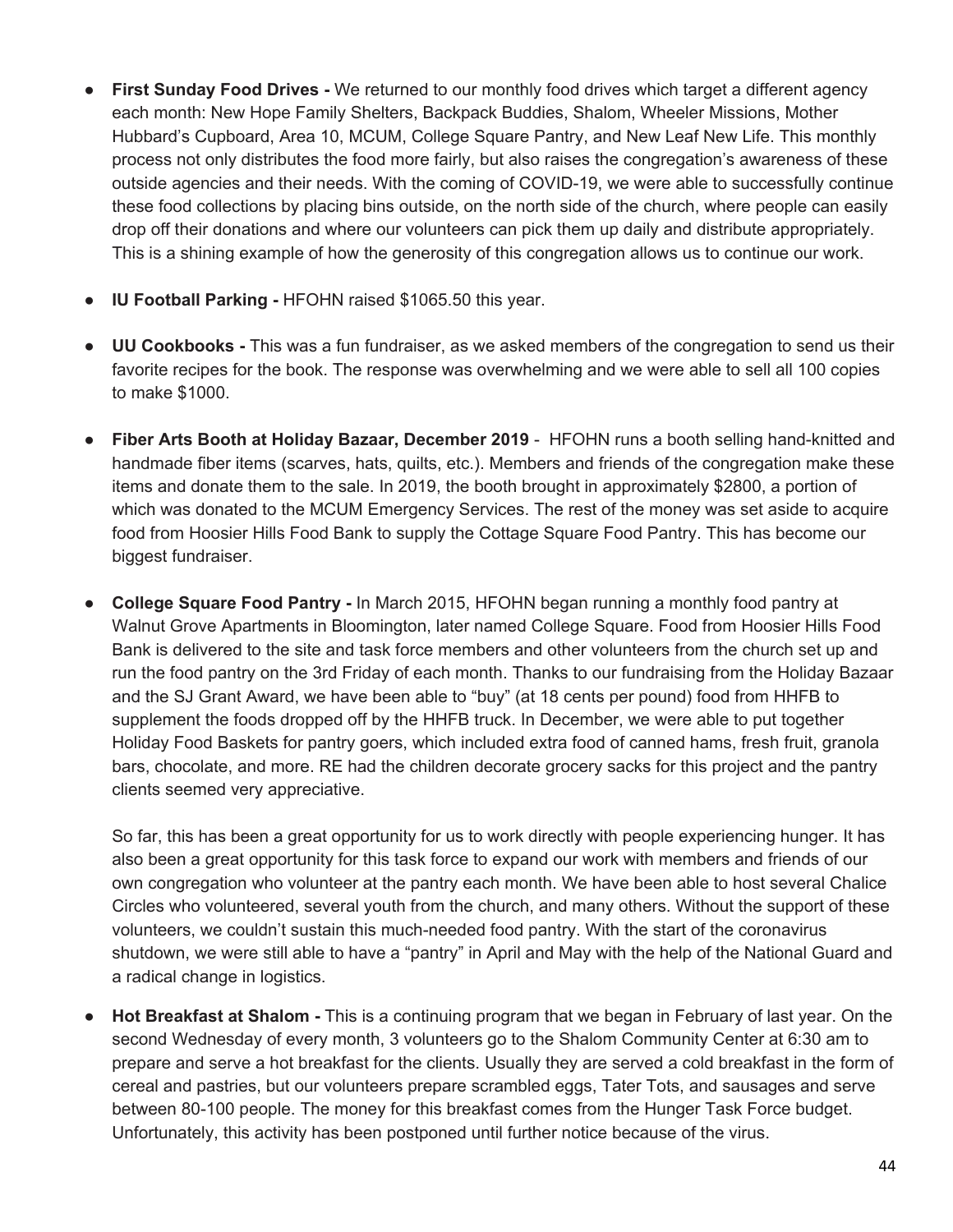- **Community Kitchen Help -** We have joined forces with Libby DeVoe to volunteer at the Community Kitchen the third Thursday of every month. Three volunteers give about 2 hours of their time to prepare take away meals for shut-ins. Unfortunately, before this merger was well established, the virus has put this task on hold.
- **The Gourmet Valentine Dinner -** This was a smashing success in February. We not only sold out, but oversold by a few tickets. There was much congregation participation, not only in consuming a superb meal, but also in setup and cleanup. We were able to raise \$1248 from this activity.

**Hunger & Homelessness:** In March, HFOHN decided to work more closely with the Homelessness Task Force, which now consists of Alan Backler, Marlin Howard, and Mary Blizzard. We found that some of our tasks were overlapping, so we merged in order to support each other, including help with fundraising.

**HFOHN** is a strong and enthusiastic task force consisting of Iris Kiesling, Cecelia Murphy, Dixie Welch, Jackie Hall, Judy Kelly, Dee Morris, Anne Graham, Lynn Struve, Bettina Hahn, and Mary Blizzard, plus many other dedicated volunteers from the congregation. **And we can't wait to get back to work!**

Submitted by Mary Blizzard

### <span id="page-44-0"></span>**Homelessness Task Force**



The [Homelessness](http://www.uubloomington.org/social-justice/homelessness-task-force/) Task Force works with agencies in Monroe County to provide services and support to people experiencing homelessness, to develop strategies dealing with issues related to homelessness including hunger and unemployment, and to end homelessness. Contact: Alan [Backler](mailto:abackler@aol.com)

The major activity of the Homelessness Task Force, until this year, was to operate the Interfaith Winter Shelter (IWS) at Wheeler Mission on the second Saturday of each month from November 1 to March 31. Because Wheeler Mission has taken over the total operation of the shelter, many fewer volunteers from the churches, including UUCB, staff the shelter.

The following is a review of our current activities:

For years, the Homelessness Task Force has worked with the Hunger Task Force. This year, as this report will indicate, the two task forces are working much more closely together. We supply coffee, macaroni, and spaghetti to Shalom Community Center every week, year-round. We continue to do this activity, but have expanded the service. In April we provided those types of items for Shalom and New Hope for Families. Since the church is closed, we placed bins near the portico entrance where congregants can leave donations. We collect the items donated every day and take them to the designated agencies for their use. In May, we offered the goods collected to Shalom, Wheeler Mission, and Backpack Buddies. In addition, we work with organizers of the Bazaar and Auction to distribute leftover articles from those events to agencies serving those in need in Monroe County.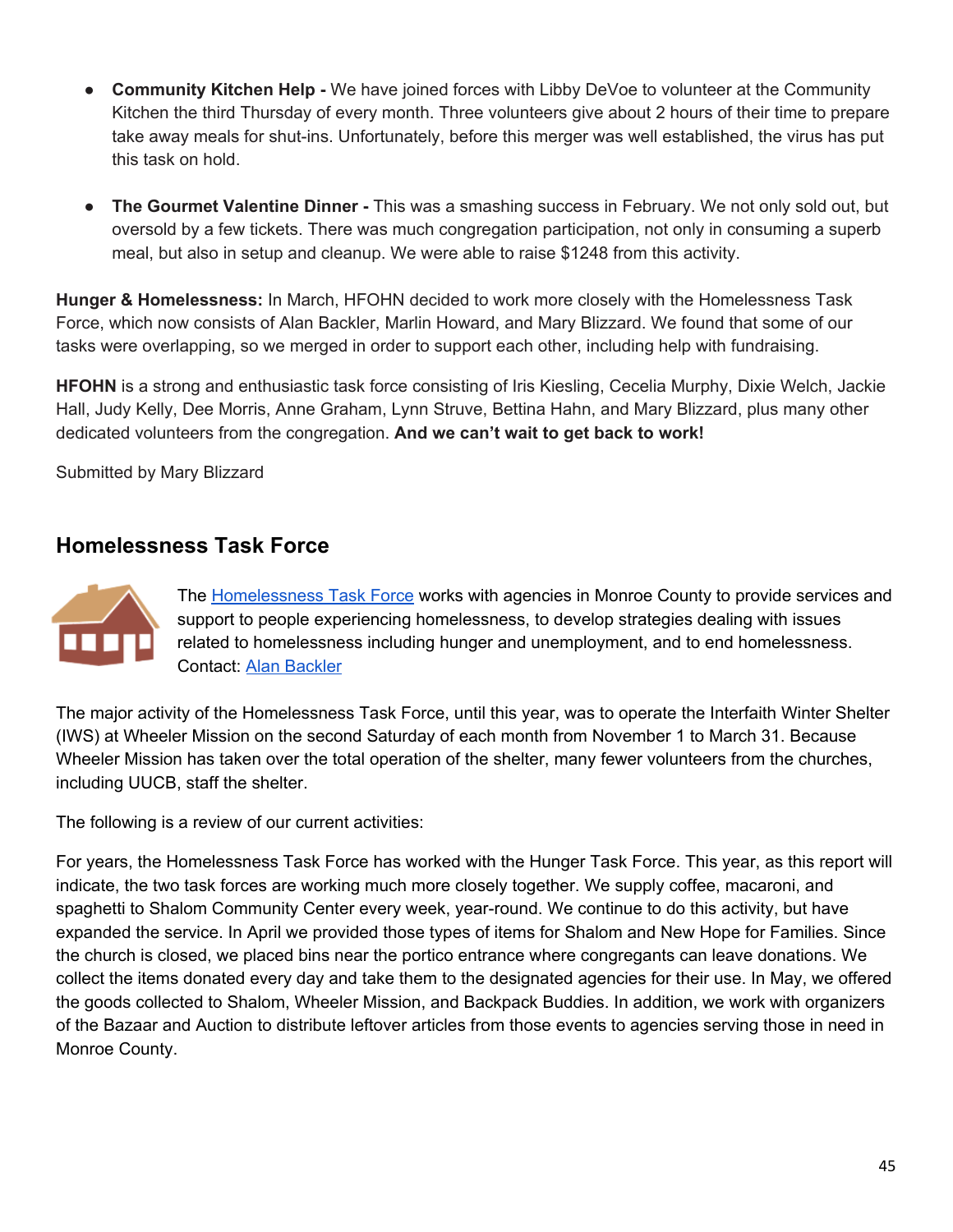Along with four other Social Justice Task Forces, this year we donated our Social Justice funds of \$300 to Shalom Community Center. The total amount, \$1500, will be used to support the Shalom Hunger Relief program.

Together with the Hunger Task Force, we applied to the Special Purposes Fund Committee for a matching grant to support the hunger relief efforts of seven agencies in Monroe County. We were awarded \$1,700 from SPF, which means that we will be donating a total of \$3,400 to those agencies: Shalom Community Center (\$400), Mother Hubbard's Cupboard (\$400), Community Kitchen (\$400), Monroe County United Ministries (\$400), New Hope for Families (\$400), Wheeler Mission (\$400), and Hoosier Hills Food Bank (\$1,000).

This year, the task force planned to focus primarily on volunteer activities for Shalom Community Center, which also includes Friend's Place and Crawford Homes. UU volunteers provide one hot breakfast a month for Shalom and its clients. Our intent was to recruit volunteers to engage in activities such as food services (preparing meals), supervising the Shalom library, sorting clothing and other donations, as well as building repair work, painting, and cleaning. Unfortunately, because of the coronavirus epidemic, those opportunities are very limited, though some people still volunteer.

The coronavirus has also limited the activities of a committee that Homelessness Task Force members Marlin Howard and Alan Backler serve on. This committee is primarily made up of people whose churches had volunteered to operate the Interfaith Winter Shelter. The purpose of the committee was to identify ways in which the Wheeler Mission Shelter could be served and in which the community could be better informed about homelessness.

The coronavirus has also limited a video project that some of the task force members were doing with New Hope for Families, in which we were capturing the stories of families who had successfully worked with New Hope and were now in permanent housing. We were working on this project with Sociology Professor Emily Meanwell, and hope to continue it in the fall.

Jim Harvey, Marlin Howard, and Alan Backler serve on the Homelessness Task Force. Jim and Alan serve on committees for the Shalom Community Center. Marlin volunteers at Shalom. Again, we are all limited by the coronavirus.

Submitted by Alan Backler and Marlin Howard, Co-Chairs

### <span id="page-45-0"></span>**Hope for Prisoners Task Force**



*The Hope for [Prisoners](http://www.uubloomington.org/social-justice/hope-for-prisoners-task-force/) Task Force (HFPTF) works on projects based on recognizing the humanity of those in prison and their families. The goal of this task force is to serve and advocate for individuals during incarceration and their return to this community, and also their families and support systems, with a major effort to support KAP, Kids with Absent Parents. Contact: Chris [Haynes](mailto:chaynes56@gmail.com)*

The Hope for Prisoners Task Force works with the community to initiate, coordinate, and encourage efforts to aid both incarcerated and released people, and advocate for their just treatment, at county, state, and national levels.

In conjunction with the Social Justice Film Series and the Open Mind Zen group, the task force sponsored on February 16th the showing of *The Dhamma Brothers*, a documentary which tells a dramatic tale of human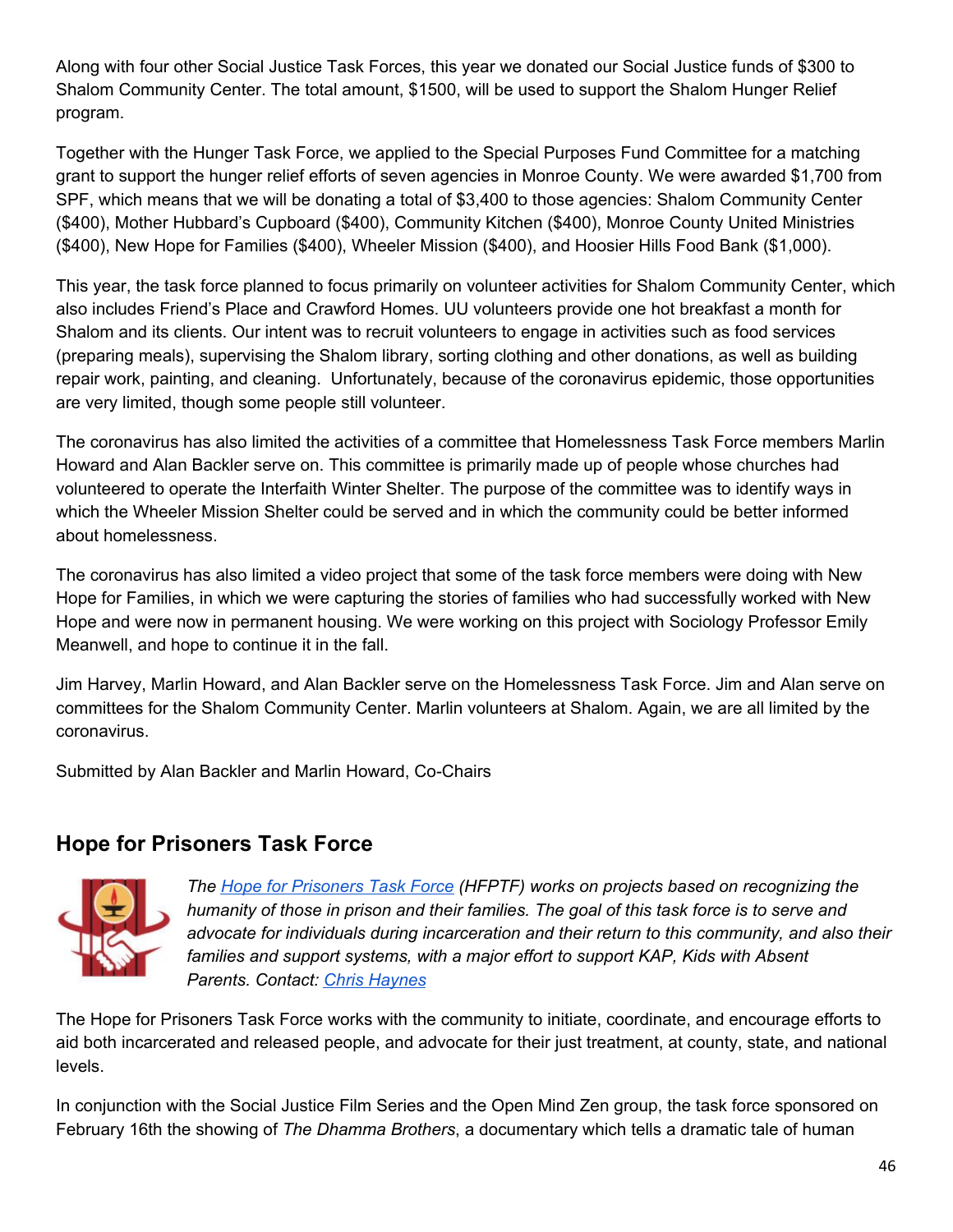potential and transformation through the practice of Vipassana meditation in an Alabama maximum security prison. The showing was well attended and followed by a lively discussion of inmate needs and the power of meditation for personal transformation in general, and particularly in the context of incarceration.

**KAP: Kids with Absent Parents** is the major new initiative of the task force. KAP provides programs for children who are separated from a parent and their caregivers. Bi-monthly gatherings include lunch, followed by separate and simultaneous enrichment programs for the children and their caregivers. This is made possible by a pool of over twenty active volunteers and partnership with Girls Inc. of Monroe County, which provides the facility. Typical bi-monthly participation is 12 to 20 kids from up to 12 families. During the pandemic, KAP has helped distribute food, crafts, books, games, and puzzles to caregivers. Those interested in contributing to this program with their time or financial support please contact Mary Goetze at (812) 327-0144, or email [kidswithabsentparents@gmail.com.](mailto:kidswithabsentparents@gmail.com)

The task force has been involvement with two other dynamic community initiatives: [Courage](http://couragetochangehouse.org/) to Change, which provides transitional housing for sober living, and [MUM:](http://mummadeupmind.org/) Made Up Mind, which assists the development of ex-offenders who have made up their mind to stay out through transitional life training and hands-on work experience, thus breaking the cycle of homelessness, addiction, and incarceration. An essential part of MUM is providing supervised employment for the first few months, providing a variety of services. If you need assistance with such things as lawn care, landscaping, painting, gutter cleaning, car detailing, furniture repair or residential moving, etc., please contact them.

We maintain our involvement with the long-standing [New](http://www.newleafnewlife.org/) Leaf - New Life organization, which provides support and volunteer-led programming for inmates in the Monroe County jail, as well as support for released individuals returning to our community through the Transition Support Center (TSC). Opportunities for involvement include financial contributions and volunteer support for jail programming. One such is the Read to Me program in which incarcerated parents read books to their children that are delivered to the child as a CD with accompanying book, with hundreds distributed in the past year. During the pandemic, jail volunteer access has been suspended and TSC closed to clients, but jail services continue via internal communications and some TSC services continue to be offered via entrance contact. For information about other NLNL initiatives and volunteer opportunities, such as jail Bingo, visit their [Volunteer](http://www.newleafnewlife.org/volunteer) page or contact Chris Haynes at 812-360-0296 or [chaynes56@gmail.com.](mailto:chaynes56@gmail.com)

Submitted by Chris Haynes, Chair

### <span id="page-46-0"></span>**International Outreach Task Force (IOTF)**



*The [International](http://www.uubloomington.org/social-justice/international-outreach-task-force/) Outreach Task Force (IOTF) aims to expand and improve cross-cultural and international understanding through hands-on involvement with projects fulfilling local needs in developing countries. Currently three projects are in Kenya. Contact: Claire [Robertson](mailto:robertson.8@osu.ed)*

#### **Status of the Kenyan Projects**

Our Task Force exists to raise funds for projects in Kenya. Every 2 years we visit the projects to see how things are going. In October 2019, a small group including Judy Kelly and Penny Githens (not a church member) went on a successful but stressful trip. This group had to be reconstituted twice in membership, since several people who confirmed their interest in going then subsequently cancelled their reservations, hence I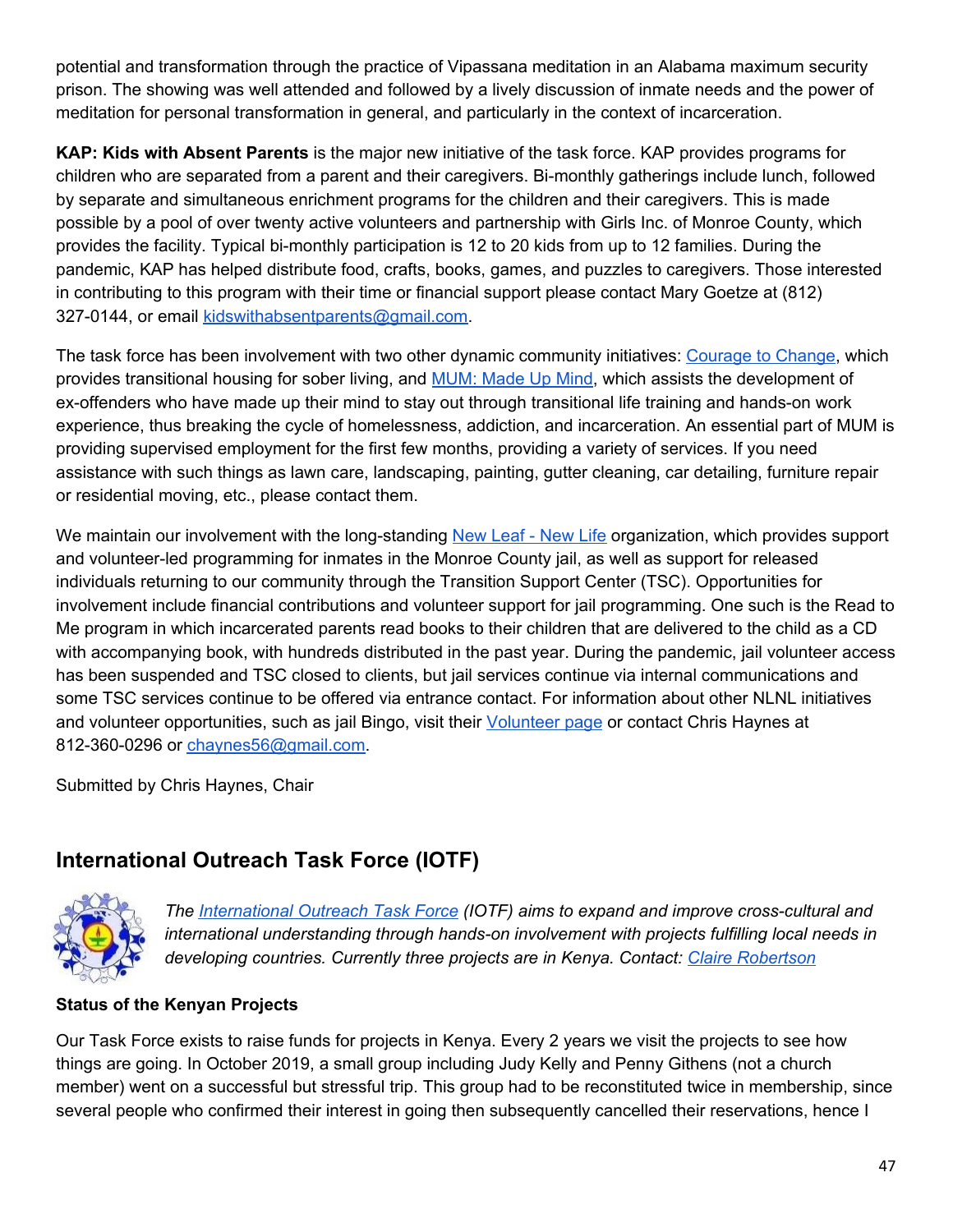invited Penny to go, given her great interest and expertise based on Peace Corps Volunteer experience the 1970s in Kenya, which became invaluable as it turned out.

We found that one of the projects, **the residential orphanage, Msamaria Mwema**, now housing some 36 children, has sufficient problems such that we no longer are going to support it with funds, although we might take clothing to them if the institution survives. The Kenyan government made a new law shutting down all residential orphanages, while the managers/owners are not keeping proper records. The decision to remove funding was arrived at during a meeting in February at UUCB of all interested folk, approximately ten people, including some who had gone on previous trips.

**The Spurgeon School for AIDS orphans** is doing fine, is well-managed with almost 500 students, and they used the funds brought (about \$8,000 equivalent) immediately to pay staff and to put down a cement floor in the basement of the building where they hold classes, as per a requirement of the city of Nairobi.

**The Ndethya wa Ngutethya Women's Group** at Kathonzweni, Kenya, has some problems, with reduced attendance and transitions needed in leadership, which had devolved from a group onto one person. Nonetheless, after much discussion, we collectively came up with a plan to upgrade the water system guttering and earn future income through raising and selling chickens and eggs, using the capital we supplied to set up this business, to be run by the younger women in the group. With the advice of Jane Turunga, our on-site manager, and her daughter-in-law, who has a degree in development studies, they have begun setting up the business, but the COVID situation is posing obstacles we hope will be overcome. In the future, we might not be able to provide more funds since the COVID restrictions shut down our fundraising. The next and last (if no one wants to take over the effort) Kenyan trip should be in 2021.

#### **Fundraising**

In 2018-19 we had a record fundraising effort through bake sales, donations, separate sales of African stuff and designer scarves, etc., such that we had almost \$8,000 to give to each project. Unfortunately, COVID-19 restrictions closed down our fundraising, no bake sales, no on-site bigger sales, after February 2020. We look forward to resuming our efforts, but do not know when that might happen.

Stay well everyone, and have courage and faith that things will get better in this time of chaos!

### <span id="page-47-0"></span>**Just Peace Task Force**



*The Just Peace Task Force works to promote peace and justice in the world, recognizing the essential role of grassroots organizing in creating a consensus for a new foreign and military policy. Contact: David [Keppel](mailto:keppel@sbcglobal.net)*

In the past year, the Just Peace Task Force labored for a major initiative that was unexpectedly postponed. Around the nation and around the world, municipalities are formally declaring themselves "in alignment" with the Treaty on the Prohibition of Nuclear Weapons. That treaty overwhelmingly passed the United Nations General Assembly in 2017 but was boycotted by the United States and other nuclear nations. The International Campaign for the Abolition of Nuclear Weapons (ICAN) was awarded the 2017 Nobel Peace Prize for its global grassroots efforts. (Please watch the ceremony [here.](https://www.youtube.com/watch?v=P1daV8n6fTY&t=331s))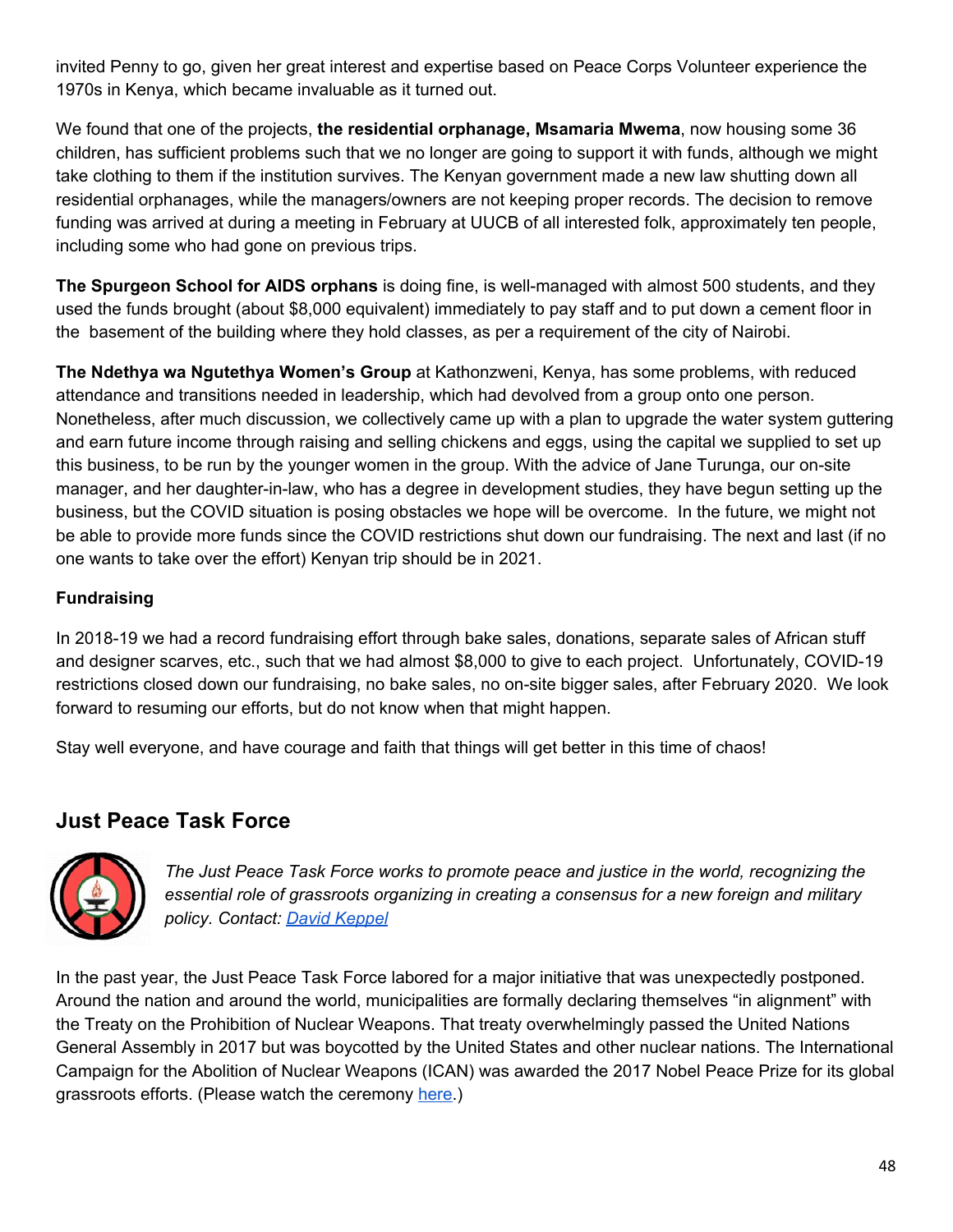The Just Peace Task Force consulted national experts and local officials on the draft of the potential resolution, to be adopted by the Bloomington City Council and signed by the Mayor. It calls on the President and Congress to cancel plans to "modernize" the U.S. nuclear arsenal by building "usable" nuclear weapons that, we are convinced, would greatly increase the risk of an omnicidal nuclear war. It also commits the City to implement the treaty by divesting any City funds from stock in nuclear weapons-makers and (when feasible) steering City contracts away from such companies.

After we secured support of City officials for the resolution, its formal consideration was delayed, first by the heated local debate over the Unified Development Ordinance, and then by the crisis of Covid-19. However, we intend to persist, working with our allies in City government, at the first opportunity. At that time, we will need wide support from the Congregation.

We have also been published in The Bloomington Herald-Times and The New York Times, and our members have visited Congressional offices to lobby for peace.

### <span id="page-48-0"></span>**Racial Justice Task Force**



*The Racial [Justice](http://www.uubloomington.org/racial-justice-task-force/) Task Force joins UU communities across the US, and with faith, arts, and civic organizations around the city and state, to educate, organize, and take action on racial justice issues. Contact: [Martha](mailto:marthaletv@gmail.com) Foster*

The work of the UUCB Racial Justice Task Force has felt a serious impact from the pandemic of 2020. Two major planned projects, as well as additional film screenings, have had to be postponed. However, the Task Force was active prior to and somewhat during the pandemic shutdown, and expects to resume the planned projects when that is possible.

#### **Events and Activities with UU during the 2019-20 year:**

- Task Force members organized and served food for a reception for the presentation of *Sentences: From the Pen to the Page* at the Waldron Rose Firebay theater on September 6, 2019.
- Task Force members participated in fall football parking fundraising
- Task Force Chair Martha Foster presented the SJ Moment at a Sunday service in February 2020, tabled at Getting Involved fairs, etc., and offered brochures and sign-up sheets for the Task Force
- Racial Justice Task Force continued to participate in the Third Sunday Social Justice Film Series, including sponsoring several screenings of the work of Dr. Alan Backler and a special Hallowe'en showing of award winning feature film *Get Out*.
- The Task Force held periodic in-person meetings with interested members to plan for future activities, and notified the Task Force email list of 110+ of volunteer opportunities and events of interest, as well as meetings.
- Leaders participated in Social Justice Circles with leadership from other task forces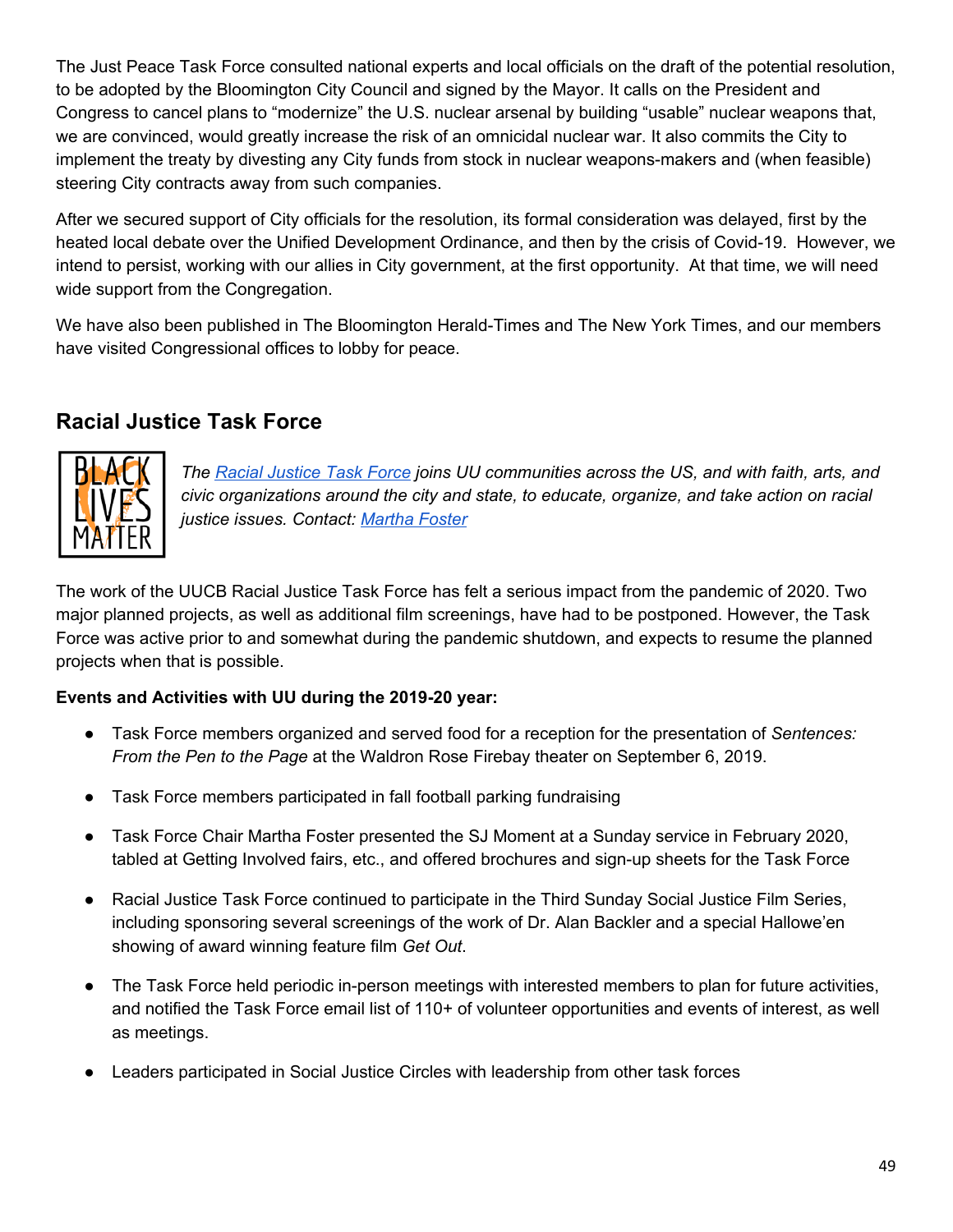#### **Collaborative Work with Other Bloomington Organizations:**

Task Force leadership and members continued to work with the Monroe Country branch of the NAACP. Martha Foster and Earon Davis, as well as other UUs, attended monthly meetings, the NAACP annual Freedom Fund Banquet at Ivy Tech in October 2019, and the NAACP holiday banquet at the UU Church of Bloomington in December. Martha Foster co-chaired the Freedom Fund Banquet with Debra Vance, and the Task Force provided tickets for 10 or more UU members, board members, and young adults. We also placed a half page ad for the Task Force in the souvenir program for the Freedom Fund Banquet. Earon was recognized as a new Lifetime Member of the organization, joining other UU members in this category.

Martha and Earon attended the NAACP Indiana State Conference, October 25, 2019 in Clark County. Martha accepted a position as an assistant secretary for the Monroe County Branch of the NAACP, in order to help update and digitize membership records and mailing lists. The Task Force actively promotes individual NAACP memberships and provides application forms at the UUCB

• The Task Force organized at least four volunteers and provided funding for the Bloomington Black Lives Matter organization, coordinating with Renee Reed, member of UU Bloomington and Bloomington BLM, to support a drive to provide Easter baskets and other materials for Black families in Bloomington. Volunteers shopped for appropriate items for the baskets and delivered them to Renee Reed, who assembled and distributed the baskets with other volunteers. Many Racial Justice Task Force members expressed regret that they could not participate due to health concerns during the pandemic.

#### **Postponed Projects to be Reinstated when Possible:**

- The Racial Justice Task Force had plans underway to organize two events for the spring of 2020, including the presentation at UUCB of Gladys DeVane and Liz Mitchell's production, *Elizabeth, A Woman of Color*, directed by Danielle Bruce. The scheduled March 20 date had to be postponed due to the coronavirus pandemic.
- The Task Force was also planning a bus tour to an historic Indiana African American agricultural village, Lyles Station, with Elizabeth Mitchell as consultant and tour guide. Our intention is to invite participants from the Second Baptist Church of Bloomington, along with UU members and friends, to experience this tour together. The tour will be rescheduled when possible. The Task Force received a \$500 Social Justice grant to support the event.

May 2020, Martha Foster, Chair, Earon Davis, Co-Chair

### <span id="page-49-0"></span>**Rainbow Rights Task Force**



*The [Rainbow](http://www.uubloomington.org/social-justice/rainbow-rights-task-force/) Rights Task Force seeks to work with and for the congregation in the area of LGBTQ rights and concerns. Contact: Amy [Makice](mailto:amakice@gmail.com)*

### <span id="page-49-1"></span>**Refugee and Immigration Support and Education (RISE) Task Force**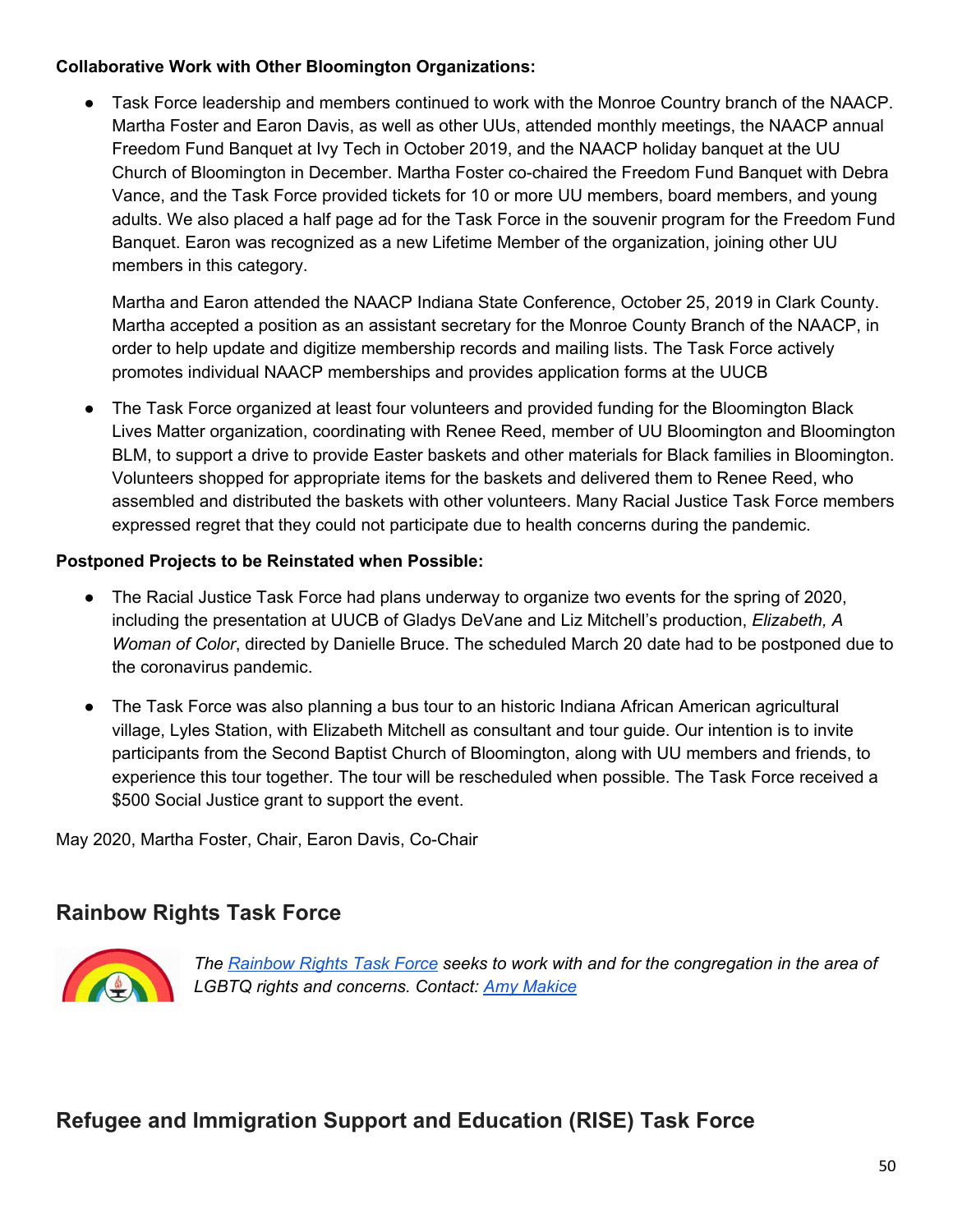

*The Refugee Task Force supports refugees and immigrants living in Bloomington and works cooperatively with efforts of the Interfaith Alliance and the Bloomington Refugee Support Network. Contact: Deb [Fish](mailto:schoolofdfish@gmail.com)*

When Kris Roehling moved to Indianapolis, Barb Backler stepped up to be a co-chair with Debbie Fish. We accomplished the following:

- Coat drive for immigrants in Indianapolis
- Booth at the campus-community town hall titled "Borders, Bans, and Babies: America's War on Immigrants" on March 27th
- Participated in monthly meetings of the IJTF (Immigration Justice Task Force) that is made up of people from various churches and other organizations in Bloomington; led by Christie Popp.
- Emailed notes from the IJTF meetings to the UUB listserv
- Hosted movie of the month night on May 19<sup>th</sup> showing *The Visitor*; raised money through sales of handmade jewelry by Judy Allensworth
- Hosted World Refugee Day event at UUB with BRSN
- Communicated with UU connection in Chicago to help find overnight housing for asylum seekers needing to appear in Chicago court

Submitted by Debbie Fish, co-chair

### <span id="page-50-0"></span>**Reproductive Justice Task Force**



*The [Reproductive](http://www.uubloomington.org/social-justice/reproductive-justice-task-force/) Justice Task Force (RJTF) promotes an active liberal voice to educate ourselves and the community, advocates for reproductive justice, and connects with community partners to ensure reproductive justice for all. Contacts: Nan [McKinley](mailto:fiddlernan@gmail.com) or [Deborah](mailto:deborahmmeader@gmail.com) Meader*

The RJTF mobilizes around the concept of reproductive justice as *"the right to bodily autonomy, to have* children or not have children, and to parent the children we have in safe and sustainable communities." We educate, advocate, and connect within the church and with outside community partners to support and advance reproductive justice for all.

#### **Ongoing Work**

- Legislative liaison: Liaison monitors anti-choice and pro-family bills during legislative sessions and reports out to the task force with "action items" (e.g. phone calls, letters, testimony, committee watch/observation, rallies, etc).
- Statehouse/City/County Council meetings. Face-to-face meetings with representatives and supportive presence and public comment for PPINK and All-Options Pregnancy Resource Center.
- PPINK: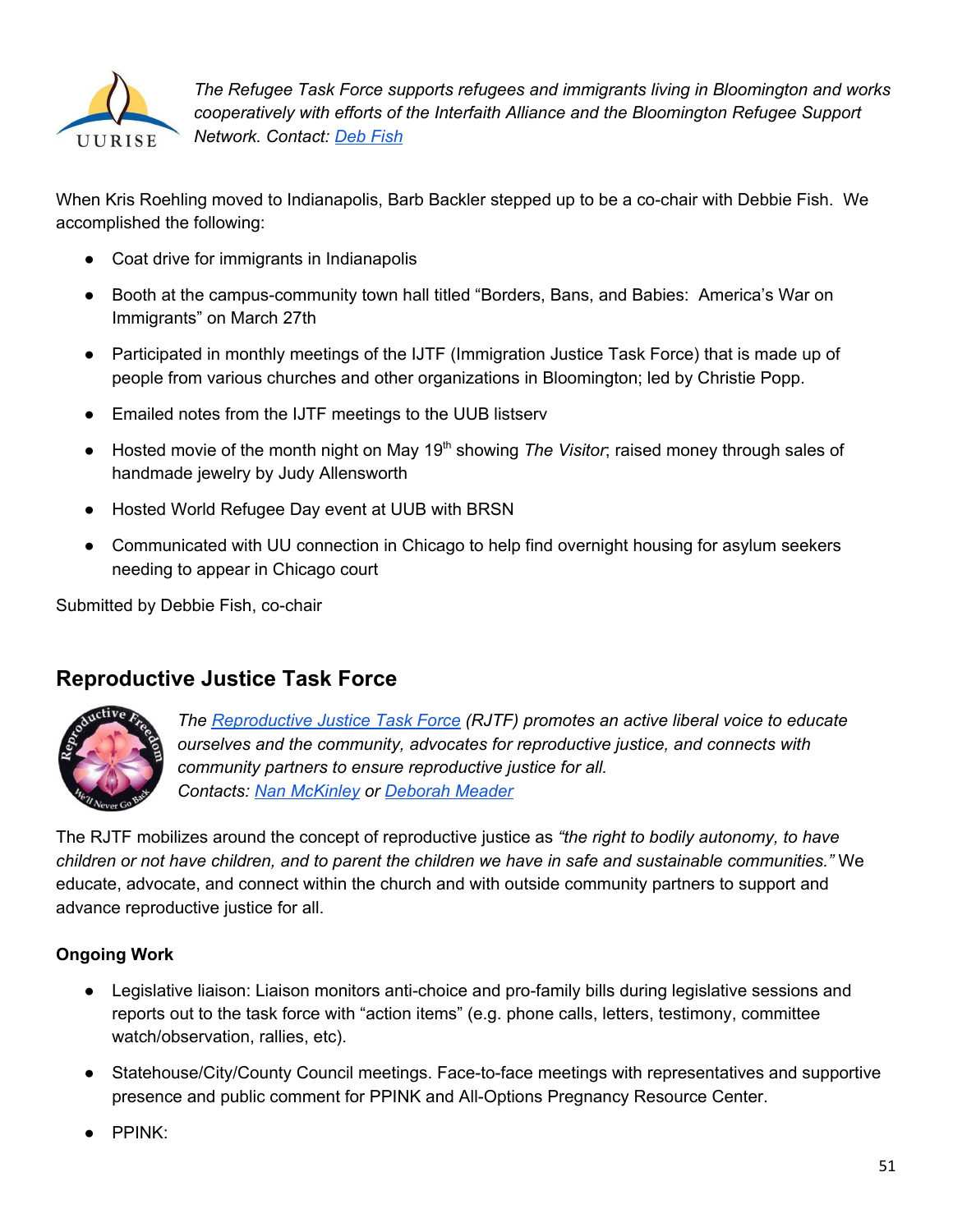- o volunteer and support clinic escorts
- o "Snack Stewards" provide snacks/drinks to patients awaiting abortions
- o provide scrub uniform bottoms to the clinic for women in need
- All-Options PRC:
	- o volunteer as peer counselors and talkline support
	- o Virtual diaper drive
	- o Annual Hoosier Abortion Fund drive
	- o promote Practical Support Network, a project that trains volunteers to provide rides and other support to women seeking abortion access
- Monitor the implementation and work of the state's Maternal Mortality Review Committee, mandated by 2018's Public Law 48.

#### **Education & Outreach**

- Partnered with PPINK for the "Hoosier Days of Action" Statehouse lobbying event Feb 25th.
- Co-sponsored fundraiser to benefit Common Cause Indiana (CCI) with a showing of the documentary film Charlie vs Goliath, followed by speaker Julia Vaughn from CCI, on Sept 22, 2019.
- Legislative letter writing events during the IN legislative session with support from Maternal Advocates Resource Alliance (MARA)

#### **Fundraising/Donations**

- Football parking \$1065.50 raised
- February bake sale \$975.73 raised
- Hoosier Abortion Fund donation of \$750 from the Task Force brought our UU team total to \$1092.40 counting the congregation and friends donations.
- Annual UUCB grant to the task force for Snack Stewards \$300 for food and beverages purchased (plus items donated by congregation)
- All Options (AO) Diaper Drive donation of \$750 from the task force and open donations by the congregation and friends to the AO diaper website during our fundraiser
- Donation \$750 to MARA
- Donation \$750 to Planned Parenthood of Bloomington

Submitted by:Nan McKinley & Deborah Meader, Co-chairs

### <span id="page-51-0"></span>**Social Justice Funds Committee (SJFC)**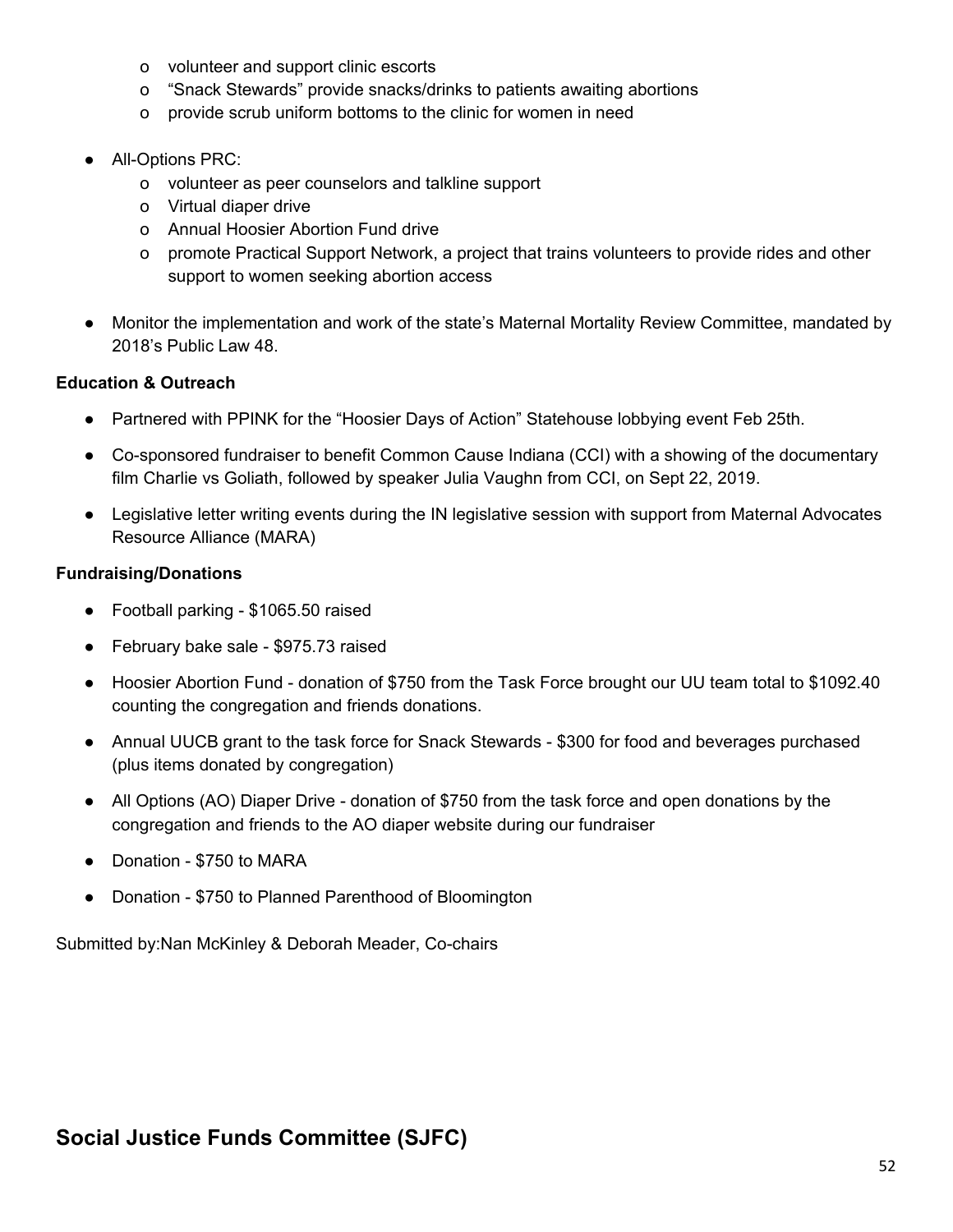#### **Fall Social Justice Grants**

In October 2019, SJFC sought grant applications for funding consideration by the church's SJ grants fund. The following grants were approved:

- Habitat For Humanity, by Barb Berggoetz and Kathleen Chmelewski for fundraising
- Hunger Task Force/Hot breakfast for Shalom, by Mary Blizzard
- Racial Justice Task Force/Tour of Lyles Station, by Martha Foster
- Refugee and Immigration Support and Education Task Force/ World Refugee Day, by Deb Fish

#### **Spring 25% Plate Fund Campaign**

In March 2020, SJFC sought nominations for non-profit agencies to be the recipient of 25% of undesignated Sunday Plate funds for July 2020-June 2021.

New guidelines were written which will be available for Fall 2020. A new procedure for educating the congregation about the three nominees via UU website were written.

SJFC Members: Anna Beaucamp, Steve Mascari, Denise Ogren, Advisor: Jackie Hall, Rev. Bill Breeden

#### **Three Nominees Selected for Our 25% of Sunday Plate Fund for 2020-21**

The Social Justice Funds Committee, chaired by Denise Ogren, reports that the following three agencies have been nominated to receive our 25% of Sunday Plate Fund for the coming year, beginning July 1.

- **Bloomington Refugee Support Network** (by Deb Fish and Barb Backler)
- **Monroe County United Ministries Compass Early Learning Center** (by Sandi Clothier)
- **Women Writing for (a) Change** (by Lisa Meuser)

See below for details on their fine work. The members in attendance at the online congregational meeting on Sunday, June 7 at 4:00 p.m. will vote to choose one of the three to be our recipient for 2020-21.

#### **Bloomington Refugee Support Network**

We are nominating Bloomington Refugee Support Network (BRSN) as one of three organizations vying for our 25% of the Sunday Plate offering for the coming year, because of the positive impact they continue to have in the lives of refugees and immigrants. They are a volunteer 501c3 network of individuals and organizations. Their cadre of 100 volunteers provides services and raises money through donations, small grants and fundraisers. A March 2020 Pew Research Center study indicated that 49% of Hispanic people surveyed said they or someone in their household had taken a pay cut or lost a job because of the COVID-19 outbreak. BRSN has felt that impact via increased requests for help. Share the Plate funds would be used for application fees for asylum, green cards, citizenship, employment authorization and visas. With UUCB voting to become a Sanctuary Church in 2017 and the formation of the RISE SJTF, we have already shown a commitment to the work of BRSN by providing space to co-host last year's World Refugee Day, collecting coats and money for Christmas gifts for families, and using funds to support additional identified needs, most recently paying a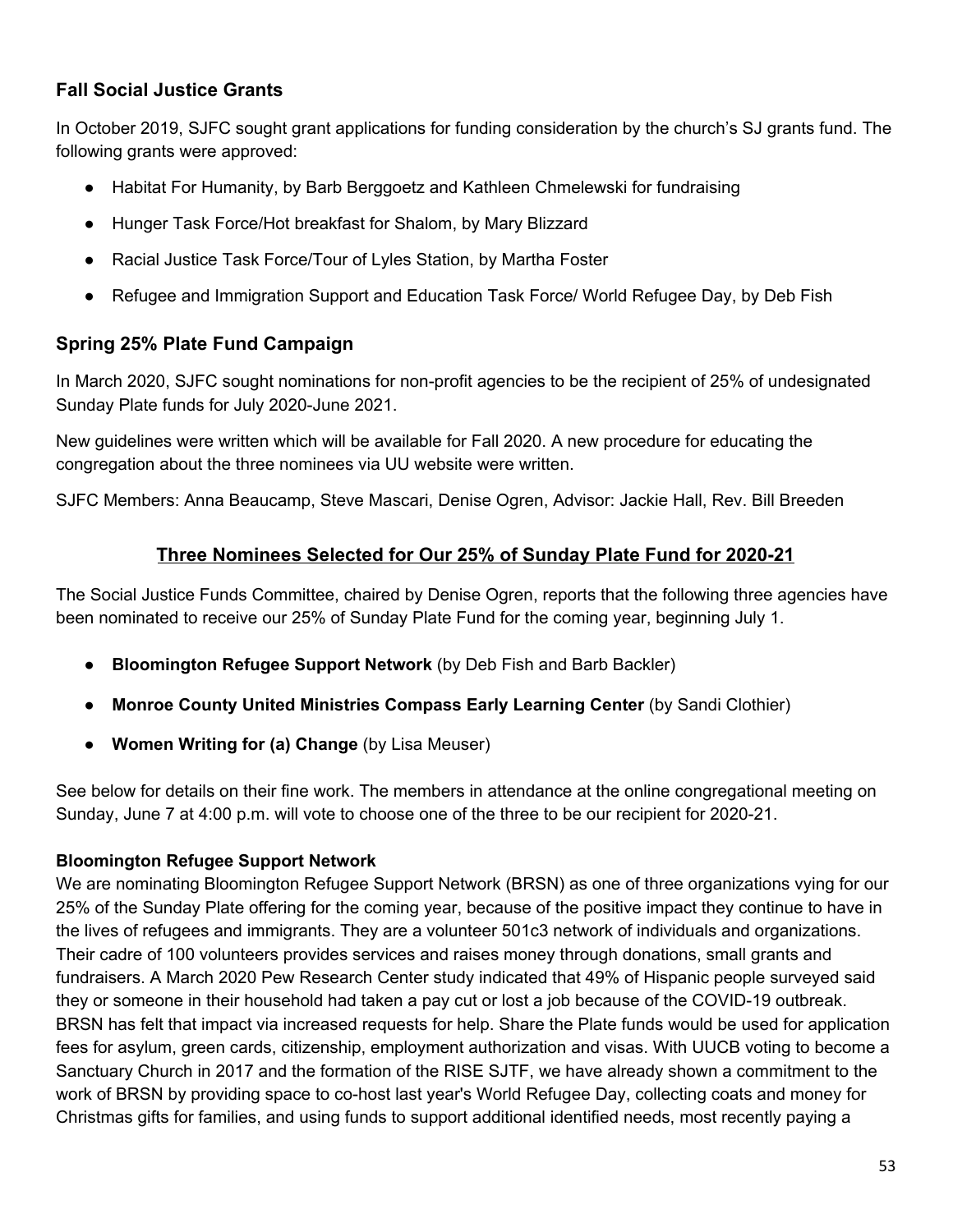month's rent for a local immigrant family. Providing funds for BRSN would be a perfect way for us to support our marginalized neighbors.

#### **Monroe County United Ministries**

Monroe County United Ministries (MCUM) serves Monroe County's low-income population through its Compass Early Learning Center and Self-Sufficiency Center. Funding from the Sunday Plate Non-pledge Funds will subsidize the average gap between the cost of care and what low-income parents on Compass' fee scale can afford to pay. Compass is a licensed, high-quality, full-time childcare center in Monroe County that targets low-income families by offering a sliding fee scale for parents who are ineligible for or are waiting to receive Child Care Development Fund (CCDF) or On My Way Pre-K vouchers. These programs reimburse childcare for most of the cost of care for eligible children. Typically, more than 90% of Compass' enrollees qualify for CCDF, but the application process can take up to one year. Most of the families applying for the CCDF program cannot afford high-quality care (which costs between \$230 to \$285 per child per week) while their applications process. These families are placed on Compass' sliding fee scale, whereby their weekly costs are determined by family size and income, which ensures families pay no more than 10% of their household income for childcare. The average cost to parents on MCUM's fee scale is \$65 per week.

#### **Women Writing For (a) Change**

Women Writing For (a) Change uses the power of writing as a transformational tool to build a sense of internal agency and trust with oneself and others through safe and carefully created circles. Our programs connect people to deeper parts of themselves and to one another, supporting participants as they find deeper clarity in their lives, work, families and relationships, which then guide their contributions to the larger community. We have adapted our practices to a virtual format, helping people form new threads of connection in a time when isolation has become a secondary threat to the well-being of so many. For 16 years, we have provided safe spaces to explore writing as a rehabilitative and community building tool, with voices often unheard and under-served. We will continue to do so, on Zoom and in other creative ways, and eventually, back in our New Wings facility downtown. We rely on grant money and donations. Special Plate funds would support our infrastructure, including our staff and our rent obligation to Middle Way House. Like UUCB, we believe that creative and conscious communities, where every voice is honored, nurtured and celebrated, hold the key to positive transformation in our world. Thank you.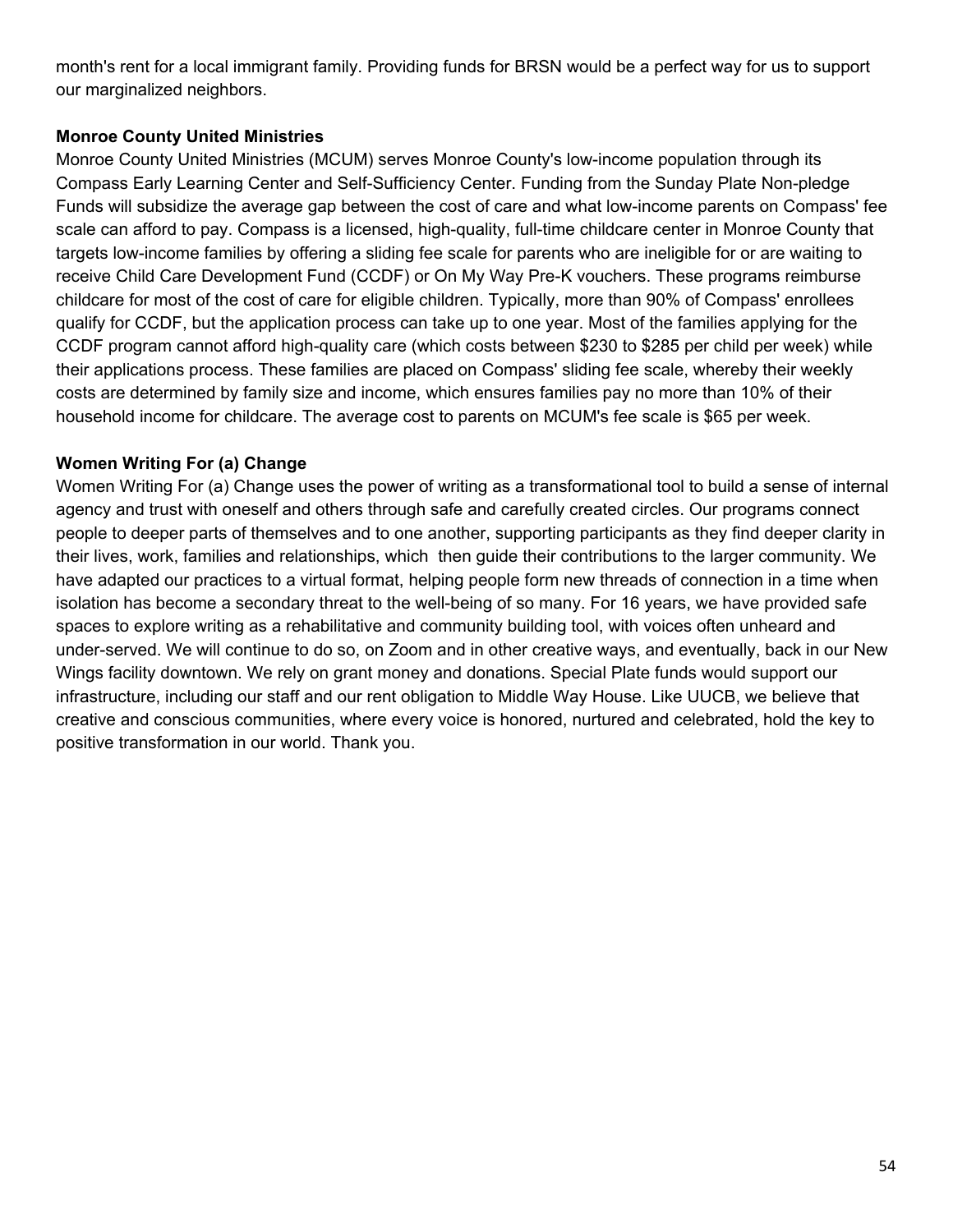<span id="page-54-0"></span>

| <b>Members of the</b>      | <b>Alan Backler</b>           | <b>Glenda Breeden</b>       | <b>Craig Coley</b>                  |
|----------------------------|-------------------------------|-----------------------------|-------------------------------------|
| <b>UU Church of</b>        | <b>Barbara Backler</b>        | Rev. Bill Breeden           | <b>Bill Conley</b>                  |
| <b>Bloomington</b>         | <b>Janice Bagwell</b>         | <b>Denise Breeden-Ost</b>   | <b>Mary Jo Conley</b>               |
| Members on June 5,         | <b>Carolyn Bailey</b>         | <b>Cynthia Bretheim</b>     | <b>Ann Connors</b>                  |
| 2020                       | <b>Maya Baird</b>             | <b>Clark Brittain</b>       | <b>Jessie Cook</b>                  |
| 556 members                | <b>Rhonda Baird</b>           | <b>Lauren Bryant</b>        | <b>Michelle Cook</b>                |
| Quorum for meeting =<br>56 | <b>Tim Ballard</b>            | John Bunde                  | Anastacia<br><b>Corbit-Clarkson</b> |
|                            | <b>Bill Baus</b>              | <b>Paula Bunde</b>          | <b>Bill Corcoran</b>                |
|                            | <b>Andy Beargie</b>           | <b>Scott Burgins</b>        | <b>Amy Cornell</b>                  |
| <b>Debbie Acito</b>        | Anna Beauchamp                | <b>Louray Cain</b>          | <b>Jill Courtney</b>                |
| Julia Adams                | Dan Beauregard                | <b>Danny Callison</b>       |                                     |
| <b>Julie Adams</b>         | <b>Amy Beck</b>               | <b>Patty Callison</b>       | Amy Cox                             |
| <b>Ruth Albright</b>       | Jim Beck                      | <b>Laura Campbell</b>       | Jeanie Cox                          |
| <b>Thomas Albright</b>     | <b>Caroline Beebe</b>         | <b>Kim Carballo</b>         | <b>Nathaniel Cox-Thurmond</b>       |
| <b>Judy Allensworth</b>    | <b>Sheri Benham</b>           | <b>Elof Carlson</b>         | <b>Heather Craig</b>                |
| <b>Bob Althauser</b>       | <b>Judy Bennett</b>           | <b>Nedra Carlson</b>        | <b>Dave Crane</b>                   |
| Lisa Amsler                | <b>Mary Bent</b>              | <b>Rev. Barbara Carlson</b> | Juliana Crespo                      |
| <b>Terry Amsler</b>        |                               |                             | <b>Jordon Criss</b>                 |
| <b>Maureen Anderson</b>    | <b>Barb Berggoetz</b>         | <b>Jack Cassidy</b>         | John Crosby                         |
| Jana Anna                  | <b>Judy Berkshire</b>         | <b>Karen Cassidy</b>        | <b>Marjorie Crosby</b>              |
|                            | <b>Lauren Bernofsky</b>       | Doug Cauble                 | <b>Amy Crozier</b>                  |
| <b>Andrew Appel</b>        | <b>Maureen Biggers Reilly</b> | <b>Julie Cauble</b>         | <b>Kathleen Cruikshank</b>          |
| <b>Charlotte Appel</b>     | <b>Jason Blankenship</b>      | <b>Joan Caulton</b>         | <b>Eve Cusack</b>                   |
| <b>Robert Appelman</b>     | <b>Mary Blizzard</b>          | Jon Chaffin                 | <b>George Cusack</b>                |
| <b>Jan Armstrong</b>       | <b>Kathy Boone</b>            | <b>Larry Cherniak</b>       |                                     |
| <b>Carol Arnold</b>        | Rebekka Boustani              | Kathleen Chmelewski         | <b>Maryann Cusack</b>               |
| <b>Paul Arnold</b>         | <b>Mary Boutain</b>           | <b>Allison Chopra</b>       | <b>Sam Cusack</b>                   |
| <b>Stephen Arnold</b>      | <b>Linda Boyle</b>            | <b>Chris Chopra</b>         | <b>Malcolm Dalglish</b>             |
| <b>Callen Aster</b>        | <b>Bill Boyles</b>            | <b>Sandra Churchill</b>     | <b>Earon Davis</b>                  |
| <b>Pat Aungst</b>          | <b>Cindy Brandes</b>          | Joanna Cichocka             | <b>Jeff Davis</b>                   |
| <b>Marianne Aurich</b>     | <b>Pat Brantlinger</b>        | <b>Sandra Clothier</b>      | <b>Jessica Davis</b>                |
| <b>Ruth Aydt</b>           | <b>Darrell Breeden</b>        | Patricia Coleman            | <b>Murray Davis</b>                 |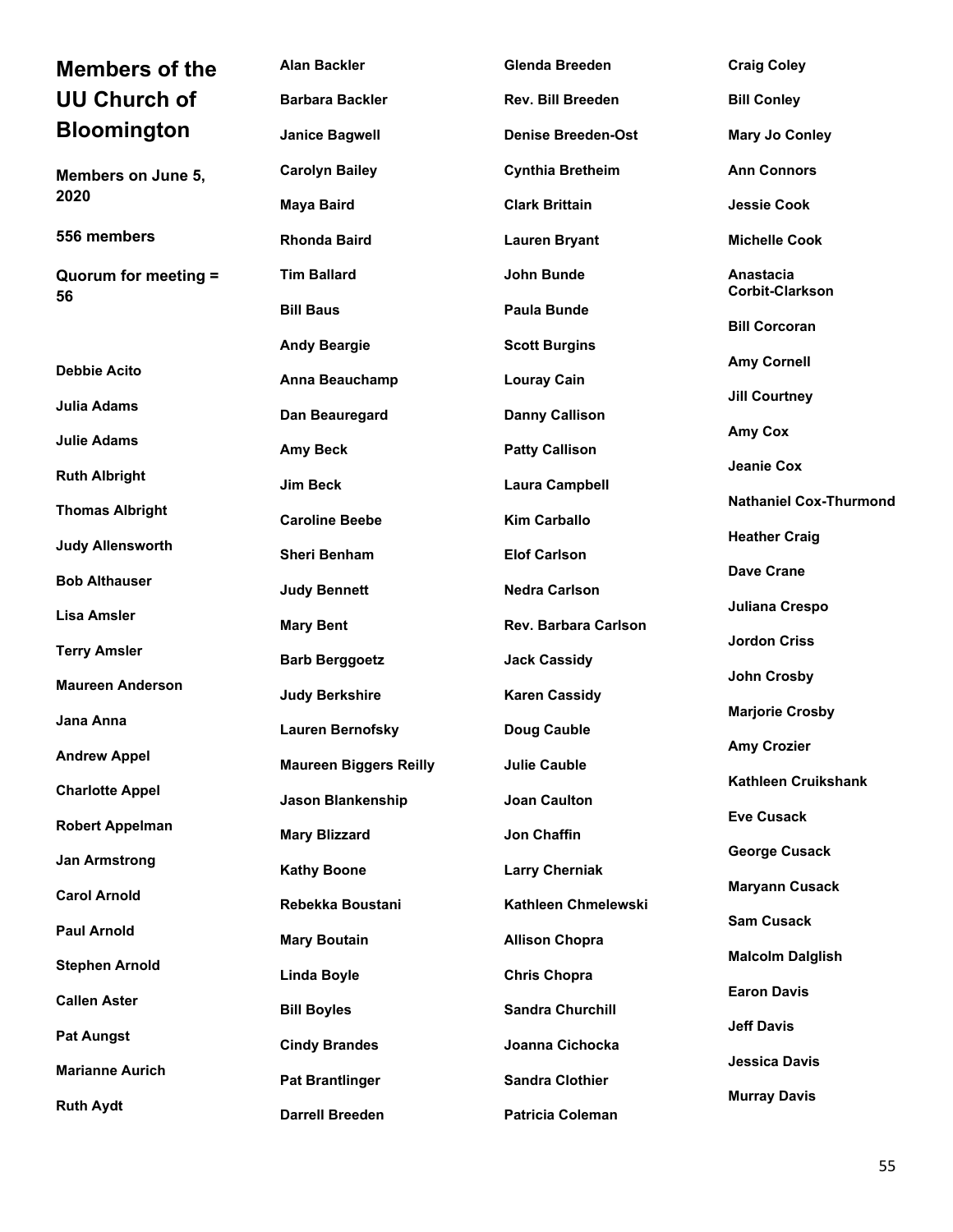| <b>Dennis Davoren</b>        | <b>Georgia Emmert</b>       | <b>Rev. Forrest Gilmore</b> | <b>William Hegarty</b>        |
|------------------------------|-----------------------------|-----------------------------|-------------------------------|
| <b>Sandy Davoren</b>         | <b>Judith Epp</b>           | <b>Gayle Gingrich</b>       | <b>Eric Heim</b>              |
| <b>Orion Day</b>             | <b>Taylor Erickson</b>      | <b>Abby Gitlitz</b>         | <b>Joanne Henriot</b>         |
| <b>Deborah DeChurch</b>      | <b>Stephanie Estell</b>     | <b>Molly Gleeson</b>        | <b>Helmut Hentschel</b>       |
| <b>Marie Deer</b>            | <b>Ray Fellman</b>          | <b>Mary Goetze</b>          | Sandra Hernshaw               |
| <b>Beverly DeFord</b>        | <b>Ruellen Fessenbecker</b> | <b>Susan Goldberg</b>       | Dirk Herr-Hoyman              |
| <b>Courtney DeMeulenaere</b> | <b>Daun Fields</b>          | <b>Robinson Gonyea</b>      | Susan Herr-Hoyman             |
| <b>Gladys DeVane</b>         | <b>Debbie Fish</b>          | <b>Jane Goodman</b>         | <b>Emily Hewitt</b>           |
| <b>Bob DeVoe</b>             | <b>Penny Fisher</b>         | <b>Janet Greenblatt</b>     | <b>Cathy Hiatt</b>            |
| <b>Libby DeVoe</b>           | <b>Patsy Flint</b>          | <b>Diane Gregory</b>        | <b>Dick Hiatt</b>             |
| <b>Frank Diaz</b>            | <b>Sarah Flint</b>          | <b>Tom Gregory</b>          | <b>Perry Hodges</b>           |
| <b>Jim Dietz</b>             | <b>Kathy Floyd</b>          | <b>Joe Grimme</b>           | <b>Scott Hogsed</b>           |
| <b>Emma DiLavore</b>         | <b>Bob Flynn</b>            | <b>Shannon Grimme</b>       | <b>Carol Holding</b>          |
| <b>Philip DiLavore</b>       | <b>Mara Flynn</b>           | <b>Douglas Gulick</b>       | <b>Lois Holl</b>              |
| Regina DiLavore              | <b>Arnold Fodor</b>         | <b>Susan Gulick</b>         | <b>Richard Holl</b>           |
| <b>David Dilcher</b>         | <b>Suzanne Fodor</b>        | <b>Colleen Haas</b>         | Erin Hollinden                |
| <b>Stephen Dillon</b>        | <b>Martha Foster</b>        | <b>Cathy Haggerty</b>       | <b>Beth Hollingsworth</b>     |
| <b>Martha Dogan</b>          | <b>Eddie Franklin</b>       | <b>Jacqueline Hall</b>      | <b>Tom Hollingsworth</b>      |
| <b>Sandra Dolby</b>          | <b>Sue Fratianni</b>        | <b>Linda Hall</b>           | <b>Amy Holmes</b>             |
| <b>Abby Downey</b>           | <b>Laurette Frazier</b>     | <b>Ted Hall</b>             | Joan Hongen                   |
| <b>Jim Downey</b>            | <b>Sandra Freund</b>        | <b>Christopher Hanna</b>    | <b>Robert Hongen</b>          |
| <b>Mike Drescher</b>         | <b>LindaGrace Frost</b>     | <b>Jack Harlow</b>          | <b>Brianna Horne</b>          |
| <b>Rita Drescher</b>         | <b>Cathy Fuentes-Rohwer</b> | <b>Pat Harris</b>           | <b>Martin Horne</b>           |
| <b>Cindy Duffy</b>           | <b>Luis Fuentes-Rohwer</b>  | David Hart                  | <b>Steve Host</b>             |
| <b>Tom Duffy</b>             | <b>Meg Garner-Ballard</b>   | <b>Marcia Hart</b>          | <b>Marlin Howard</b>          |
| <b>Miles Eddy</b>            | Janessa Gerber              | <b>James Harvey</b>         | <b>Arzetta Hults-Losensky</b> |
| <b>Brandi Edwards</b>        | <b>Lukas Dalton Gibson</b>  | <b>Sally Harvey</b>         | <b>Linda Hunt</b>             |
| <b>Kate Ellis</b>            | Kathleen Gilbert            | <b>Clarence Hawking</b>     | <b>Jeffrey Huntsman</b>       |
| <b>Ron Ellis</b>             | <b>Steven Gilbert</b>       | <b>Lorraine Hawking</b>     | <b>Deborah Hutton</b>         |
| <b>Carolyn Emmert</b>        | <b>Kevin Gill</b>           | <b>Anne Haynes</b>          | <b>Scott Hyslop</b>           |
| <b>David Emmert</b>          | <b>Lynne Gilliatt</b>       | <b>Christopher Haynes</b>   | <b>Christoph Irmscher</b>     |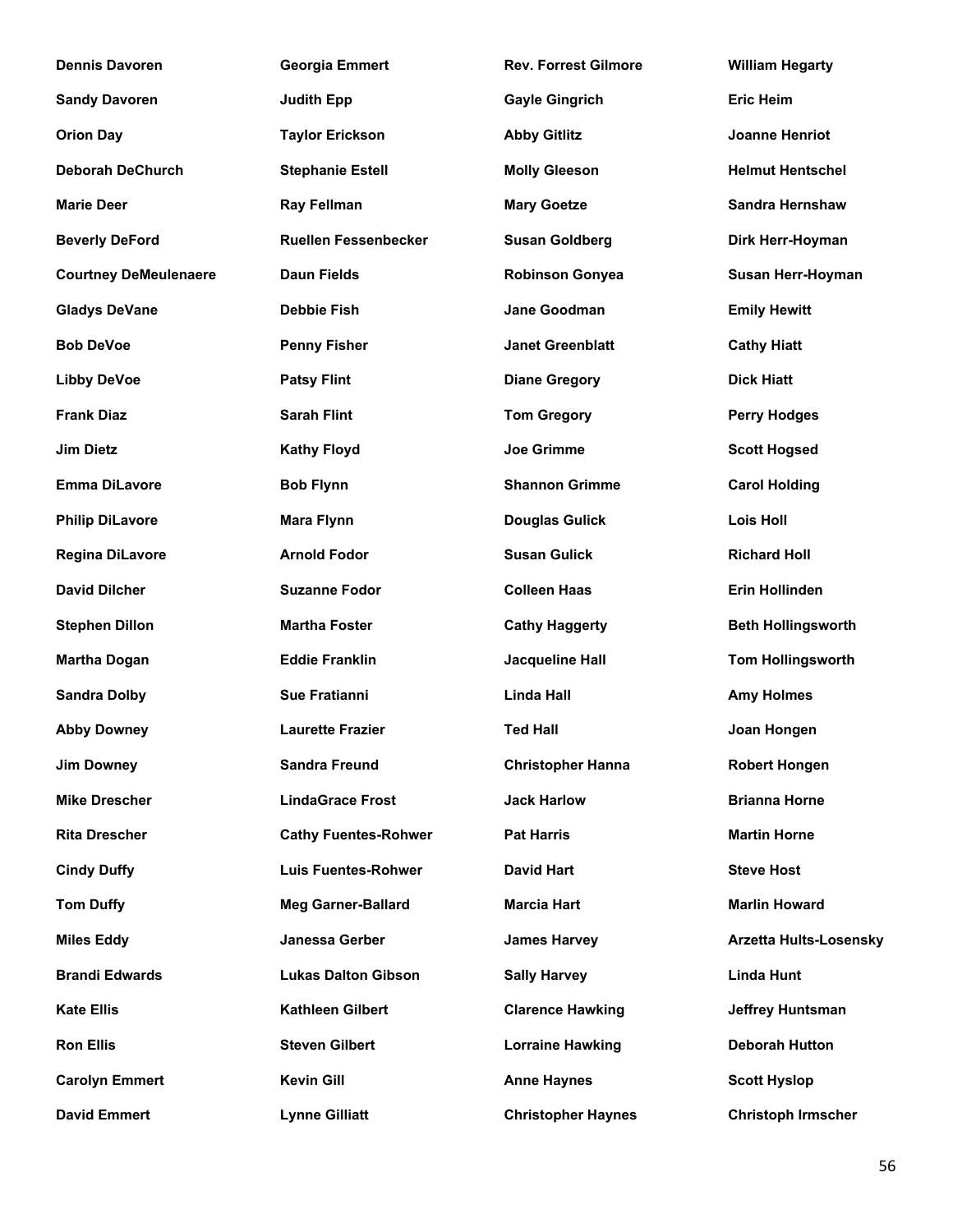| <b>Millie Jackson</b>       | <b>Gigi Kirkley</b>      | <b>Harlan Lewis</b>         | <b>Jessica McCanse</b>       |
|-----------------------------|--------------------------|-----------------------------|------------------------------|
| Julie James                 | <b>Jamie Kirkley</b>     | Angela Lexmond              | <b>Rev. Dennis McCarty</b>   |
| <b>Tracy James</b>          | <b>Sonny Kirkley</b>     | <b>Christine Linnemeier</b> | <b>Carol McCord</b>          |
| <b>Richard Janda</b>        | <b>Judy Klein</b>        | <b>Richard Linnemeier</b>   | <b>Sheila McDermott-Sipe</b> |
| Jerry Jesseph               | <b>Angie Kleptz</b>      | <b>Diann Lock</b>           | <b>Ann McEndarfer</b>        |
| Laura Jesseph               | <b>Philip Knieriemen</b> | <b>Ted Lock</b>             | <b>Ed McEndarfer</b>         |
| <b>Karen Jewell</b>         | <b>Andrew Knust</b>      | <b>Beth Lodge-Rigal</b>     | <b>Beverly McGahey</b>       |
| <b>Marty Joachim</b>        | <b>Anna Knust</b>        | Dan Lodge-Rigal             | <b>Celeste McGregor</b>      |
| <b>Darlene Jolley</b>       | Noretta Koertge          | <b>Connie Loftman</b>       | <b>Michael McGregor</b>      |
| <b>Valerie Jones</b>        | <b>Neil Kopper</b>       | <b>Guy Loftman</b>          | <b>Sally McGuire</b>         |
| <b>Ned Joyner</b>           | Sarah Kopper             | <b>Ed Long</b>              | <b>Ann McIntosh</b>          |
| Gayle Judd                  | Alan Kosinski            | <b>Bill Lonnberg</b>        | <b>David McIntosh</b>        |
| <b>Viola Kadish</b>         | <b>Steven Krahnke</b>    | <b>Cindy Lonnberg</b>       | <b>Kitty McIntosh</b>        |
| Ann Kamman                  | <b>Laura Kress</b>       | <b>Patricia Lopes</b>       | <b>Nan McKinley</b>          |
| <b>Helen Kane</b>           | <b>Aleisha Kropf</b>     | <b>Paul Losensky</b>        | <b>Anne McLaughlin</b>       |
| Linda Kaplan                | <b>Matthew Kuhl</b>      | <b>Terry Loucks</b>         | <b>Jane McLeod</b>           |
| Kathy Kardynalski           | <b>Thomas Kuhn</b>       | <b>Barb Lund</b>            | <b>Sue Medland</b>           |
| <b>Renate Kasak</b>         | <b>Hugo Kunoff</b>       | Jim Lynch                   | <b>Robert Meitus</b>         |
| <b>Hannah Kasak-Gliboff</b> | Karla Kunoff             | <b>Sandy Lynch</b>          | Julia Merkt                  |
| <b>Judy Kelly</b>           | <b>Cathy Larson</b>      | Pam MacLaughlin             | <b>Kathrynn Meuser</b>       |
| <b>Keith Kelly</b>          | Joan Lauer               | <b>Mary Mahern</b>          | <b>Lisa Meuser</b>           |
| <b>Susan Kelly</b>          | Naomi Lawlis             | <b>Amy Makice</b>           | <b>Joan Middendorf</b>       |
| <b>Hans Kelson</b>          | Julia Lawson             | <b>Carter Makice</b>        | <b>Clarke Miller</b>         |
| <b>Victor Kelson</b>        | <b>Gretchen Laymon</b>   | Darja Malcolm-Clarke        | <b>Susi Miller</b>           |
| <b>David Keppel</b>         | <b>Ann LeDuc</b>         | <b>Cynthia Marion</b>       | <b>Dotty Mitchell</b>        |
| <b>Iris Kiesling</b>        | <b>Richard LeDuc</b>     | <b>Carol Marks</b>          | <b>Linda Mjolsnes</b>        |
| <b>Stephanie Kimball</b>    | <b>Abe Leite</b>         | <b>Nicole Martins</b>       | Laura Mojonnier              |
| <b>Jack King</b>            | <b>Adam Leite</b>        | <b>Steve Mascari</b>        | <b>Amy Money</b>             |
| <b>Mindy King</b>           | Jonathan Leite           | <b>Laura Mattingly</b>      | <b>Jessie Monroe</b>         |
| <b>Sylvia King</b>          | Veronica Lenard          | <b>Michele McCaffrey</b>    | <b>Ellie Moss</b>            |
| <b>Sarina King Criss</b>    | <b>Steve Lessmann</b>    | <b>Tom McCaffrey</b>        | <b>Nicole Motz</b>           |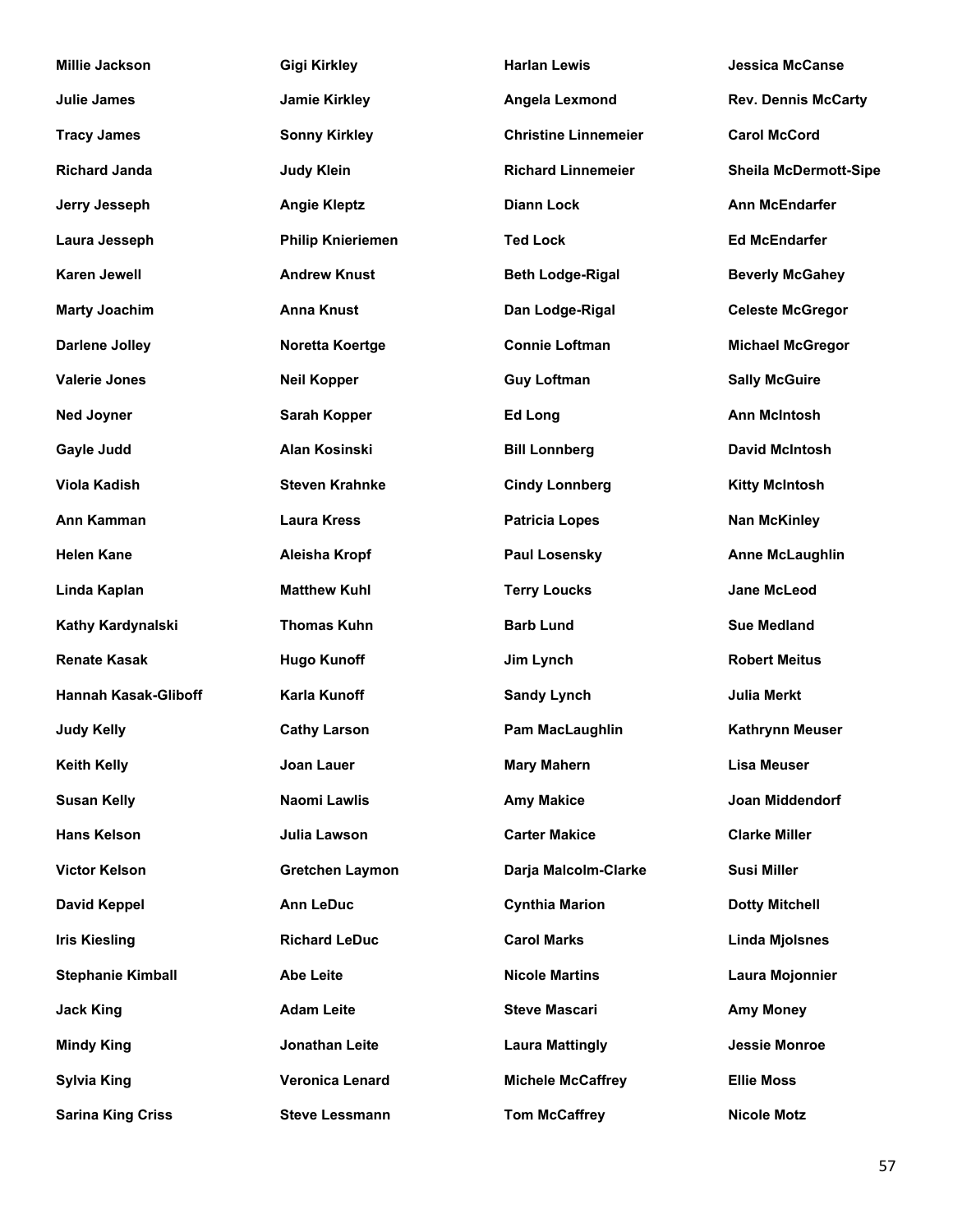| <b>Andrea Murray</b>         | <b>Joanne Passet</b>       | <b>Ginny Richey</b>         | <b>Peter Schwandt</b>          |
|------------------------------|----------------------------|-----------------------------|--------------------------------|
| <b>Tera Nance-Knieriemen</b> | <b>Elizabeth Peck</b>      | <b>Ilona Richey</b>         | <b>Barbara Schwegman</b>       |
| Jennifer Naylor              | Jana Pereau                | <b>Thayr Richey</b>         | <b>Justin Schwemmer</b>        |
| <b>Shawn Naylor</b>          | <b>Laura Petersen</b>      | <b>Madeline Rivera-Gill</b> | <b>Margaret Sears</b>          |
| <b>Cyndi Nelson</b>          | Melinda Pettijohn          | <b>Dian Robbins</b>         | <b>Stephanie Serriere</b>      |
| <b>Dale Nelson</b>           | <b>Harriet Pfister</b>     | <b>Ed Robbins</b>           | <b>Deirdre Sheets</b>          |
| <b>Connie Nelson Laird</b>   | <b>Deborah Phelps</b>      | <b>Claire Robertson</b>     | <b>Hwamei Shei</b>             |
| <b>Tom Nelson Laird</b>      | <b>Emily Phelps</b>        | <b>Ed Robertson</b>         | <b>Catherine Shipp</b>         |
| <b>Nancy Newton</b>          | <b>Tom Phelps</b>          | <b>Ann Robins</b>           | <b>Eric Shipp</b>              |
| <b>Glee Noble</b>            | <b>Charlie Pickle</b>      | <b>Cassidy Rockhill</b>     | <b>Margi Showman</b>           |
| <b>Martha Nord</b>           | <b>Linda Pickle</b>        | <b>Kelly Rockhill</b>       | <b>Robert Shull</b>            |
| <b>Mary Beth O'Brien</b>     | <b>Stephen Pollitt</b>     | <b>Kris Roehling</b>        | Kathleen Sideli                |
| <b>Brian O'Donnell</b>       | <b>Cindy Port</b>          | <b>Victoria Rogers</b>      | <b>Dennis Sipe</b>             |
| <b>Matthew O'Donnell</b>     | <b>Diane Port</b>          | <b>Kevin Rottet</b>         | <b>Jay Sissom</b>              |
| <b>Molly O'Donnell</b>       | <b>Robert Port</b>         | <b>GK Rowe</b>              | <b>Janice Skinner</b>          |
| <b>Martha Oakley</b>         | <b>Avram Primack</b>       | <b>Barry Rubin</b>          | <b>Pat Slabach</b>             |
| <b>Denise Ogren</b>          | <b>Meg Prince</b>          | Linda Ruchala               | <b>Richard Slabach</b>         |
| <b>Harold Ogren</b>          | <b>Genevieve Pritchard</b> | <b>Larry Ruich</b>          | <b>Angel Smith</b>             |
| <b>Crystal Olry</b>          | <b>Vickie Provine</b>      | <b>Deborah Rush</b>         | <b>Bryan Smith</b>             |
| Don Ottinger                 | <b>Maire Quilter</b>       | <b>Emma Rush</b>            | <b>Floyd Smith</b>             |
| Jim Overman                  | <b>Kelly Rauch</b>         | Amira Sabbagh               | John Smith                     |
| <b>Monica Overman</b>        | <b>Susan Rautio-Dietz</b>  | <b>Kim Sackmann</b>         | <b>Roxanne Smith</b>           |
| <b>Judy Owens</b>            | Kara Reagan                | <b>Kelly Sage</b>           | <b>Kathleen Soens</b>          |
| <b>Mary Jane Padron</b>      | <b>Mary Reardon</b>        | <b>Emily Sanders</b>        | <b>Brian Springfield</b>       |
| <b>Amber Panwitz</b>         | <b>Adrian Reed</b>         | <b>Ruth Sanders</b>         | <b>Pearl Springfield</b>       |
| <b>John Pappas</b>           | <b>Daniel Reed</b>         | <b>Scott Sanders</b>        | <b>Catherine Stafford</b>      |
| <b>Lindsay Pappas</b>        | <b>Renee Reed</b>          | <b>Martha Sattinger</b>     | <b>Veda Stanfield</b>          |
| <b>David Parkhurst</b>       | <b>Carol Reimers</b>       | <b>Jim Sauer</b>            | Jan Steenblik                  |
| <b>Doris Parlette</b>        | <b>Roger Reimers</b>       | <b>Susan Schneider</b>      | <b>Nicki Stewart Ingersoll</b> |
| <b>David Parsons</b>         | <b>Barbara Restle</b>      | <b>Drew Schrader</b>        | <b>Rob Stewart Ingersoll</b>   |
| <b>Sharon Parsons</b>        | <b>Michael Rhodes</b>      | <b>Margie Schrader</b>      | <b>Matthew Stonecipher</b>     |